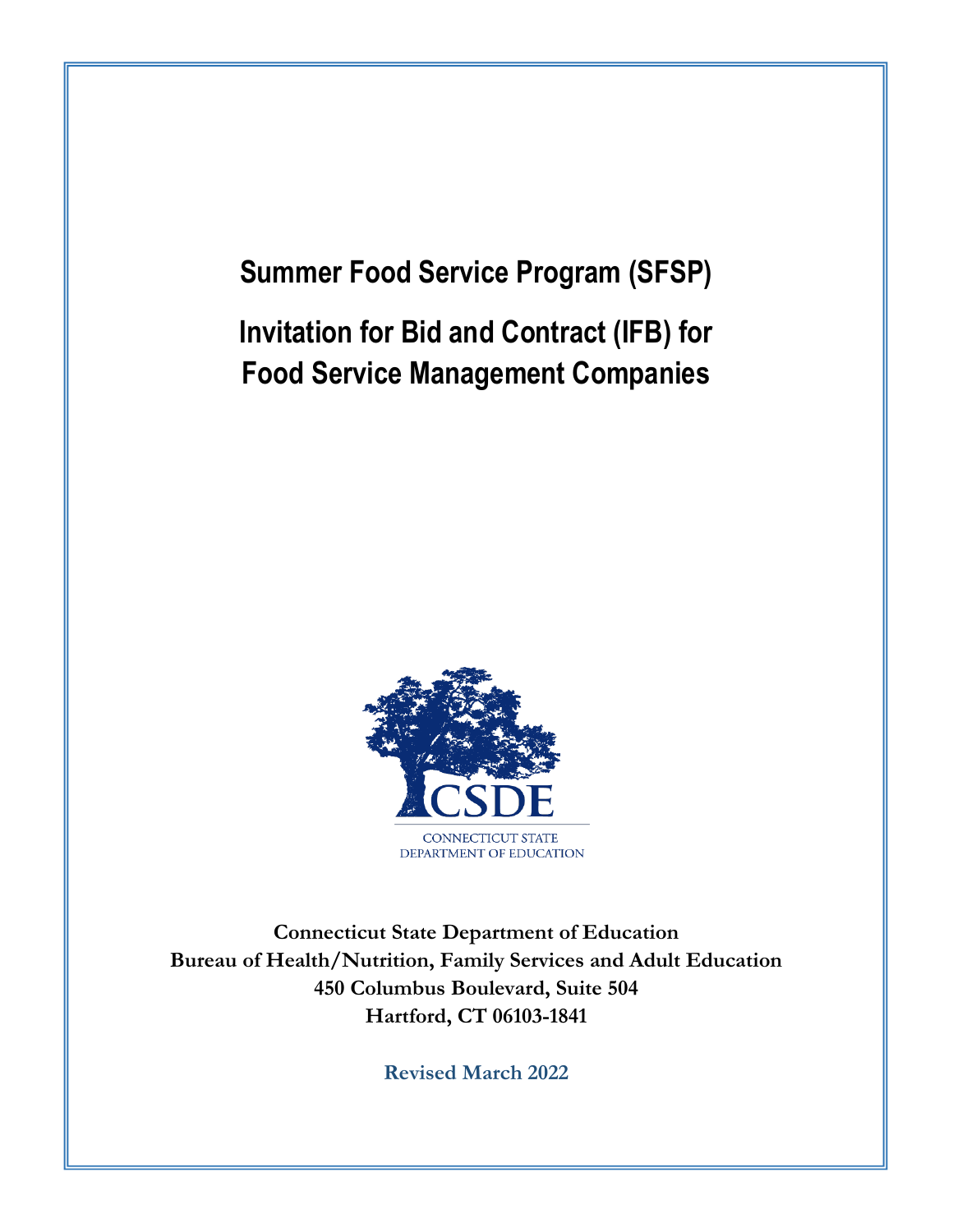In accordance with Federal civil rights law and U.S. Department of Agriculture (USDA) civil rights regulations and policies, the USDA, its Agencies, offices, and employees, and institutions participating in or administering USDA programs are prohibited from discriminating based on race, color, national origin, sex, disability, age, or reprisal or retaliation for prior civil rights activity in any program or activity conducted or funded by USDA.

Persons with disabilities who require alternative means of communication for program information (e.g. Braille, large print, audiotape, American Sign Language, etc.), should contact the Agency (State or local) where they applied for benefits. Individuals who are deaf, hard of hearing or have speech disabilities may contact USDA through the Federal Relay Service at (800) 877-8339. Additionally, program information may be made available in languages other than English.

To file a program complaint of discrimination, complete the [USDA Program Discrimination](https://www.usda.gov/sites/default/files/documents/USDA-OASCR%20P-Complaint-Form-0508-0002-508-11-28-17Fax2Mail.pdf)  [Complaint Form,](https://www.usda.gov/sites/default/files/documents/USDA-OASCR%20P-Complaint-Form-0508-0002-508-11-28-17Fax2Mail.pdf) (AD-3027) found online at: [https://www.usda.gov/oascr/how-to-file-a-program](https://www.usda.gov/oascr/how-to-file-a-program-discrimination-complaint)[discrimination-complaint,](https://www.usda.gov/oascr/how-to-file-a-program-discrimination-complaint) and at any USDA office, or write a letter addressed to USDA and provide in the letter all of the information requested in the form. To request a copy of the complaint form, call (866) 632- 9992. Submit your completed form or letter to USDA by:

- (1) mail: U.S. Department of Agriculture Office of the Assistant Secretary for Civil Rights 1400 Independence Avenue, SW Washington, D.C. 20250-9410;
- (2) fax: (202) 690-7442; or
- (3) email: [program.intake@usda.gov.](mailto:program.intake@usda.gov)

The Connecticut State Department of Education is committed to a policy of equal opportunity/affirmative action for all qualified persons. The Connecticut Department of Education does not discriminate in any employment practice, education program, or educational activity on the basis of age, ancestry, color, criminal record (in state employment and licensing), gender identity or expression, genetic information, intellectual disability, learning disability, marital status, mental disability (past or present), national origin, physical disability (including blindness), race, religious creed, retaliation for previously opposed discrimination or coercion, sex (pregnancy or sexual harassment), sexual orientation, veteran status or workplace hazards to reproductive systems, unless there is a bona fide occupational qualification excluding persons in any of the aforementioned protected classes.

Inquiries regarding the Connecticut State Department of Education's nondiscrimination policies should be directed to: Levy Gillespie, Equal Employment Opportunity Director/Americans with Disabilities Coordinator (ADA), Connecticut State Department of Education, 450 Columbus Boulevard, Suite 505, Hartford, CT 06103, 860-807-2071, [levy.gillespie@ct.gov.](mailto:levy.gillespie@ct.gov)

This institution is an equal opportunity provider.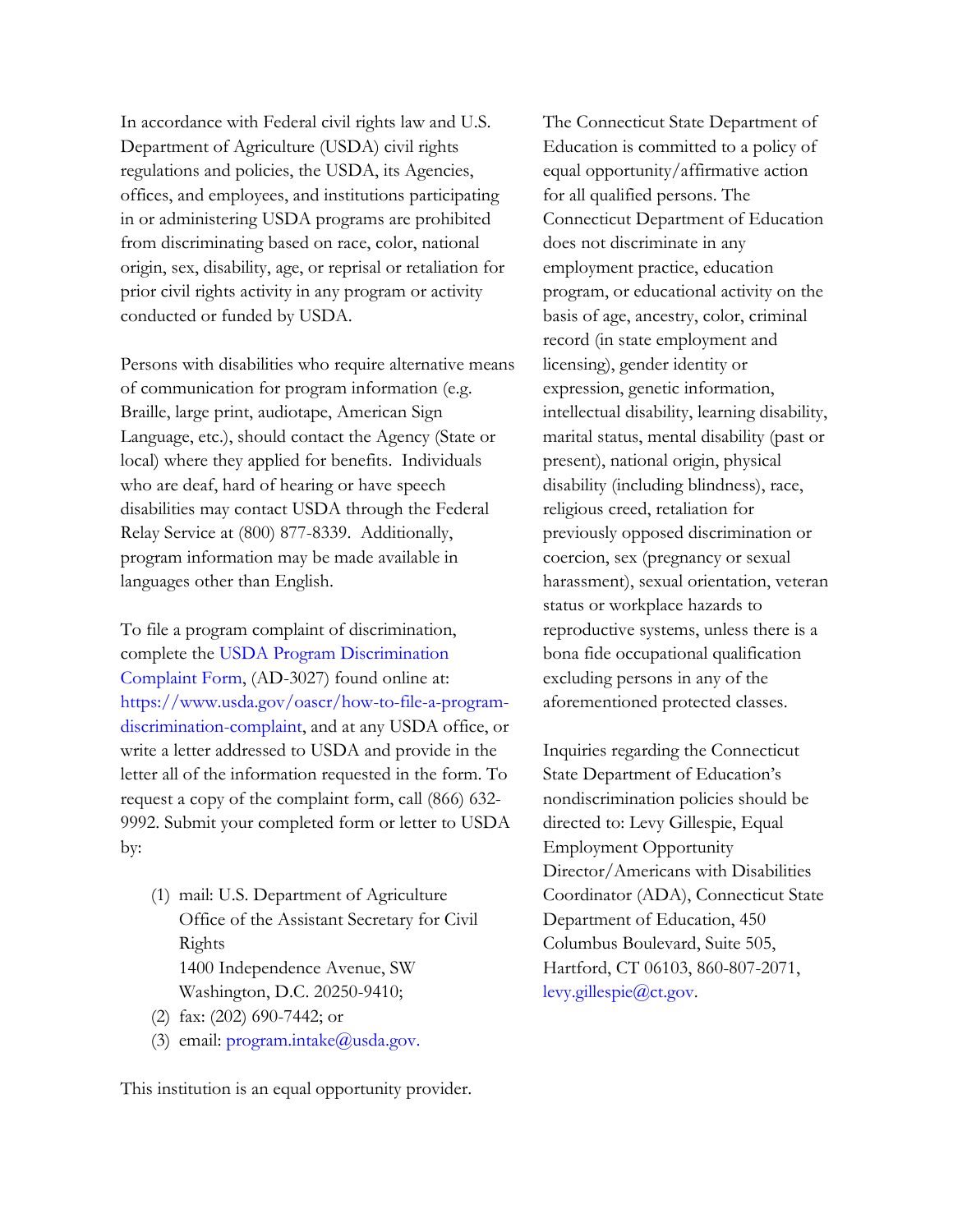# **Contents**

| <b>Schedules</b>                                                                 |
|----------------------------------------------------------------------------------|
|                                                                                  |
|                                                                                  |
|                                                                                  |
|                                                                                  |
|                                                                                  |
|                                                                                  |
|                                                                                  |
|                                                                                  |
|                                                                                  |
|                                                                                  |
| Schedule J: Renewal Option Amendment for SFSP Invitation for Bid and Contract 43 |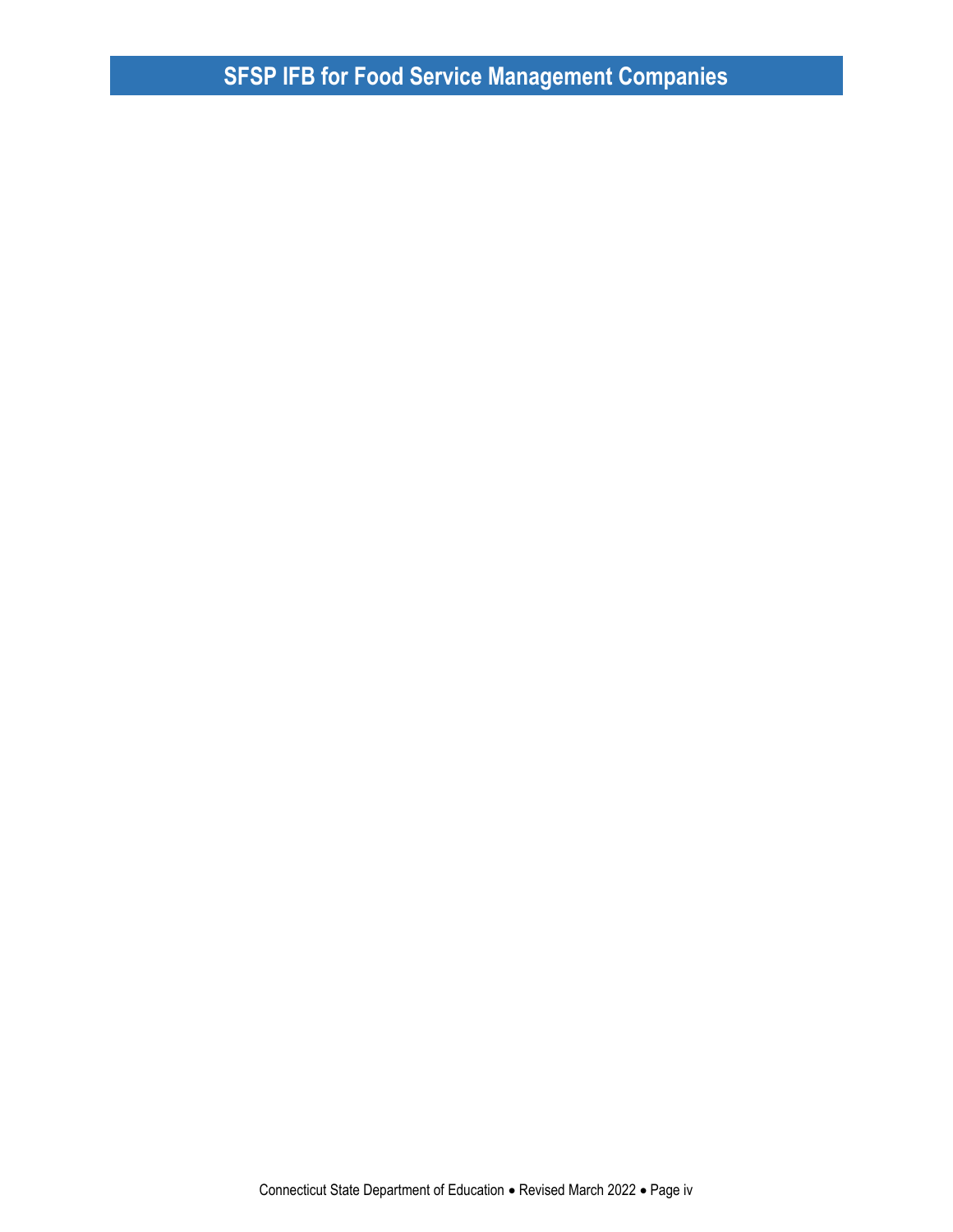### <span id="page-4-0"></span>**Instructions**

In accordance with the Code of Federal Regulations for the SFSP  $(7 \text{ CFR } 225.6(g) (2))$ , the Connecticut State Department of Education's (CSDE) *Summer Food Service Program (SFSP) Invitation for Bid and Contract (IFB) for Food Service Management Companies* (SFSP IFB) contains the IFB requirements for food service management companies (FSMCs) to provide unitized meals to be served to children participating in the Summer Food Service Program (SFSP) authorized by Section 13 of the National School Lunch Act and operated under Part 225 of the U.S. Department of Agriculture (USDA) regulations. This document sets forth the terms and conditions applicable to the proposed procurement. Upon acceptance it shall constitute the contract between the bidder and the sponsor.

Sponsors may use their existing or usual form of contract provided it has been submitted to and approved by the CSDE, and the following criteria apply: 1) the sponsor is a public entity; 2) the sponsor has at least one exclusive year-round contract with a food service management company; and 3) the sponsor's FSMC contracts do not exceed \$150,000 in aggregate value.

All sponsors not exempted in the preceding paragraph shall use this document and shall complete the steps below.

- 1. Submit the SFSP Invitation for Bid and Contract for Food Service Management Companies and the cycle menu to the CSDE for approval prior to announcing the bid.
- 2. Submit a copy of the bid announcement to the CSDE for approval prior to publishing the announcement.
- 3. Send a copy of the SFSP Invitation for Bid and Contract for Food Service Management Companies to each food service management company approved to bid on SFSP contracts by the CSDE.
- 4. Publicly announce the proposed contract at least once, not less than 14 calendar days prior to the opening of the bids, of the time and place of the bid opening.
- 5. Notify the CSDE 14 days prior to the opening of the bids, of the time and place of the bid opening.
- 6. Submit a copy of each bid received to the CSDE.
- 7. Submit a copy of the *[Recommendation for Bid Award for the Summer Food Service Program \(SFSP\)](https://portal.ct.gov/-/media/SDE/Nutrition/FSMC/SFSP_Recommendation_Bid_Award.pdf)* form to the CSDE.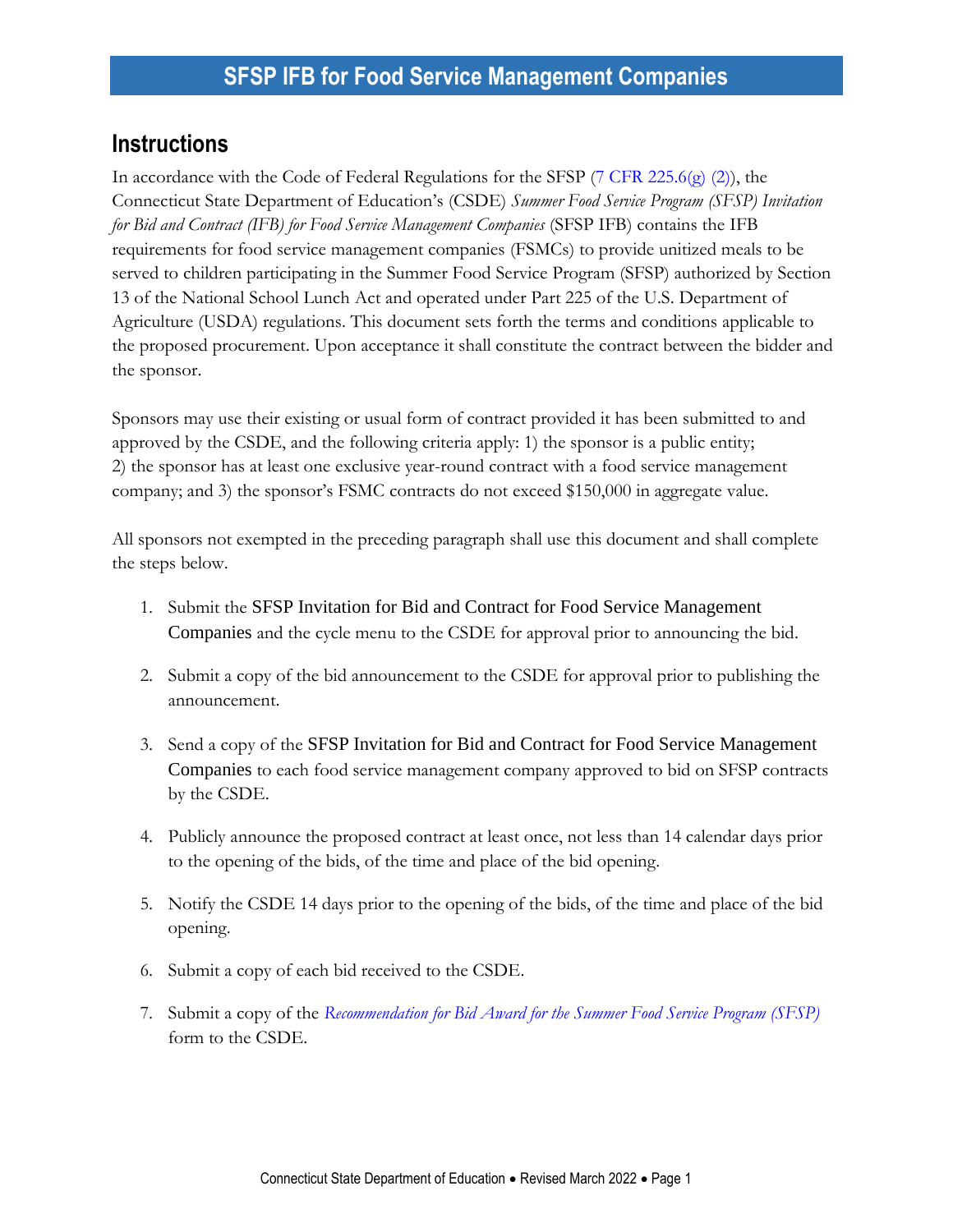- 8. Submit a copy of the contract between the sponsor and the food service management company along with the certification of independent price determination prior to the beginning of SFSP operation.
- 9. Submit a copy of the *[SFSP Sponsor/Vendor Award Conference Checklist](https://portal.ct.gov/-/media/SDE/Nutrition/FSMC/SFSP_Sponsor_Vendor_Award_Conference_Checklist.pdf)* to the CSDE.
- 10. Submit copies of any required bonds to the CSDE within 10 days of awarding the contract.

Sponsors that are public entities using their own bid and contract form must comply with all the above, with the exception that they may use their own bid and contract form.

Please note that changes to the terms of this document are not allowed. Contracting entities that make changes to terms that have not been approved by the CSDE cannot use SFSP funds to pay FSMC expenses.

> The SFSP regulations for FSMCs are defined by [7 CFR 225.15\(m\).](https://www.ecfr.gov/current/title-7/subtitle-B/chapter-II/subchapter-A/part-225#225.15) For more information on FSMC contracts, visit the CSDE's [FSMC](https://portal.ct.gov/SDE/Nutrition/Food-Service-Management-Company) website or contact the [Summer Meals Staff,](https://portal.ct.gov/SDE/Nutrition/Summer-Food-Service-Program/Contact) Connecticut State Department of Education, Bureau of Health/Nutrition, Family Services and Adult Education, 450 Columbus Boulevard, Suite 504, Hartford, CT 06103-1841. This document is available is available at [https://portal.ct.gov/-/media/SDE/Nutrition/FSMC/](https://portal.ct.gov/-/media/SDE/‌Nutrition/FSMC/SFSP_Invitation_for_Bid_and_Contract_FSMC.pdf) [SFSP\\_Invitation\\_for\\_Bid\\_and\\_Contract\\_FSMC.pdf.](https://portal.ct.gov/-/media/SDE/‌Nutrition/FSMC/SFSP_Invitation_for_Bid_and_Contract_FSMC.pdf)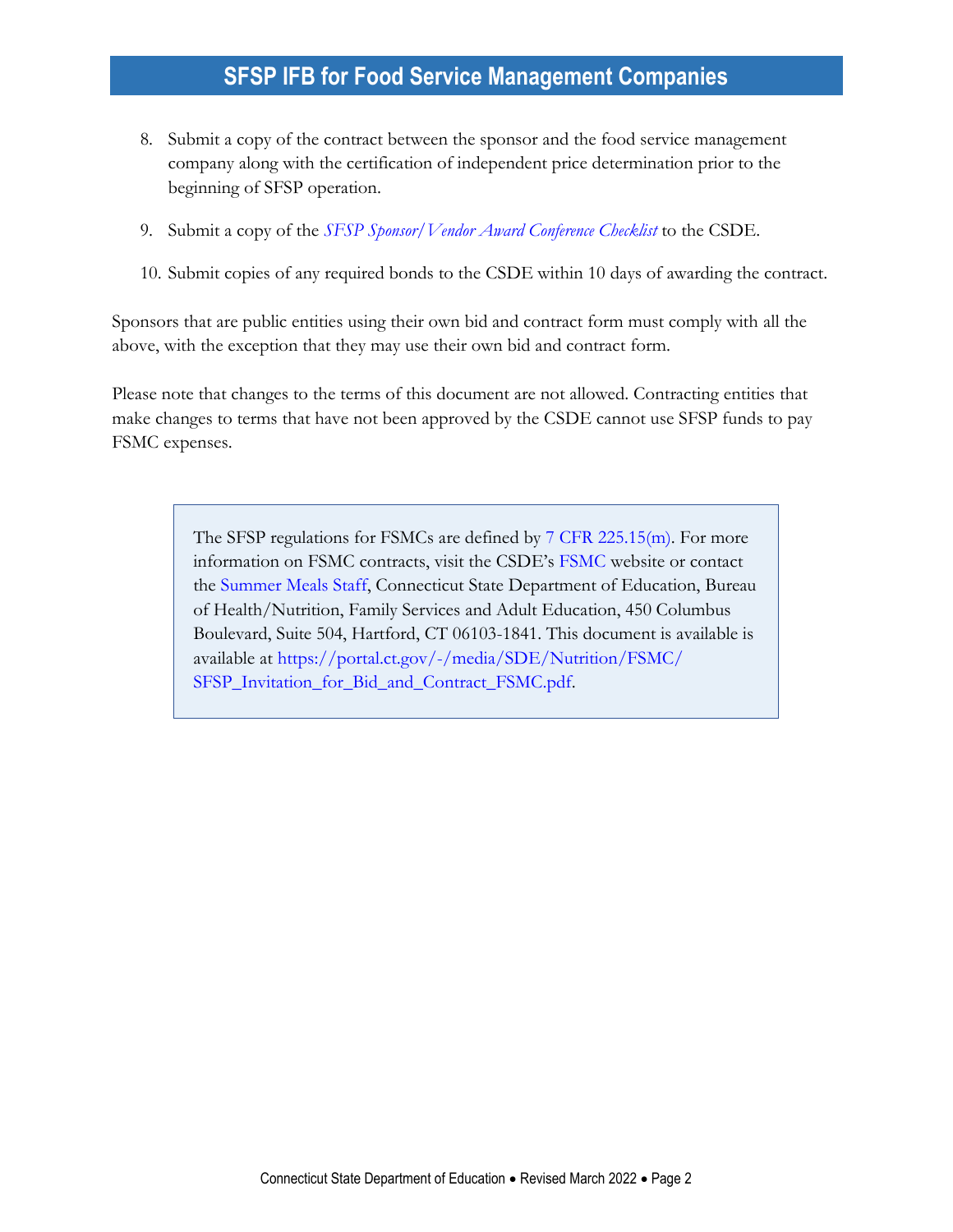### <span id="page-6-0"></span>**Federal Regulations [7 CFR 225.15\(m\)](https://www.ecfr.gov/current/title-7/subtitle-B/chapter-II/subchapter-A/part-225#225.15)**

#### (m) **Food service management companies.**

(1) Failure by a sponsor to comply with the provisions of this section shall be sufficient grounds for the State agency to terminate that sponsor's participation in accordance with  $\sqrt{225.18}$ .

(2) Any sponsor may contract with a food service management company to manage the sponsor's food service operations and/or for the preparation of unitized meals with or without milk or juice. Exceptions to the unitizing requirement may only be made in accordance with the provisions set forth at  $\sqrt{225.6(h)(3)}$ .

(3) Any vended sponsor shall be responsible for ensuring that its food service operation is in conformity with its agreement with the State agency and with all the applicable provisions of this part.

(4) In addition to any applicable State or local laws governing bid procedures, and with the exceptions identified in this paragraph, each sponsor which contracts with a food service management company shall comply with the competitive bid procedures described in this paragraph. Sponsors that are schools or school food authorities and have an exclusive contract with a food service management company for year-round service, and sponsors whose total contracts with food service management companies will not exceed the simplified acquisition threshold in [2 CFR part 200,](https://www.ecfr.gov/current/title-2/part-200) as applicable, shall not be required to comply with these procedures. These exceptions do not relieve the sponsor of the responsibility to ensure that competitive procurement procedures are followed in contracting with any food service management company. Each sponsor whose proposed contract is subject to the specific bid procedures set forth in this paragraph shall ensure, at a minimum, that:

(i) All proposed contracts are publicly announced at least once, not less than 14 calendar days prior to the opening of bids, and the announcement includes the time and place of the bid opening;

(ii) The bids are publicly opened;

(iii) The State agency is notified, at least 14 calendar days prior to the opening of the bids, of the time and place of the bid opening;

(iv) The invitation to bid does not specify a minimum price;

(v) The invitation to bid contains a cycle menu approved by the State agency upon which the bid is based;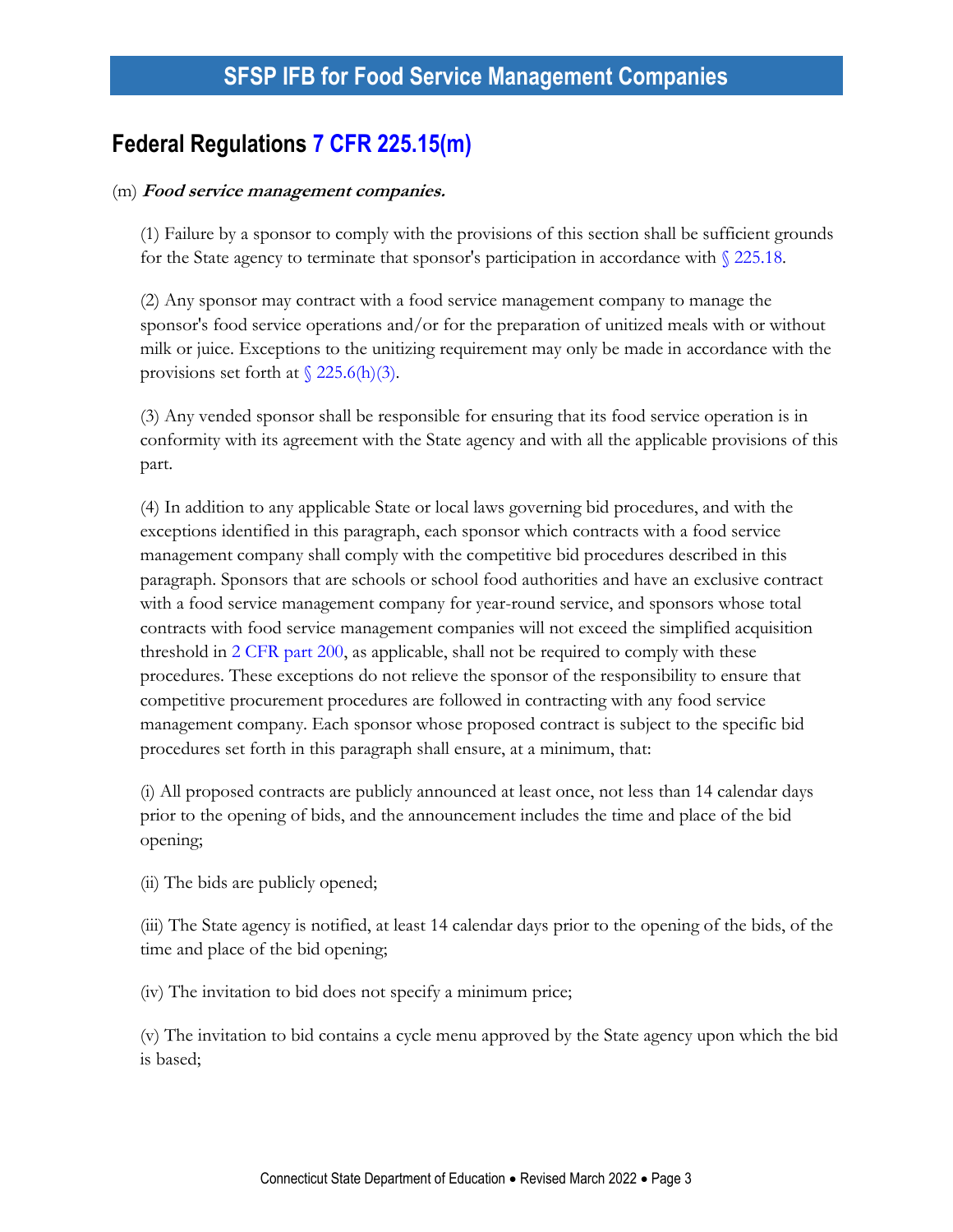(vi) The invitation to bid contains food specifications and meal quality standards approved by the State agency upon which the bid is based;

(vii) The invitation to bid does not specify special meal requirements to meet ethnic or religious needs unless such special requirements are necessary to meet the needs of the children to be served;

(viii) Neither the invitation to bid nor the contract provides for loans or any other monetary benefit or term or condition to be made to sponsors by food service management companies;

(ix) Nonfood items are excluded from the invitation to bid, except where such items are essential to the conduct of the food service;

(x) Copies of all contracts between sponsors and food service management companies, along with a certification of independent price determination, are submitted to the State agency prior to the beginning of Program operations;

(xi) Copies of all bids received are submitted to the State agency, along with the sponsor's reason for choosing the successful bidder; and

(xii) All bids in an amount which exceeds the lowest bid and all bids totaling the amount specified in the small purchase threshold in [2 CFR part 200,](https://www.ecfr.gov/current/title-2/part-200) as applicable, or more are submitted to the State agency for approval before acceptance. State agencies shall respond to a request for approval of such bids within 5 working days of receipt.

(5) Each food service management company which submits a bid exceeding the simplified acquisition threshold in [2 CFR part 200,](https://www.ecfr.gov/current/title-2/part-200) as applicable, shall obtain a bid bond in an amount not less than 5 percent nor more than 10 percent, as determined by the sponsor, of the value of the contract for which the bid is made. A copy of the bid bond shall accompany each bid.

(6) Each food service management company which enters into a food service contract exceeding the small purchase threshold in [2 CFR part 200,](https://www.ecfr.gov/current/title-2/part-200) as applicable, with a sponsor shall obtain a performance bond in an amount not less than 10 percent nor more than 25 percent of the value of the contract for which the bid is made, as determined by the State agency. Any food service management company which enters into more than one contract with any one sponsor shall obtain a performance bond covering all contracts if the aggregate amount of the contracts exceeds the simplified acquisition threshold in [2 CFR part 200,](https://www.ecfr.gov/current/title-2/part-200) as applicable. Sponsors shall require the food service management company to furnish a copy of the performance bond within ten days of the awarding of the contract.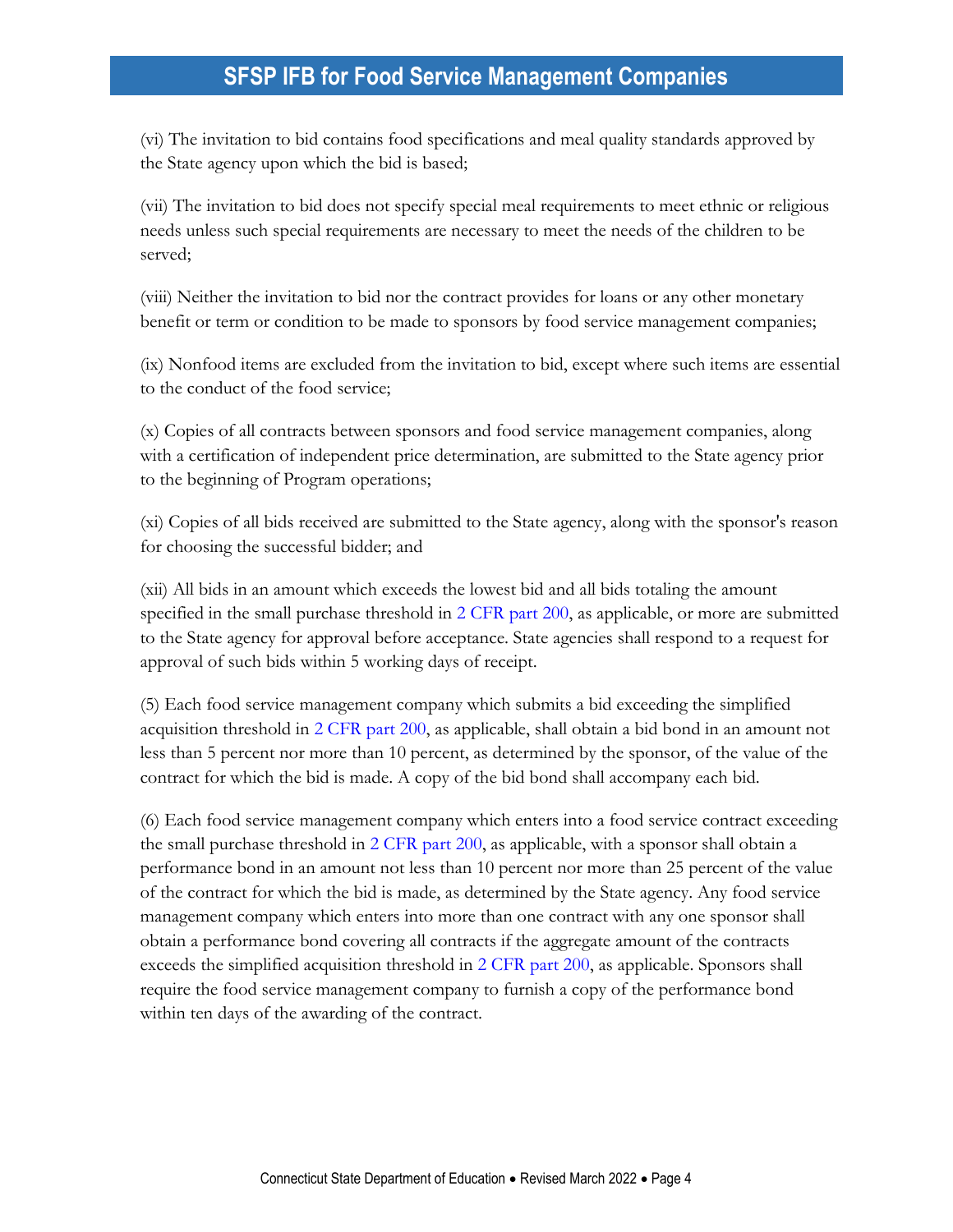(7) Food service management companies shall obtain bid bonds and performance bonds only from surety companies listed in the current Department of the Treasury Circular 570. No sponsor or State agency shall allow food service management companies to post any "alternative" forms of bid or performance bonds, including but not limited to cash, certified checks, letters of credit, or escrow accounts.

(n) **Other responsibilities.** Sponsors shall comply with all of the meal service requirements set forth in [§ 225.16.](https://www.ecfr.gov/current/title-7/section-225.16)

[\[54 FR 18208,](https://www.federalregister.gov/citation/54-FR-18208) Apr. 27, 1989, as amended at [55 FR 13470,](https://www.federalregister.gov/citation/55-FR-13470) Apr. 10, 1990; [61 FR 25553,](https://www.federalregister.gov/citation/61-FR-25553) May 22, 1996; [64 FR 72486,](https://www.federalregister.gov/citation/64-FR-72486) Dec. 28, 1999; [64 FR 72898,](https://www.federalregister.gov/citation/64-FR-72898) Dec. 29, 1999; [65 FR 82251,](https://www.federalregister.gov/citation/65-FR-82251) Dec. 28, 2000; [66](https://www.federalregister.gov/citation/66-FR-2202)  [FR 2202,](https://www.federalregister.gov/citation/66-FR-2202) Jan. 11, 2001; [72 FR 10895,](https://www.federalregister.gov/citation/72-FR-10895) Mar. 12, 2007; [76 FR 22798,](https://www.federalregister.gov/citation/76-FR-22798) Apr. 25, 2011; [78 FR 13450,](https://www.federalregister.gov/citation/78-FR-13450) Feb. 28, 2013; [83 FR 25360,](https://www.federalregister.gov/citation/83-FR-25360) June 1, 2018; [84 FR 15501,](https://www.federalregister.gov/citation/84-FR-15501) Apr. 16, 2019]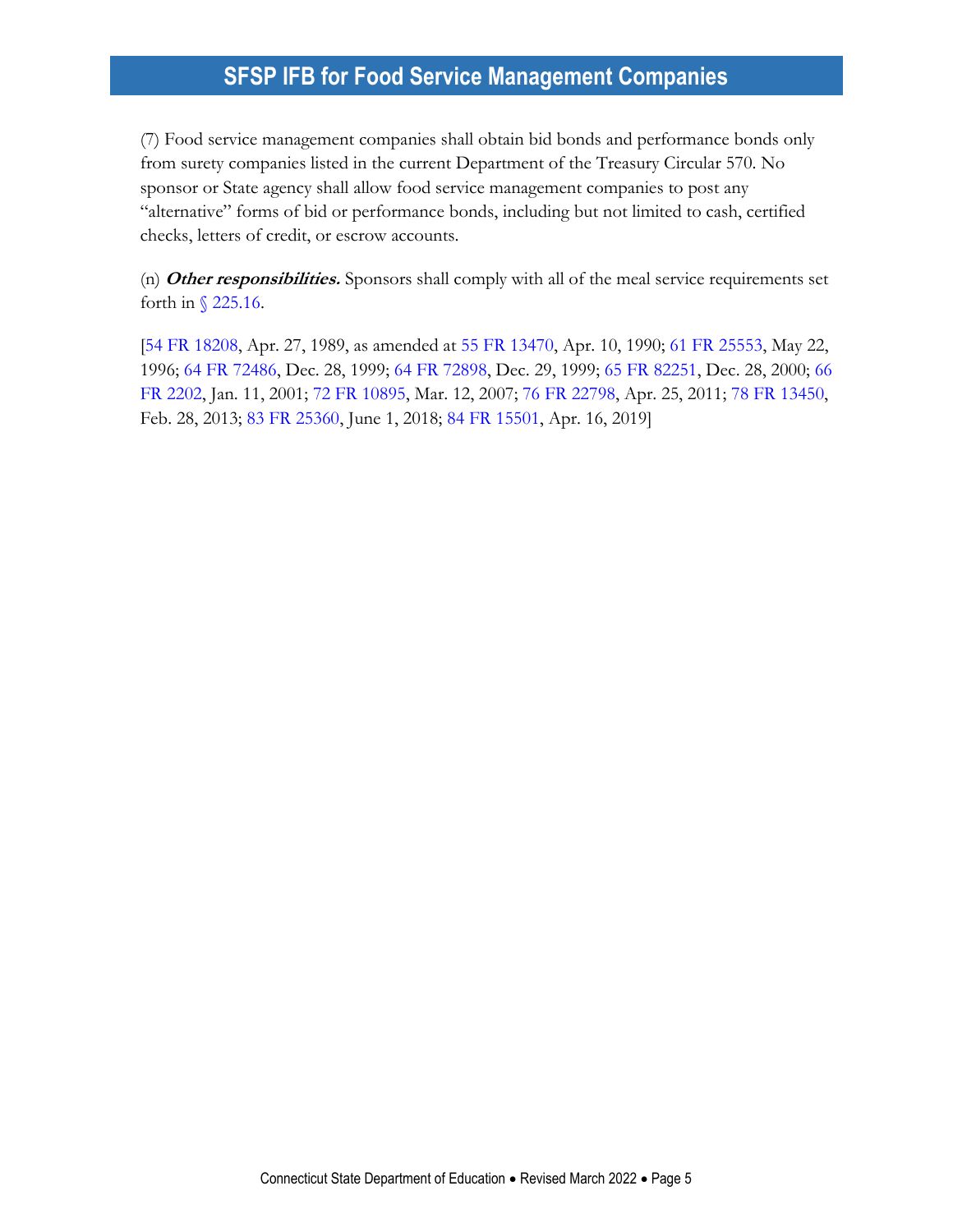### <span id="page-9-0"></span>**Section A: SFSP Invitation for Bid and Contract Face Sheet**

This document contains an invitation to food service management companies to bid for the furnishing of unitized meals to be served to children participating in the Summer Food Service Program (SFSP) authorized by Section 13 of the National School Lunch Act and operated under Part 225 of the U.S. Department of Agriculture (USDA) regulations. This document sets forth the terms and conditions applicable to the proposed procurement. Upon acceptance, it shall constitute the contract between the Bidder and the Sponsor named below.

| Sponsor                                         |                 | <b>Bid opening</b>                                                             |                                                             |                                       |             |                                                             |             |               |  |
|-------------------------------------------------|-----------------|--------------------------------------------------------------------------------|-------------------------------------------------------------|---------------------------------------|-------------|-------------------------------------------------------------|-------------|---------------|--|
| Sponsor agreement number:                       |                 |                                                                                | Bid issue date:                                             |                                       |             |                                                             | Bid number: |               |  |
| Name:                                           |                 | Date:                                                                          |                                                             |                                       |             |                                                             | Time:       |               |  |
| Address (include city, state, zip code):        |                 | Location:                                                                      |                                                             |                                       |             |                                                             |             |               |  |
| Telephone (include                              | Contact person: | Sponsor enters estimated number of meals. Bidder enters fixed unit price bids. |                                                             |                                       |             |                                                             |             |               |  |
| area code):                                     |                 |                                                                                |                                                             | Fixed unit<br>price bid               |             | Sponsor's<br>estimated<br>number of                         |             |               |  |
| <b>Contract dates</b>                           |                 | Meal                                                                           |                                                             | per meal                              |             | meals                                                       |             | Totals        |  |
| Commencement:                                   | Expiration:     | Breakfast                                                                      |                                                             | \$                                    |             | $\mathbf{X}$                                                |             | $=$ \$        |  |
|                                                 |                 | Snack                                                                          |                                                             | \$                                    | X           |                                                             |             | $=$ \$        |  |
| Bid bond percentage                             | $\frac{0}{0}$   | Lunch/                                                                         |                                                             |                                       |             |                                                             |             |               |  |
| required                                        |                 | supper                                                                         |                                                             | \$                                    | $\mathbf X$ |                                                             | $=$         | \$            |  |
| Sponsor shall insert                            |                 |                                                                                |                                                             |                                       |             | Estimated total:                                            |             | \$            |  |
| appropriate percentage<br>from 5% to 10%:       |                 |                                                                                |                                                             |                                       |             | Prompt payment discount (To be inserted by the bidder)      |             |               |  |
|                                                 |                 |                                                                                |                                                             |                                       |             | Percent for payment within                                  |             | days          |  |
|                                                 |                 |                                                                                |                                                             | Performance bond percentage required: |             | Sponsor shall insert appropriate percentage from 10% to 25% |             | $\frac{0}{0}$ |  |
| <b>Bidder</b>                                   |                 |                                                                                |                                                             |                                       |             |                                                             |             |               |  |
| Bidder name:                                    |                 | Signature (in ink):                                                            |                                                             |                                       |             |                                                             |             |               |  |
| Street address (include city, state, zip code): |                 |                                                                                | Name of bidder's authorized representative (print or type): |                                       |             |                                                             |             |               |  |
|                                                 |                 |                                                                                | Title:                                                      |                                       |             |                                                             |             |               |  |
| Telephone (include area code):                  |                 | Date:                                                                          |                                                             |                                       |             |                                                             |             |               |  |
| Acceptance                                      |                 |                                                                                |                                                             |                                       |             |                                                             |             |               |  |
| Contract number:                                |                 |                                                                                | Sponsor name:                                               |                                       |             |                                                             |             |               |  |
| Sponsor signature:                              |                 | Title:                                                                         |                                                             |                                       | Date:       |                                                             |             |               |  |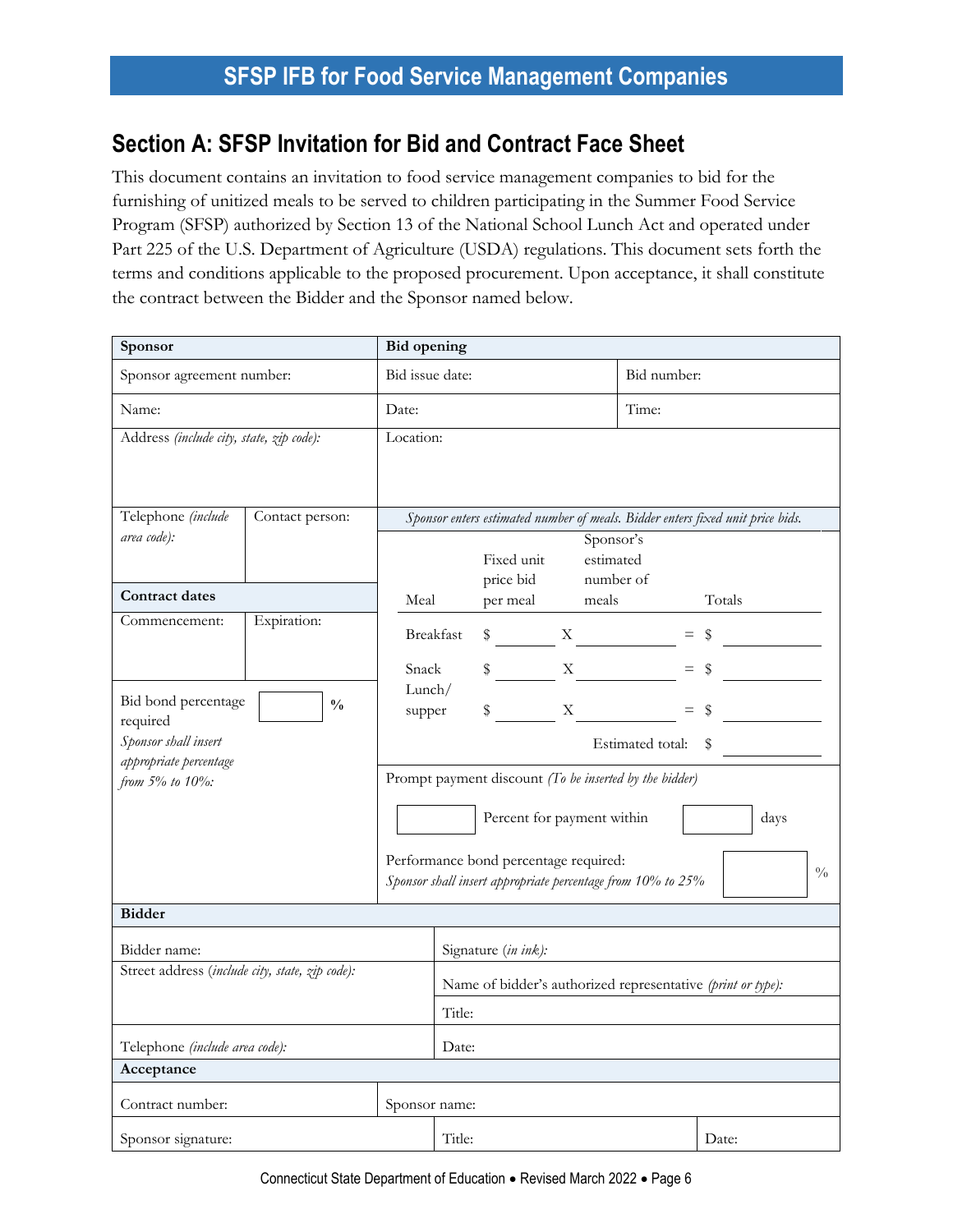### <span id="page-10-0"></span>**Section B: Certificate of Independent Price Determination**

The Sponsor and Bidder shall execute this Certificate of Independent Price Determination.

- 1. By submission of this offer, the offeror certifies and in the case of a joint offer, each party thereto certifies as to its own organization, that in connection with this procurement:
	- 1. The prices in this offer have been arrived at independently, without consultation, communication or agreement, for the purpose of restricting competition, as to any matter relating to such prices with any other offeror or with any competitor;
	- 2. Unless otherwise required by law, the prices which have been quoted in this offer have not been knowingly disclosed by the offeror and will not knowingly be disclosed by the offer or prior to opening in the case of an advertised procurement, or prior to award in the case of a negotiated procurement, directly or indirectly to any other offeror or to any competitor;
- 2. No attempt has been made or will be made by the offeror to induce any person or firm to submit or not to submit, an offer for the purpose of restricting competition. Each person signing this offer certifies that:
	- 1. He or she is the person in the offeror's organization responsible within that organization for the decision as to the prices being offered herein and that he or she has not participated, and will not participate, in any action contrary to  $(A)(1)$  through  $(A)(3)$  above; or
	- 2. He or she is not the person in the offeror's organization responsible within that organization for the decision as to the prices being offered herein, but that he or she has been authorized in writing to act as agent for the persons responsible for such decision in certifying that such persons have not participated and will not participate, in any action contrary to (A) (1) through (A) (3) above, and as their agent does hereby so certify; and he or she has not participated, and will not participate, in any action contrary to  $(A)$  (1) through  $(A)$  (3) above.

Signature of FMSC's authorized representative Title Date

In accepting this offer, the sponsor certifies that the sponsor's officers, employees, or agents have not taken any action which may have jeopardized the independence of the offer referred to above.

Signature of sponsor's authorized representative Title Date

(Accepting a bidder's offer does not constitute acceptance of the contract.)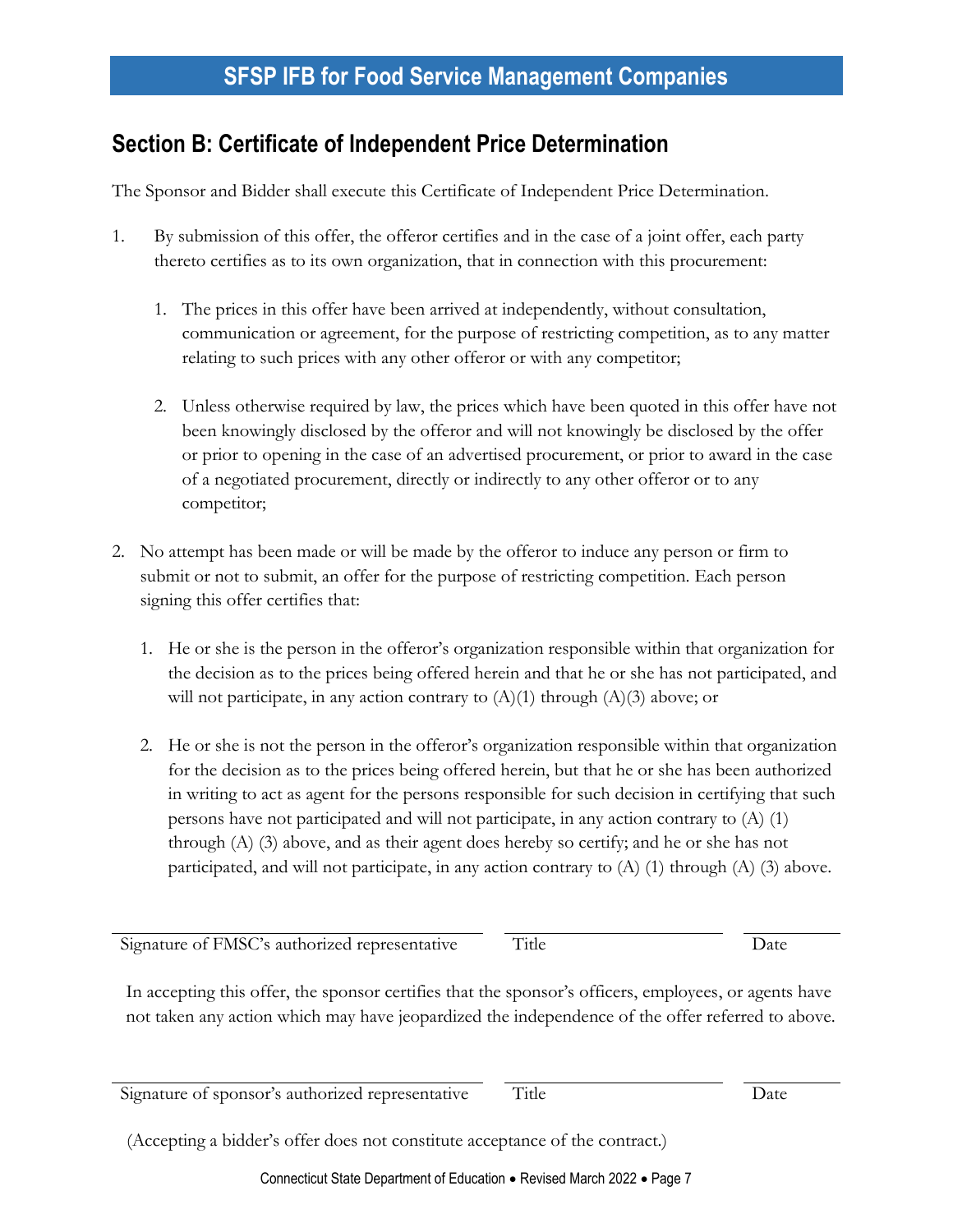### <span id="page-11-0"></span>**Section C: Instructions to Bidders**

#### 1. **Definitions**

As used herein:

- a) **Bid:** The bidder's offer.
- b) **Bid bond:** Guarantees compensation to the bond owner if the bidder fails to begin a project. A copy of the bid bond must accompany the IFB when submitted to the sponsor if the projected contract reimbursement is in excess of \$150,000. The sponsor shall require a bond in an amount not less than five (5) percent or more than ten (10) percent of the value of the contract for which the bid is made. The bond must have been secured from a surety company listed in the U.S. Department of the Treasury Circular 570.
- c) **Bidder:** A food service management company submitting a bid in response to this invitation for bid.
- d) **Code of Federal Regulations (CFR):** The codification of the general and permanent rules published in the Federal Register by the Executive departments and agencies of the Federal government.
- e) **Contract:** A formal, legally enforceable agreement between the buyer (sponsor) and the seller (contractor) that establishes a legally binding obligation for the seller to furnish goods and/or services and for the buyer to compensate the seller.
- f) **Contractor:** A FSMC that submits a bid in response to this IFB and is awarded a contract by a sponsor participating in the SFSP.
- g) **Food Service Management Company:** Any commercial enterprise or nonprofit organization with which a sponsor may contract for preparing unitized meals, with or without milk, for use in the Program, or for managing a sponsor's food service operations in accordance with the SFSP regulations. Food service management companies may be: (a) Public agencies or entities, (b) private, non-profit organizations; or (c) private, for-profit companies.
- h) **Invitation for Bid (IFB):** The document where the procurement is advertised. For the SFSP, the IFB becomes the contract once both parties agree in writing to all terms and conditions of the IFB.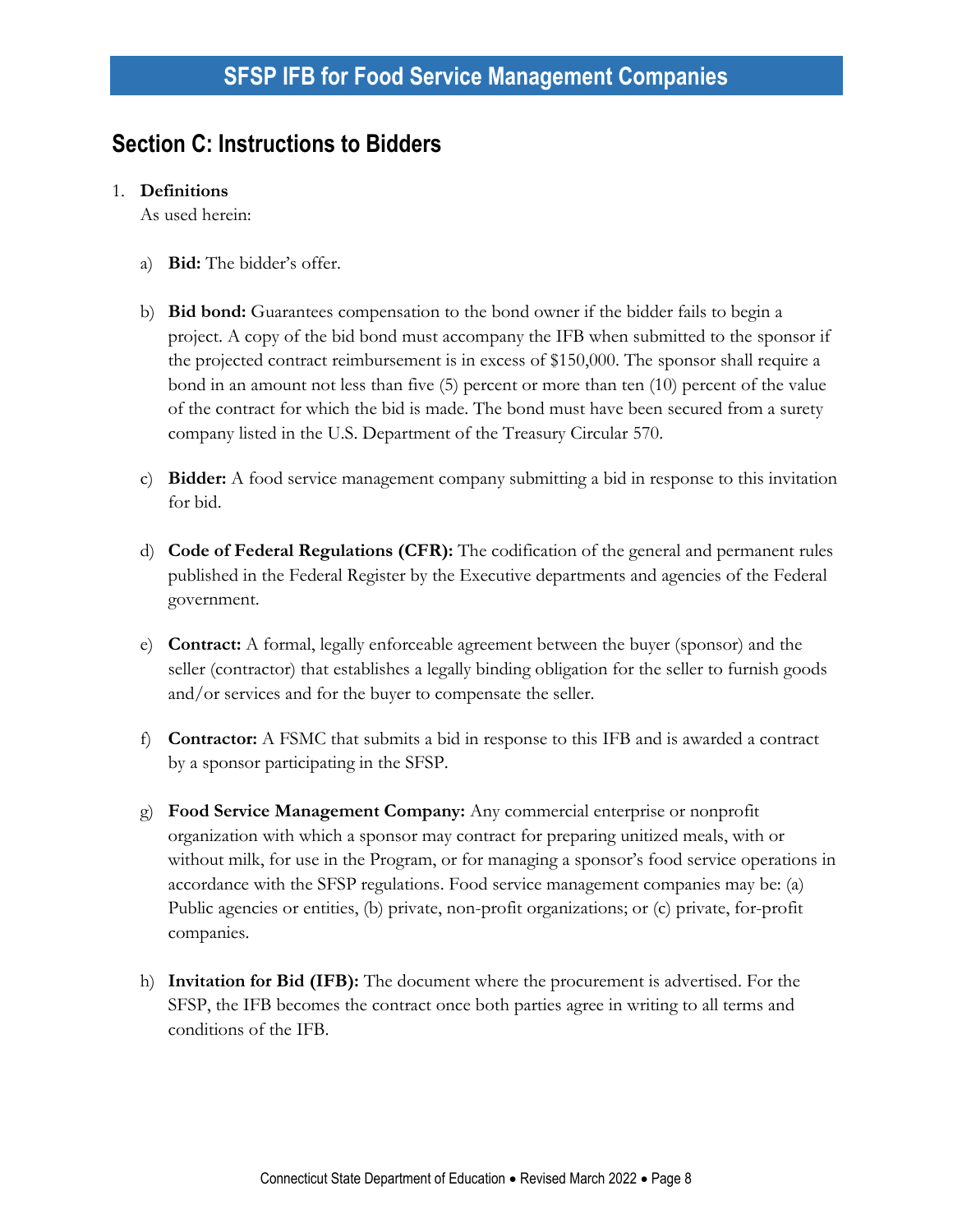- i) **Performance bond:** A bond issued by a bank or financial institution, guaranteeing the fulfillment of a particular contract. This is required when a FSMC and a sponsor enter into one or more contracts totaling over \$150,000. The amount of the bond must be no less than ten (10) percent of the value of the contract(s) for which the bid is made. The performance bond must be from a surety company listed in the U.S. Department of the Treasury Circular 570.
- j) **Procurement:** The process of obtaining goods and/or services in accordance with applicable rules and regulations.
- k) **Responsible bidder:** A bidder capable of performing successfully under the terms and conditions of the contract.
- l) **Responsive bidder:** A bidder whose bid conforms to all the material terms and conditions of the solicitation.
- m) **Sponsor:** An eligible organization that assumes total responsibility for the administration of the SFSP and issues this IFB.
- n) **State agency:** Connecticut State Department of Education (CSDE)
- o) **Summer Food Service Program (SFSP):** The USDA's federally assisted summer feeding program for children ages 18 and younger that provides nutritious meals when schools end for the summer. Free meals that meet Federal nutrition guidelines are provided to all children at approved SFSP sites in areas with significant concentrations of low-income children. The CSDE administers the SFSP in the State of Connecticut. Contracting entities receive Federal reimbursement from the CSDE to cover the administrative and operating costs of preparing and serving meals to eligible children at one or more feeding sites.
- p) **Unitized meal:** an individual pre-portioned meal consisting of a combination of foods meeting the SFSP pattern requirements, delivered as a unit with or without milk or juice. The state agency may approve exceptions to the unitized meal such as separate hot and cold packs.

Other terms shall have the meaning defined in the SFSP regulations (7CFR Part 225).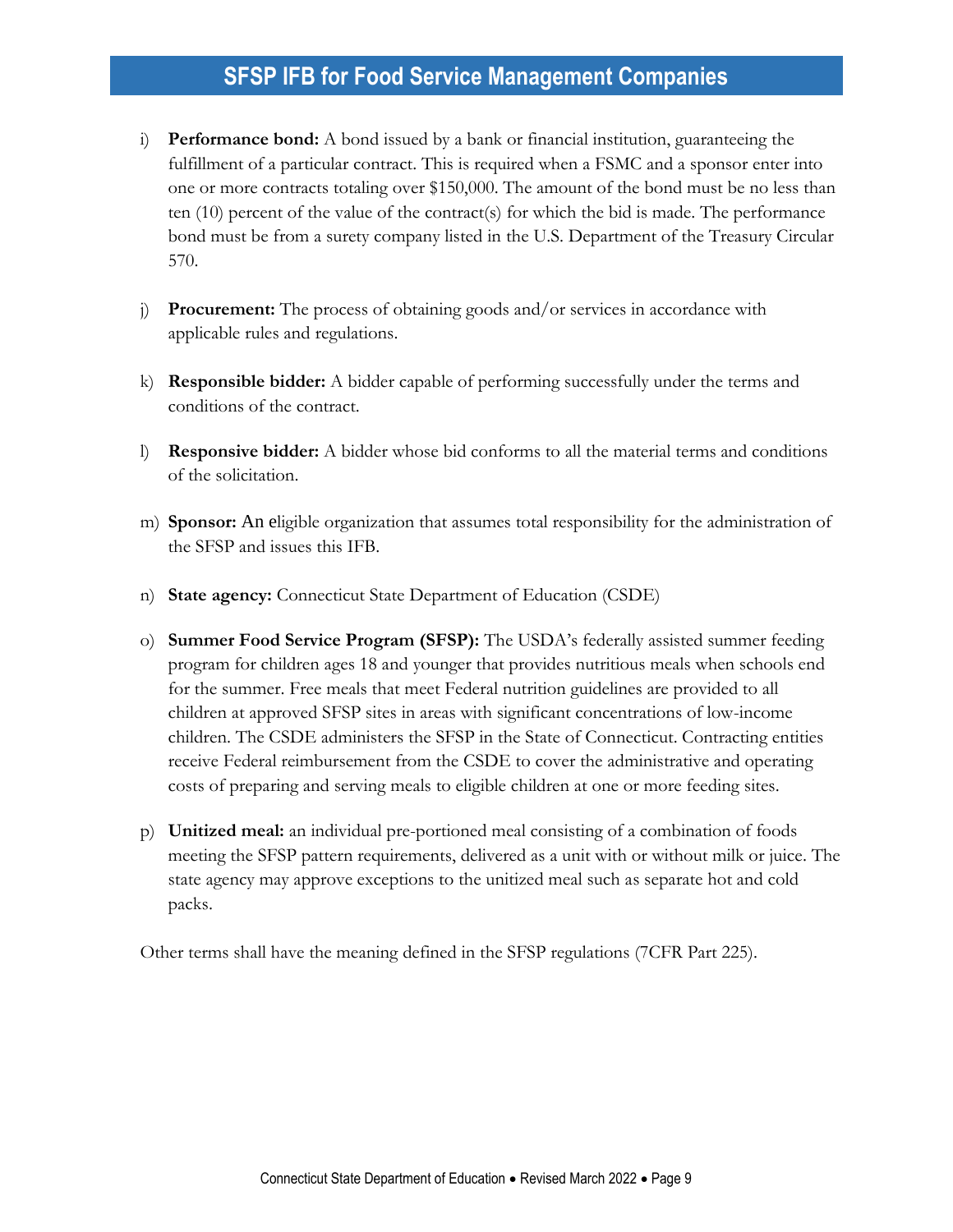#### 2. **Submission of Bids**

- a. Bidders are expected to carefully examine the specifications, schedules, attachments, terms, and conditions of this IFB. Failure to do so will be at the bidder's risk.
- b. Bids must be executed and submitted in triplicate. If accepted, this IFB will become the contract, and one copy of the contract will be forwarded to the successful bidder with the notice of award.

The copy marked "original" will be governing should there be a variance between that copy of the bid and the other two copies submitted by the bidder. No changes in the specifications or general conditions are allowed. Erasures on all copies must be initialed by the bidder prior to submission. Failure to do so may result in rejection of the bid.

c. Bids exceeding the simplified acquisition threshold in 2 CFR part 200, as applicable, shall include a bid bond in the amount of \_\_\_\_\_ percent of bid price. (Sponsor shall insert appropriate percentage from 5 to 10 percent. Sponsor should also insert this percentage on the *[SFSP Invitation for Bid and Contract Face Sheet](#page-9-0)*.) Only those bonding and surety companies contained in the current Treasury Circular 570 may be used to obtain the required bonding. The Treasury Circular is published annually, for the information of Federal bond-approving officers and persons required to give bonds to the United States. All certificates of Authority expire June 30, and are renewable July 1, annually.

Bids bonds will be returned (a) to unsuccessful bidders as soon as practicable after the opening of bids and (b) to the successful bidder upon execution of such further Contractual documents and bonds as may be required by the bid as accepted. The bid must be securely sealed in a suitable envelope, addressed to the office issuing the IFB and marked on the outside with the name of the bidder, bid number and date and time of opening.

d. A copy of a current state or local health certificate for the food preparation facilities shall be submitted with the bid.

Failure to comply with any of the above shall be reason for rejection of the bid.

#### 3. **Explanation to Bidders**

Any explanation desired by a bidder regarding the meaning or interpretation of the IFB specifications, etc., must be requested in writing prior to bid opening and with sufficient time allowed for a reply to reach all bidders before bid opening. Oral explanations or instructions given before the award of the contract will not be binding. Any information given to a prospective bidder concerning an IFB will be furnished to all prospective bidders as an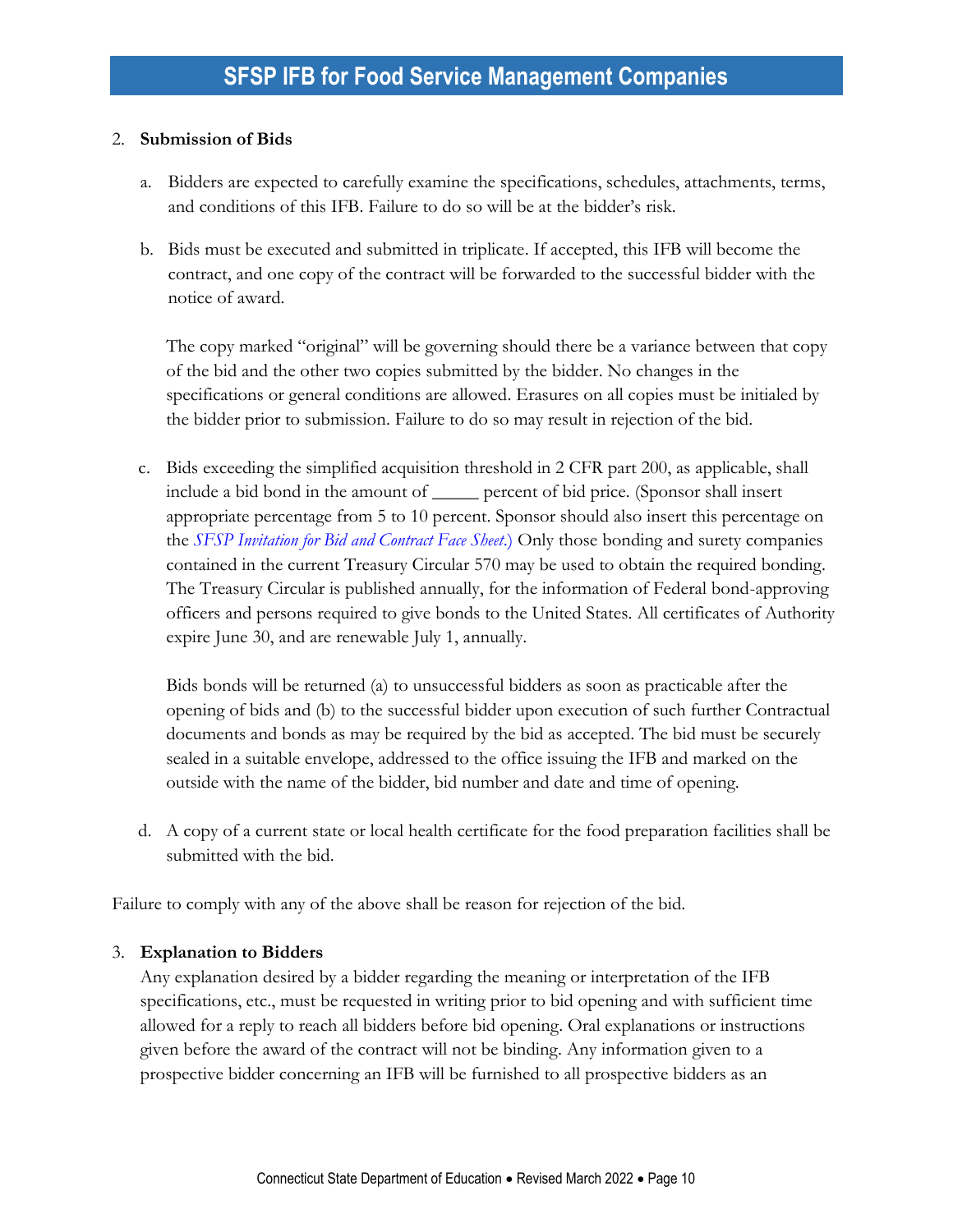amendment of the IFB, if such information is necessary to bidders in submitting bids on the IFB, or if the lack of such information would be prejudicial to uninformed bidders.

#### 4. **Acknowledgement of Amendments to IFBs**

The sponsor must acknowledge receipt of an amendment to an IFB by a bidder by signing and returning the amendment. Such acknowledgement must be received prior to the hour and date specified for bid opening.

#### 5. **Bidders Having Interest in More Than One Bid**

If more than one bid is submitted by any one person, by or in the name of a clerk, partner, or other person, all such bids shall be rejected.

#### 6. **Time for Receiving Bids**

Sealed bids shall be deposited at the Sponsor's address no later than the exact time and date indicated on the face of this IFB. Bids received prior to the time of opening will be securely kept, unopened.

#### 7. **Errors in Bids**

Bidders or their authorized representatives are expected to fully inform themselves as to the conditions, requirements, and specifications before submitting bids; failure to do so will be at the bidder's own risk and relief cannot be secured on the plea of error.

#### 8. **Award of Contract**

- a. The contract will be awarded to that responsible bidder whose bid is lowest and conforms to the specifications of the IFB. Sponsors must use the CSDE's *[Recommendation for Bid Award for](https://portal.ct.gov/-/media/SDE/Nutrition/FSMC/SFSP_Recommendation_Bid_Award.pdf)  [the SFSP](https://portal.ct.gov/-/media/SDE/Nutrition/FSMC/SFSP_Recommendation_Bid_Award.pdf)* to identify bidders that meet the required specifications and recommend the winning bidder.
- b. The Sponsor reserves the right to reject any or all bids and to waive informalities and minor irregularities in bids received.
- c. The Sponsor reserves the right to reject the bid of a bidder who previously failed to perform properly, or complete on time, contracts of a similar nature, or the bid of a bidder whom investigation shows is not able to perform the contract.
- d. Sponsor reserves the right to accept any bid within 30 days from the date of bid opening.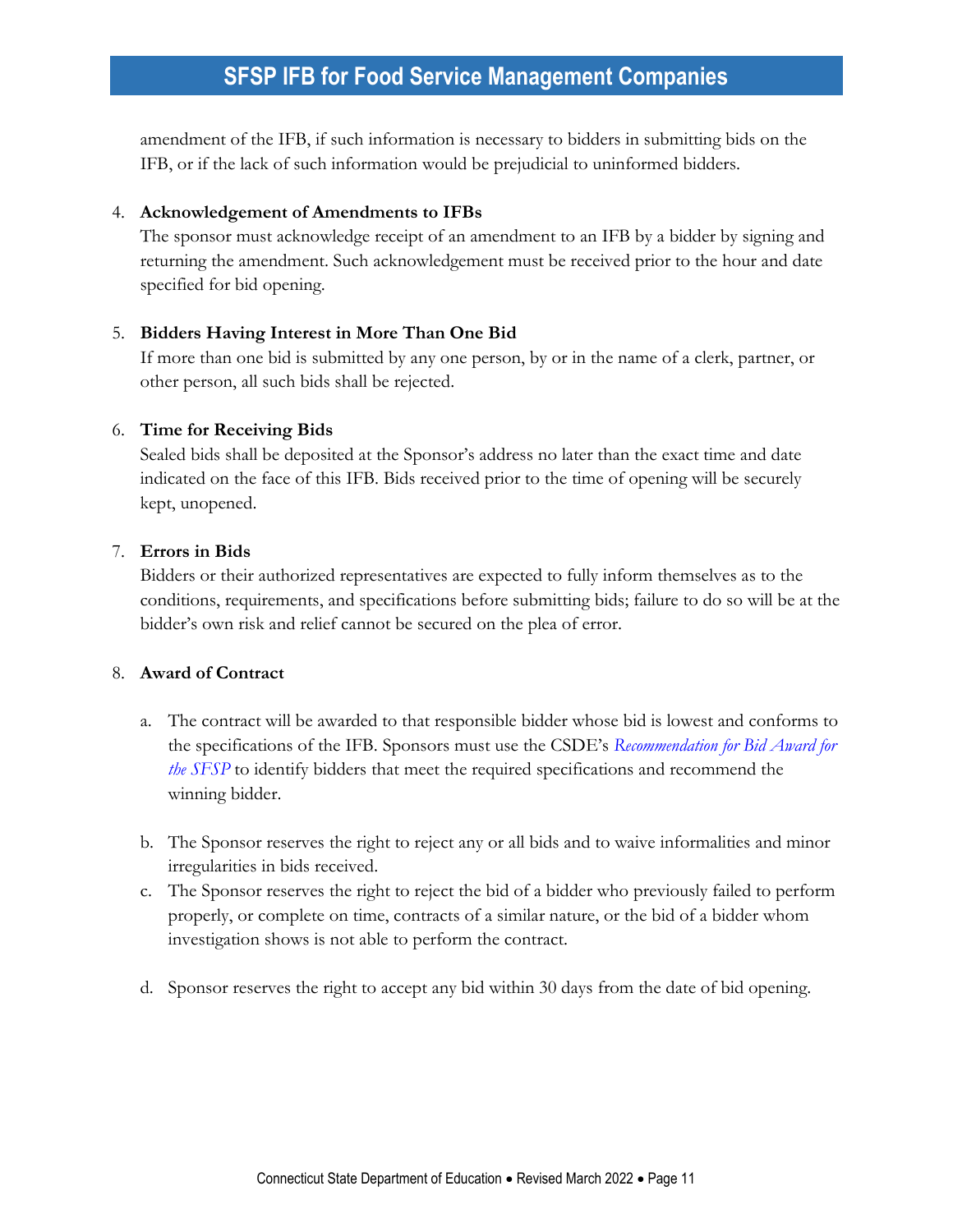#### 9. **Bidder Registration**

Bidders must be registered by the state in which the service is to be performed. Bids from bidders who are not registered as provided for in  $7 \text{ CFR}$  225.6(g) of the regulations governing the SFSP will not be considered for award. The vendor shall attach a copy of the State's registration determination.

#### 10. **Late Bids, Modification of Bids, or Withdrawal of Bids**

- a. Any bid received after the exact time specified for receipt of bids will not be considered unless it is received before award is made, and it was sent by registered or certified mall not later than the fifth calendar day prior to the specified date (e.g., a bid submitted in response to an IFB requiring receipt of bids by the  $20<sup>th</sup>$  of the month must have been mailed by the  $15<sup>th</sup>$  or earlier).
- b. Any modification or withdrawal of bid is subject to the same conditions as in (a) above, except that withdrawal of bids by telegram is authorized. A bid may also be withdrawn in person by a bidder or an authorized representative, provided identity is made known and he or she signs a receipt for the bid, but only if the withdrawal is made prior to the exact time set for receipt of bids.
- c. The only acceptable evidence to establish the date of mailing of a late bid, modifications or withdrawal sent either by registered or certified mail is the U.S. Postal Service postmark on the wrapper or on the original receipt from the U.S. Postal Service. If neither postmark shows a legible date, the bid, modification, or withdrawal shall be deemed to have been mailed late. (The term "postmark" means a printed, stamped, or otherwise placed impression that is readily identifiable without further action as having been supplied and affixed on the date of mailing by employees of the U.S. Postal Service).
- d. Notwithstanding the above, a late modification of an otherwise successful bid, which makes its terms more favorable to the Sponsor will be considered at any time it is received and may be accepted.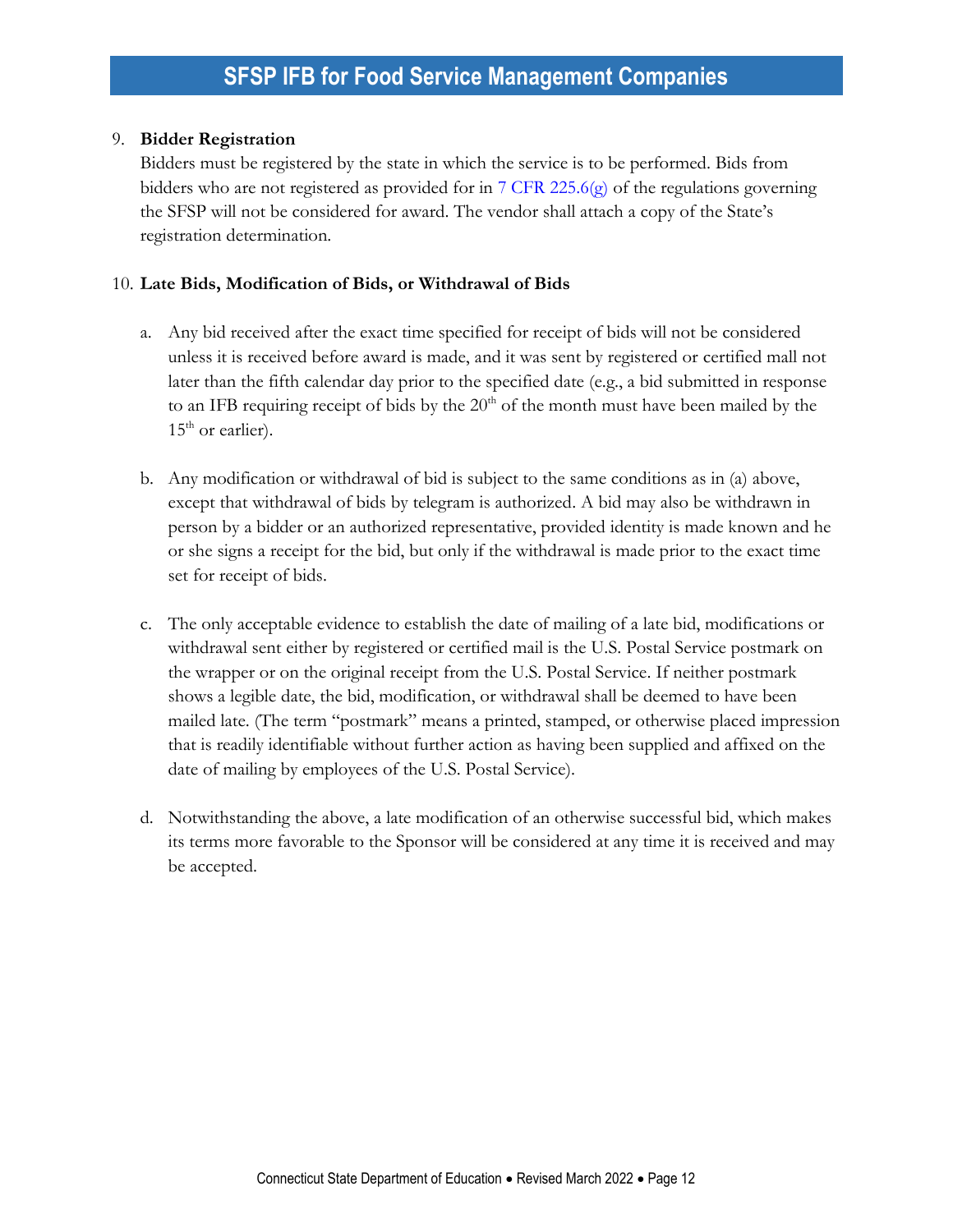### <span id="page-16-0"></span>**Section D: Scope of Services**

- A. USDA regulations 7 CFP Part 225, entitled Summer Food Service Program is hereby incorporated by reference.
- B. Contractor agrees to deliver unitized meals



to locations set out in Schedule A, attached hereto, and made a part hereof, subject to the terms and conditions of this solicitation.

- C. All meals furnished must meet or exceed USDA requirements set out in Schedule C, attached hereto, and made a part hereof.
- D. Food Service Management Companies may prepare unitized meals, with or without milk, for use in Summer Food Service Program.
- E. Contractor shall furnish meals as ordered by the Sponsor during the period of:

|                        | LO.                                        |
|------------------------|--------------------------------------------|
| commencement date      | expiration date                            |
|                        |                                            |
| Meals are to be served | days per week, as specified in Schedule A. |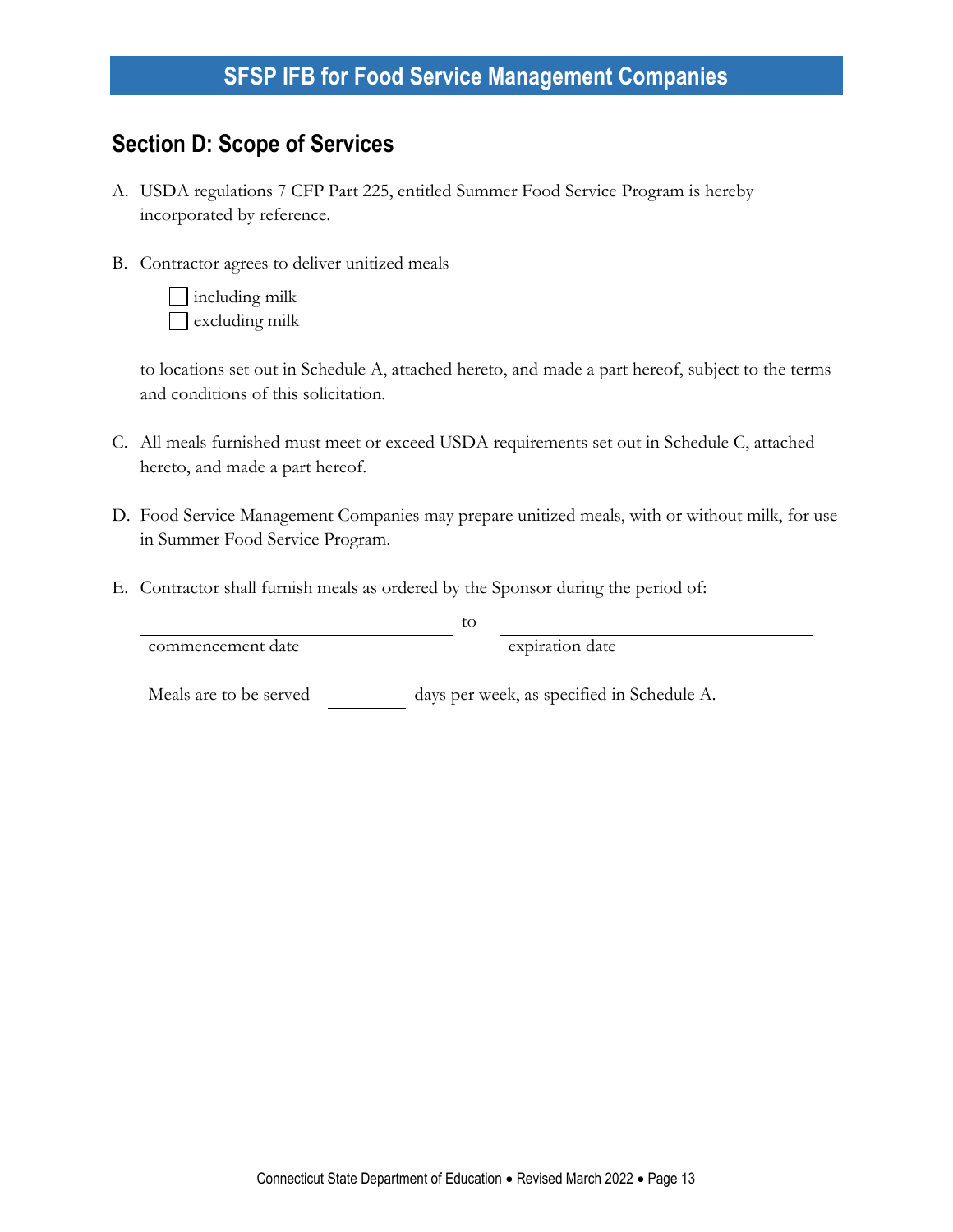### <span id="page-17-0"></span>**Section E: Unit Price Schedule and Instructions**

1. **Bidders** are asked to submit prices in accordance with Schedule D for meals

| $\Box$ including milk |
|-----------------------|
| $\Box$ excluding milk |

meeting the contract specifications set forth in Schedule C and to be delivered to all the sites stated in Schedule A. Please note that bidders must complete Schedule D for each meal type (breakfast, lunch, supper, or snack) covered by the IFB.

- 2. **Evaluation of bids** will be performed as follows: Determine the grand total bid for each bidder by totaling the bids for each meal type from Schedule D. Each bidder's calculations will be checked prior to totaling.
- 3. **Pricing** shall be on the menus described in Schedule B. All bidders must submit bids on the same menu cycle provided by the Sponsor. Deviation from this menu cycle shall be permitted only upon authorization of the Sponsor. Bid price must include the price of food components (including milk, if part of unitized meal), packaging, transportation, and all other related costs (e.g., condiments, utensils, etc.).

The unit prices of each meal type which the bidder agrees to furnish must be written in ink or typed in the blank space provided and must include proper packaging as required in the specifications and delivery cost to the designated sites. Unit prices shall include taxes, but any charges or taxes which are required to be paid under future laws must be paid by the bidder at no additional charge to the Sponsor.

4. **Average Daily Number of Meals** are estimated. They are the best-known estimates for requirements during the operating period. The Sponsor reserves the right to order more or fewer meals than estimated at the beginning of the operating period. Contractor will be paid at the 100 percent unit cost rate during the payment period specified. (The Sponsor should indicate in ["Method of Payment"](#page-22-0) (item 4 in Section F) whether the payment period is to be weekly, biweekly, or monthly.) Sponsor does not guarantee orders for quantities shown. The maximum number of meals will be determined based on the approved level of meal service designated by the administering office for each site serving meals provided by the contractor. However, if average meals delivered per day by type over the contract period fall below 90 percent of the applicable average daily estimate, adjustments will be made to the per unit price in accordance with Schedule D.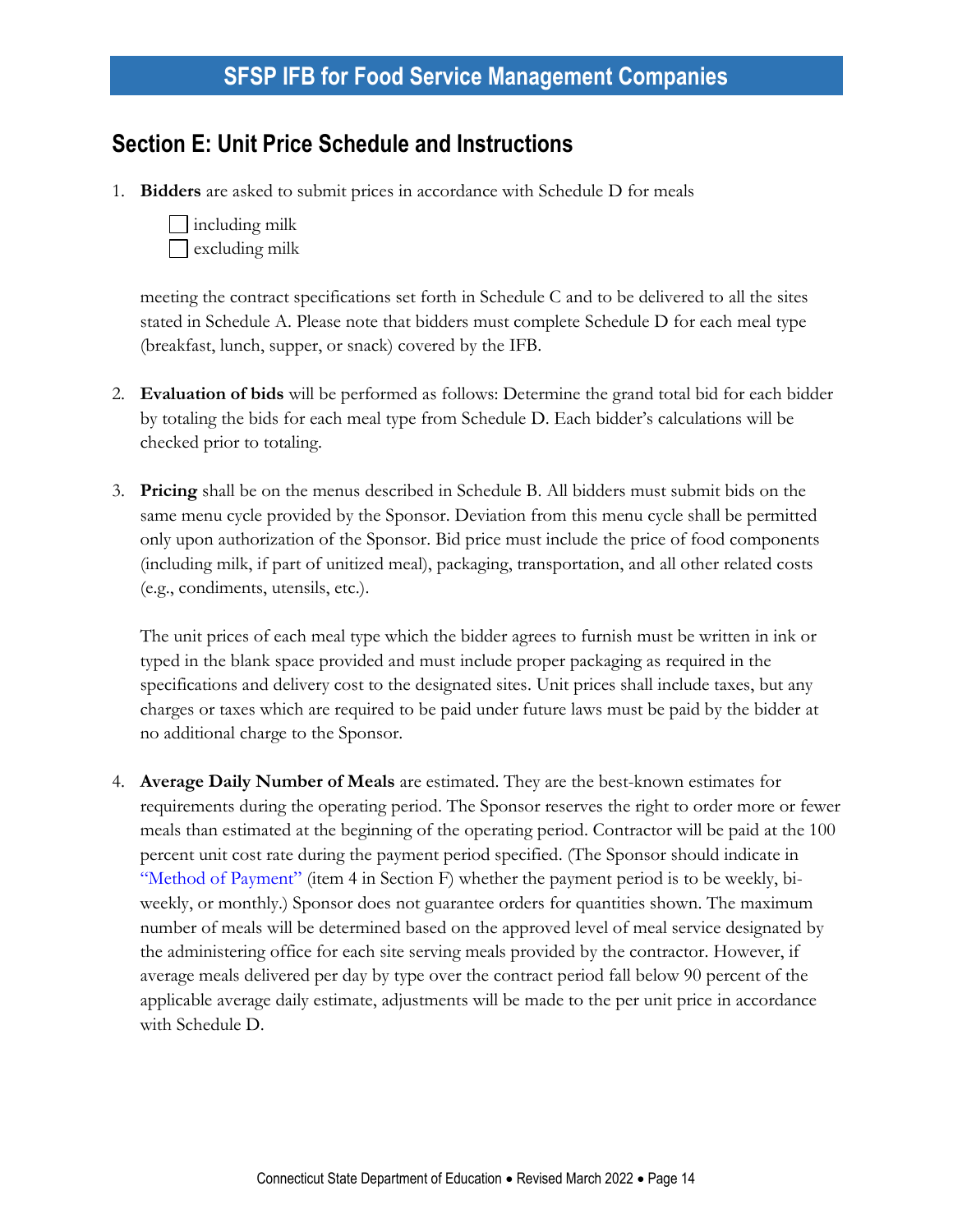- 5. **Evaluation of Bidder:** Each bidder will be evaluated on the following factors:
	- a. Evidence that bidder is registered by the state where the service is to be performed and is registered to deliver at least the number of meals estimated to be required under the contract.
	- b. Financial capability to perform a contract of the scope required.
	- c. Adequacy of plant facilities for food preparation, with approved license certification that facilities meet all applicable state and local health, safety, and sanitation standards.
	- d. Previous experience of the bidder in performing services similar in nature and scope.
	- e. Other factors such as transportation capability, sanitation, and packaging.

Bidders that do not satisfactorily meet the above criteria may be rejected as nonresponsive and not be considered for award.

#### 6. **Meal Orders**

Sponsors will order meals on \_\_\_\_\_\_\_\_\_\_\_\_\_\_\_\_\_\_\_\_ of the week preceding the week of *Insert mutually agreed day*

delivery; orders will be placed for the total number of operating days in the subsequent week and will include breakdown totals for each site and each type of meal.  $*$ 

The Sponsor reserves the right to increase or decrease the number of meals ordered on a \_\_\_\_\_\_\_\_\_-hour notice, or less if mutually agreed upon between the parties to this contract.

#### 7. **Meal Cycle Change Procedure**

Meals will be delivered daily in accordance with the menu cycle that appears in Schedule B. Menu changes may be made only when agreed upon by both parties. When an emergency exists that might prevent the contractor from delivering a specified meal component, the Sponsor shall be notified immediately so substitutions can be agreed upon. The Sponsor reserves the right to suggest menu changes within the vendor's suggested food cost, periodically throughout the contract period.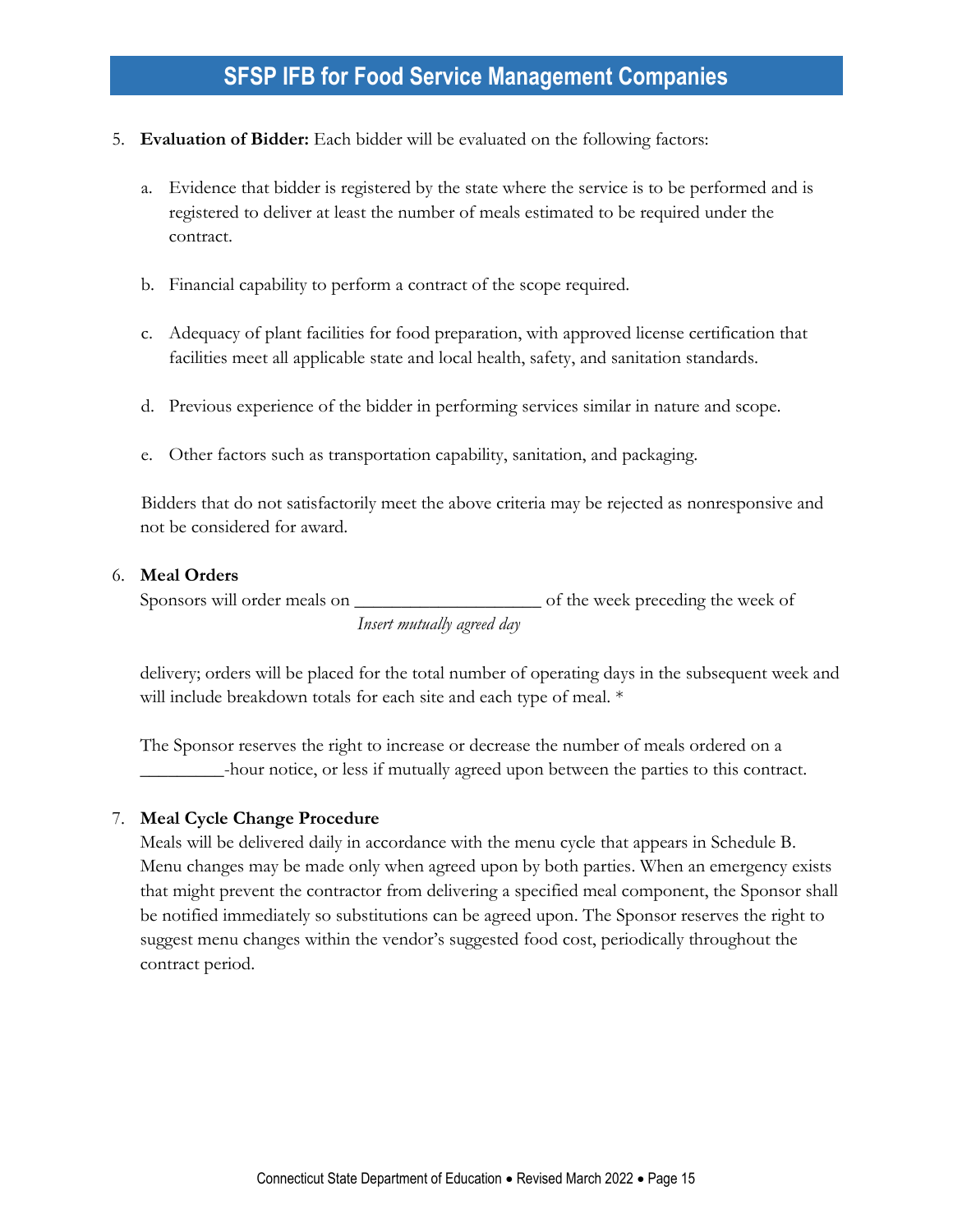#### 8. **Noncompliance**

The Sponsor reserves the right to inspect and determine the quality of food delivered and reject any meals which do not comply with the requirements and specifications of the contract. The contractor will not be paid for unauthorized menu changes, incomplete meals, meals not delivered within the specified delivery time period, and meals rejected because they do not comply with the specifications. The Sponsor reserves the right to obtain meals from other sources, if meals are rejected due to any of the stated reasons. The contractor will be responsible for any excess cost but will receive no adjustment in the event the meals are procured at lesser cost. The Sponsor or inspecting agency shall notify the contractor in writing as to the number of meals rejected and the reasons for rejection.

The SFSP regulations provide that statistical sampling methods may be used to disallow payment for meals that are not served in compliance with SFSP regulations. If disallowances are made based on statistical sampling, the Sponsor and the administering agency as to the number of meals disallowed, the reasons for disallowance, and the methodology of the statistical sampling procedures employed.

#### **9. Specifications.**

#### A. Packaging

- 1. Hot meal unit: Package suitable for maintaining meals in accordance with local health standards. Container and overlay should have an airtight closure, be of non-toxic material, and be capable of withstanding temperatures of 400 degrees (204 degrees C) or higher.
- 2. Cold meal unit (or unnecessary to heat): Container and overlay to be plastic or paper and non-toxic.
- 3. Cartons: Each carton to be labeled. Label to include:
	- a. Processor's name and address (plant).
	- b. Item identity, meal type.
	- c. Date of production.
	- d. Quantity of individual units per carton.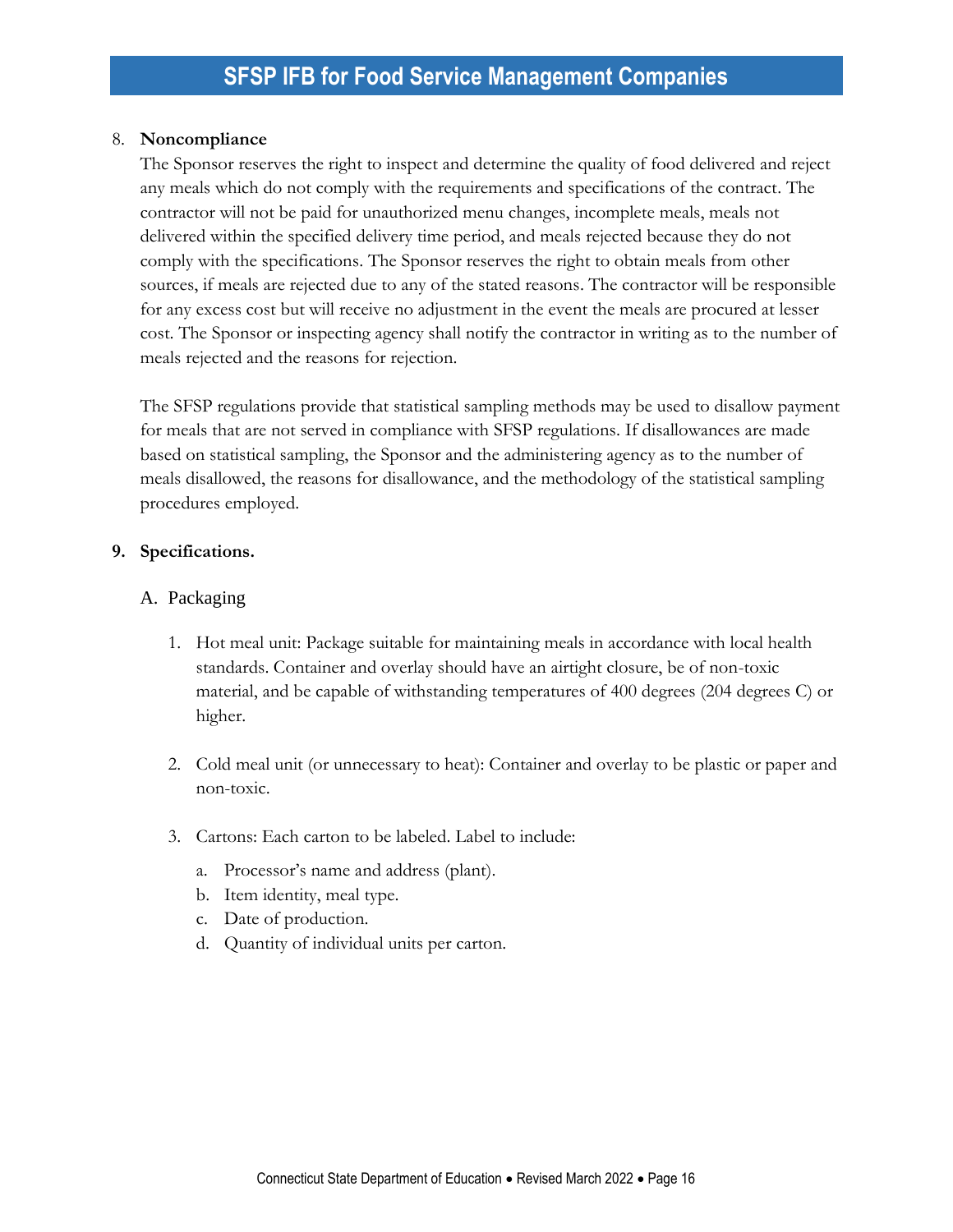4. Meals shall be delivered with appropriate nonfood items, such as condiments, straws for milk, napkins, single service ware, etc. Sponsor shall insert the types of nonfood items that are necessary for the meals to be eaten:

#### a. **Food Preparation**

Meals shall be prepared in accordance with state and local health standards.

#### b. **Food Specifications**

Bids are to be submitted on the menu cycle included in Schedule B; and portions shall, as a minimum be the quantities specified by USDA for each component of each meal, as included in Schedule C of this contract.

All meals in the menu cycle must meet the food specifications and quality standards. All meat and meat products, shall have been slaughtered, processed, and manufactured in plants inspected under USDA approved inspection program and bear the appropriate seal. All meat and meat products must be sound, sanitary, and free of objectionable odors or signs of deterioration on delivery.

Milk and milk products are defined as pasteurized fluid types of flavored or unflavored whole milk, low-fat milk, skim milk, or cultured buttermilk that meet state and local standards for such milk. All milk should contain vitamins A and D at the levels specified by the Food and Drug Administration (FDA) and consistent with state and local standards for such milk. Milk delivered hereunder shall conform to these specifications.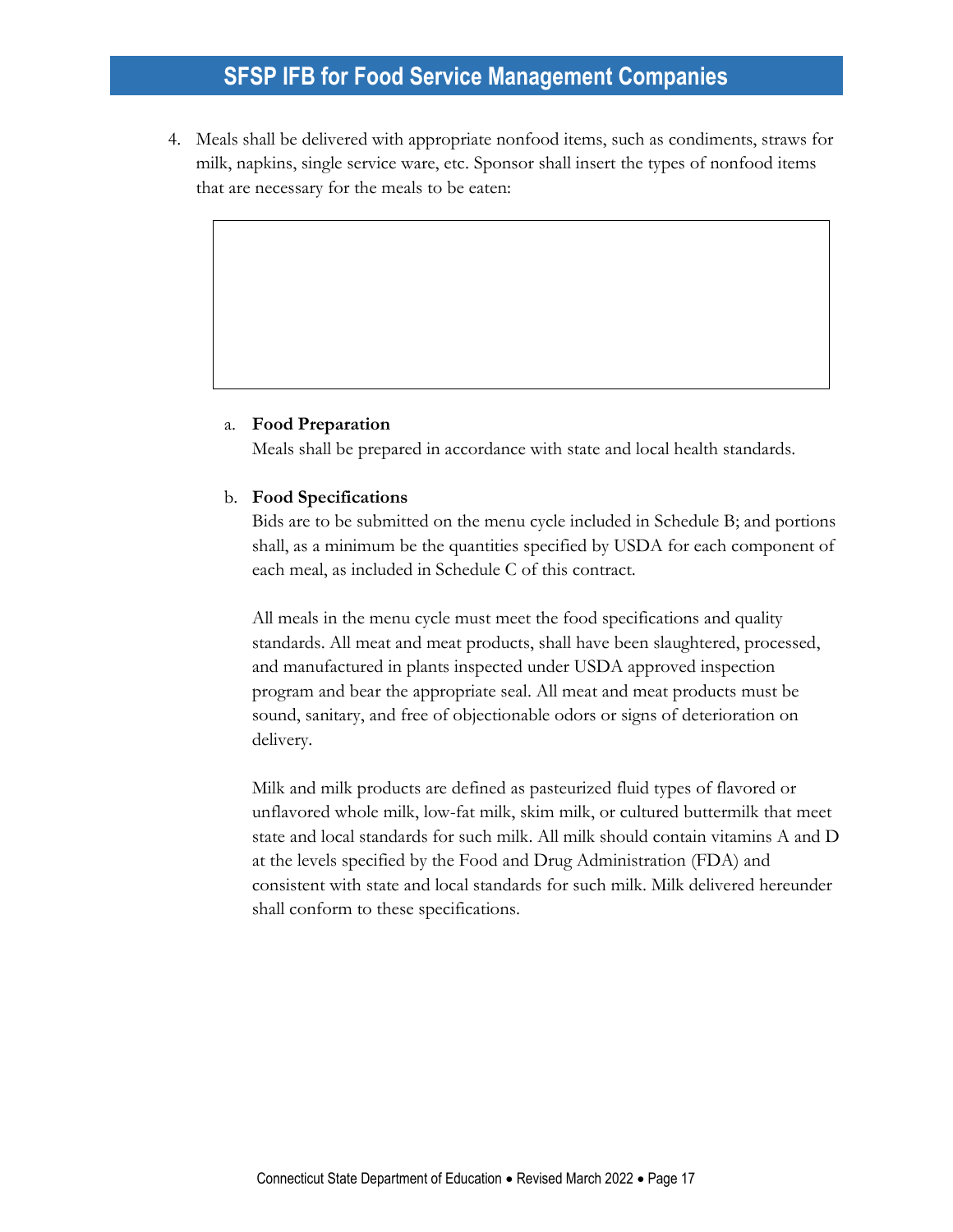### <span id="page-21-0"></span>**Section F: General Conditions**

#### 1. **Delivery Requirements**

- A. Delivery will be made by the contractor to each site in accordance with the order from the Sponsor.
- B. Meals are to be delivered daily, unloaded, and placed in the designated location by the contractor's personnel at each of the sites and times listed in Schedule A.
- C. The contractor shall be responsible for delivery of all meals and/or dairy products at the specified time. Adequate refrigeration or heating shall be provided during delivery of all food to insure the wholesomeness of food at delivery in accordance with state or local health codes.
- D. The Sponsor reserves the right to add or delete food service sites by amendment of the initial list of approved sites in Schedule A and make changes in the approved level for the maximum number of meals which may be served under the SFSP at each site (established under each site (established under Section 225.6(d)(2) of the SFSP regulations). The Sponsor shall notify the contractor by providing an amendment to Schedule A, of all sites which are approved, cancelled, or terminated subsequent to acceptance of this contract, and of any changes in the approved level of meal service for a site. Such amendments shall be provided within \_\_\_\_\_\_\_\_ hours or less. **Note:** Insert mutually agreed upon number.

#### 2. **Supervision and Inspection**

The contractor shall provide management supervision at all times and maintain constant quality control inspections to check for portion size, appearance and packaging, in addition to the quality of products.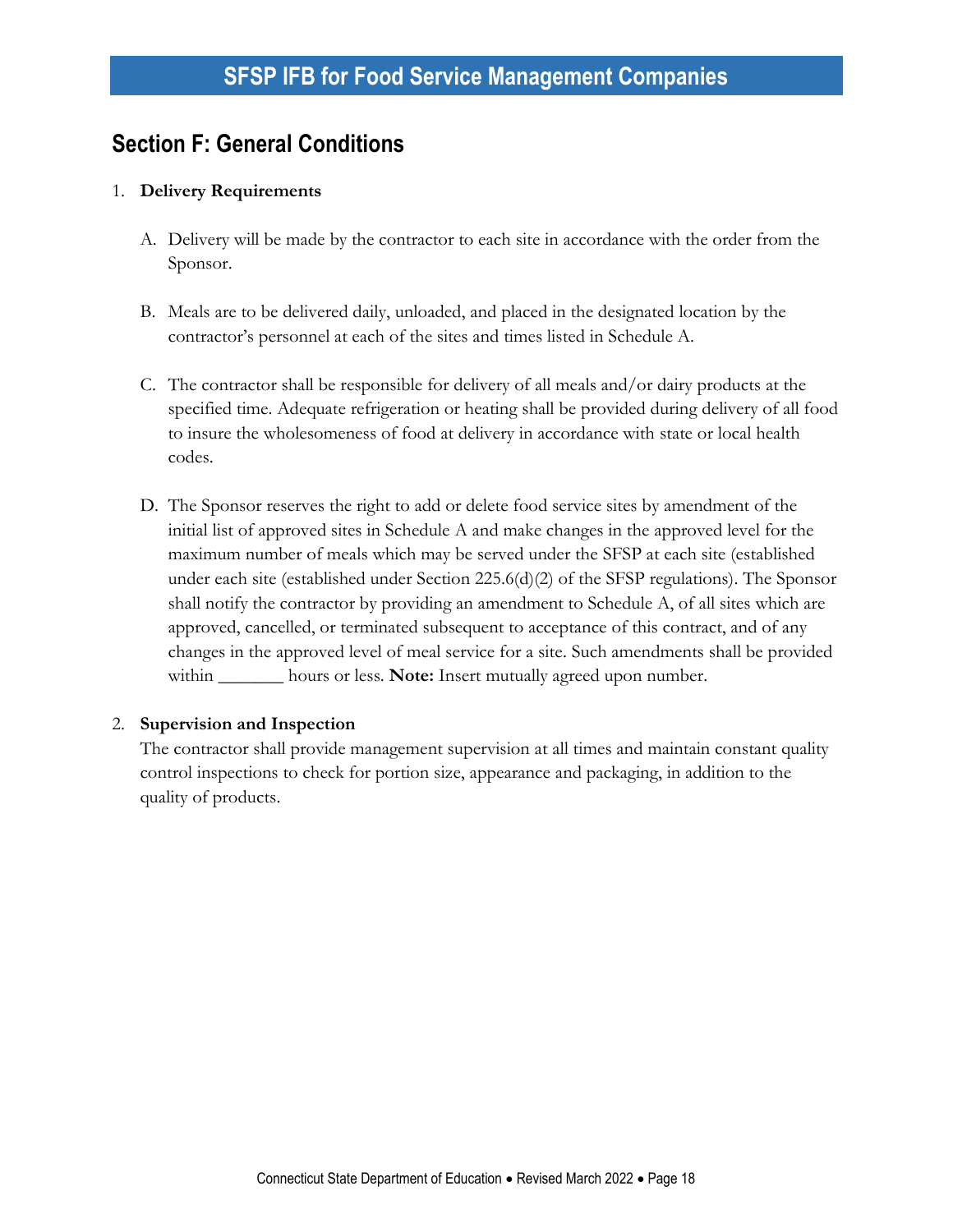#### 3. **Record Keeping**

- A. Delivery tickets must be prepared by the contractor at a minimum in three copies: one for the contractor, one for the site personnel and one for the Sponsor. Delivery tickets must be itemized to show the number of meals of each type delivered to each site. Designees to the Sponsor at each site will check adequacy of delivery and meals before signing the delivery ticket. Invoices shall be accepted by the Sponsor only if signed by Sponsor's designee at the site.
- B. The contractor shall maintain records supported by delivery tickets, invoices, receipts, purchase orders, production records for this contract, or other evidence for inspection and reference, to support payments and claims.
- C. The books and records of the contractor pertaining to this contract shall be available for a period of three years from the date of submission of the Sponsor's final claim for reimbursement, or until the final resolution of any audits, for inspection and audit by representatives of the state agency, representative of the U.S. Department of Agriculture, the Sponsor and the U.S. General Accounting Office at any reasonable time and place.

#### <span id="page-22-0"></span>4. **Method of Payment**

The contractor shall submit its itemized invoices to the Sponsor



in compliance with Section  $225.6(h)(2)(iv)$  of the SFSP regulations. Each invoice shall give a detailed breakdown of the number of meals delivered at each site during the preceding period. The Sponsor shall calculate the average number of meals delivered each day for the applicable period. Payment will be made at the unit price shown for that range. Each payment period will be calculated and paid for independent of other periods. No payment shall be made unless the required delivery receipts have been signed by the site representative of the Sponsor.

The contractor shall be paid by the Sponsor for all meals delivered in accordance with this contract and SFSP regulations. However, neither the USDA nor the state agency assumes any liability for payment of differences between the number of meals delivered by the contractor and the number of meals served by the Sponsor that are eligible for reimbursement.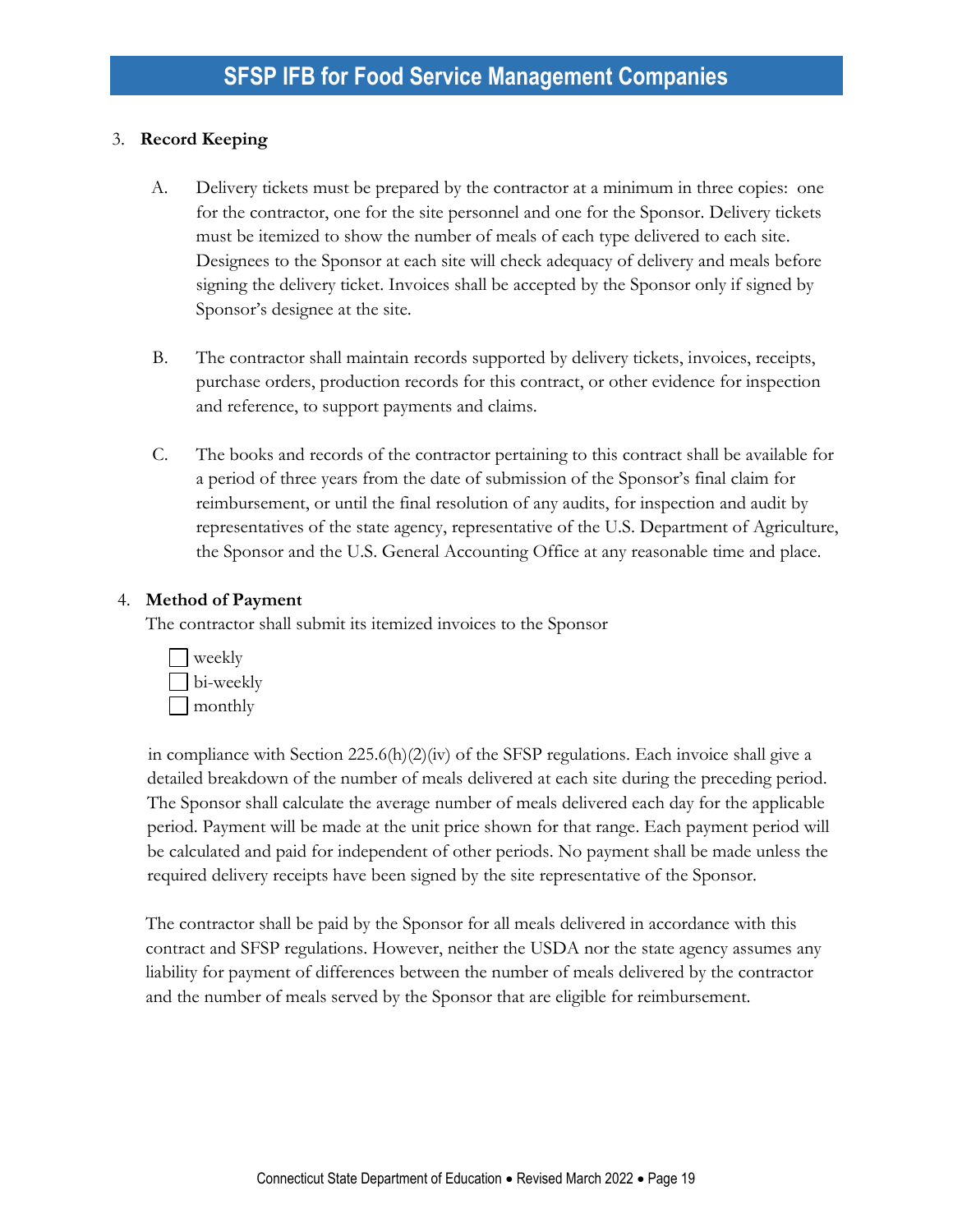#### 5. **Inspection of Facility**

- A. The Sponsor, the state agency, and USDA reserve the right to inspect the contractor's facilities without notice at any time during the contract period, including the right to be present during preparation and delivery of meals.
- B. The contractor's facilities shall be subject to periodic inspections by state and local health departments or any other agency designated to inspect meal quality for the State. This will be accomplished in accordance with USDA regulations.
- C. The contractor must ensure that meals are inspected periodically to determine bacteria levels present in the meals and that bacteria levels found to be present in the meals conform with the standards set by local health authorities. The results must be submitted promptly to the sponsor and to the state agency.

#### 6. **Performance Bond Requirement**

The successful bidder shall provide the Sponsor with a performance bond in the amount of \_\_\_\_\_\_\_ percent of the contract price. **Note:** Insert percentage required by Sponsor, but not less than 10 percent of the Contract Price and not more than 25 percent of the Contract Price.

The bond shall be executed by the contractor and a licensed surety company listed in the current Department of Treasury Circular 570. \* Only those bonding and surety companies contained in the current Treasury Circular 570 may be used to obtain the required bonding. The Treasury Circular is published annually, for the information of Federal bond-approving officers and persons required to give bonds to the United States. All certificates of Authority expire June 30, and are renewable July 1, annually.

The bond shall be finished not later than ten days following award of the contract.

#### 7. **Insurance**

State agencies will furnish sponsors their state insurance requirements to insert herein.

#### 8. **Availability of Funds**

The Sponsor reserves the right to cancel this contract if the Federal funding to support the SFSP is withdrawn. It is further understood that, in the event of cancellation of the contract, the Sponsor shall be responsible for meals that have already been assembled and delivered in accordance with this contract.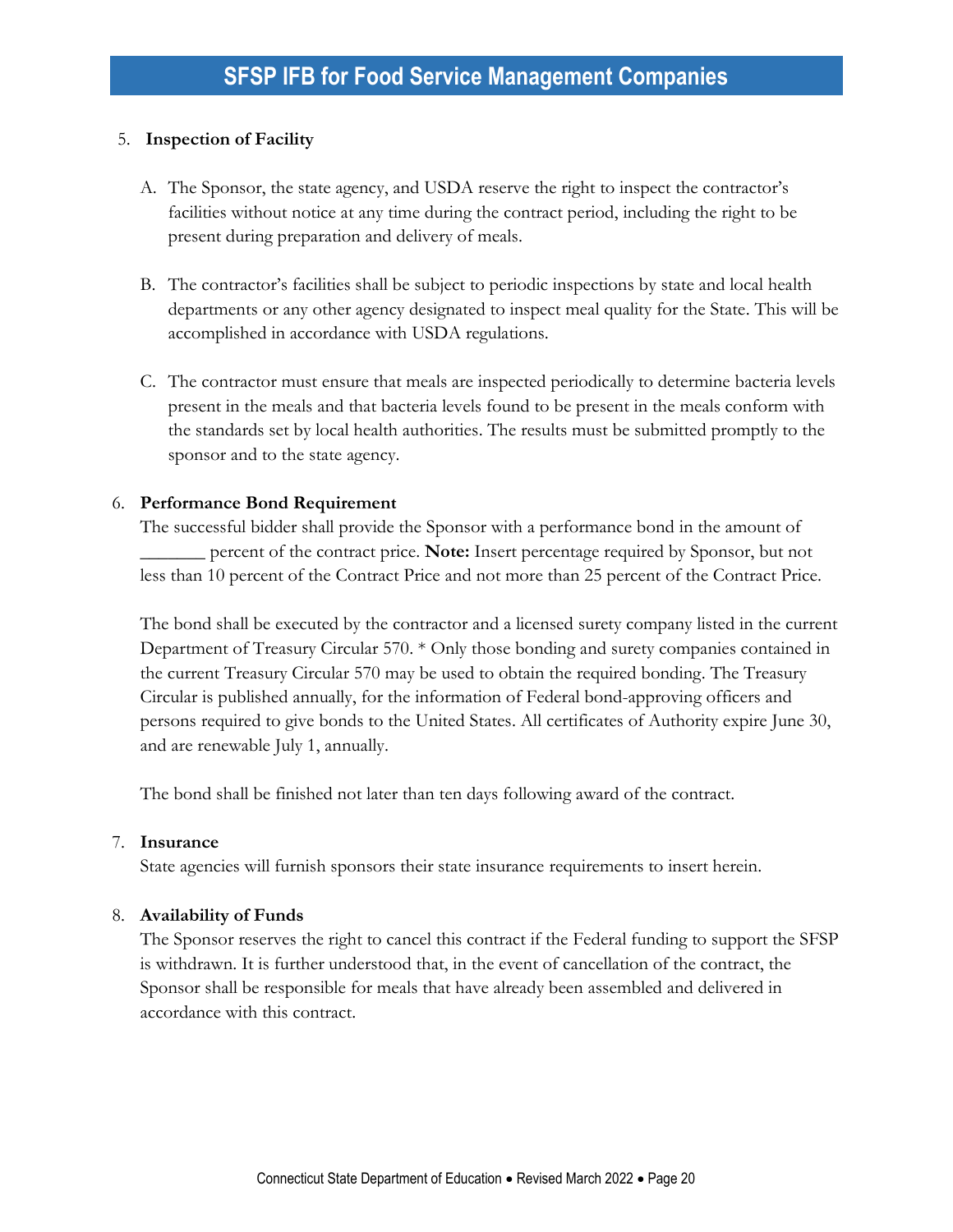#### 9. **Number of Meals and Delivery Times**

The contractor must provide exactly the number of meals ordered. Counts of meals will be made by the Sponsor at all sites before meals are accepted. Damaged or incomplete meals will not be included when the number of delivered meals is determined.

#### 10. **Emergencies**

In the event of unforeseen emergency circumstances, the contractor shall immediately notify the Sponsor of the following: (1) the impossibility of on-time delivery; (2) the circumstances precluding delivery; and (3) a statement of whether any subsequent deliveries will be affected. No payments will be made for deliveries later than \_\_\_\_\_\_ hours after specified mealtime. **Note:** Sponsor shall set time so it does not pay for meals it cannot serve and claim for reimbursement under the SFSP.

Emergency circumstances at the site precluding utilization of meals are the concern of the Sponsor. The Sponsor may cancel orders provided it gives the contractor at least \_\_\_\_\_\_ hours' notice or less if mutually agreed upon between the parties to this contract. **Note:** Sponsor shall insert same number of hours indicated in "Delivery Requirements" (item 1D of [Section F\)](#page-21-0).

Adjustments for emergency situations affecting the contractor's ability to deliver meals, or Sponsor's ability to utilize meals, for periods longer than 24 hours will be mutually worked out between the contractor and Sponsor.

#### 11. **Termination**

A. The Sponsor reserves the right to terminate this contract, for cause, including the contractor's noncompliance with contract terms by giving sixty (60) days written notice by registered/return receipt requested mail. The Sponsor shall notify the contractor and surety company, if applicable, of specific instances of noncompliance in writing.

The Sponsor shall have the right, upon such written notice, to immediately terminate the contract and the contractor or surety company, if applicable, shall be liable for any damages incurred by the Sponsor. Prior to termination, the Sponsor shall contact the state agency or regional office concerning procedures for conducting a reprocurement action.

B. The Sponsor may, by written notice to the contractor, terminate the right of the contractor to proceed under this contract, if it is found by the Sponsor that gratuities in the form of entertainment, gifts or otherwise were offered or given by the contractor to any officer or employee of the Sponsor with a view toward securing a contract or securing favorable treatment with respect to the awarding or amending of the contract; provided that the existence of the facts upon which the Sponsor makes such findings shall be in issue and may be reviewed in any competent court.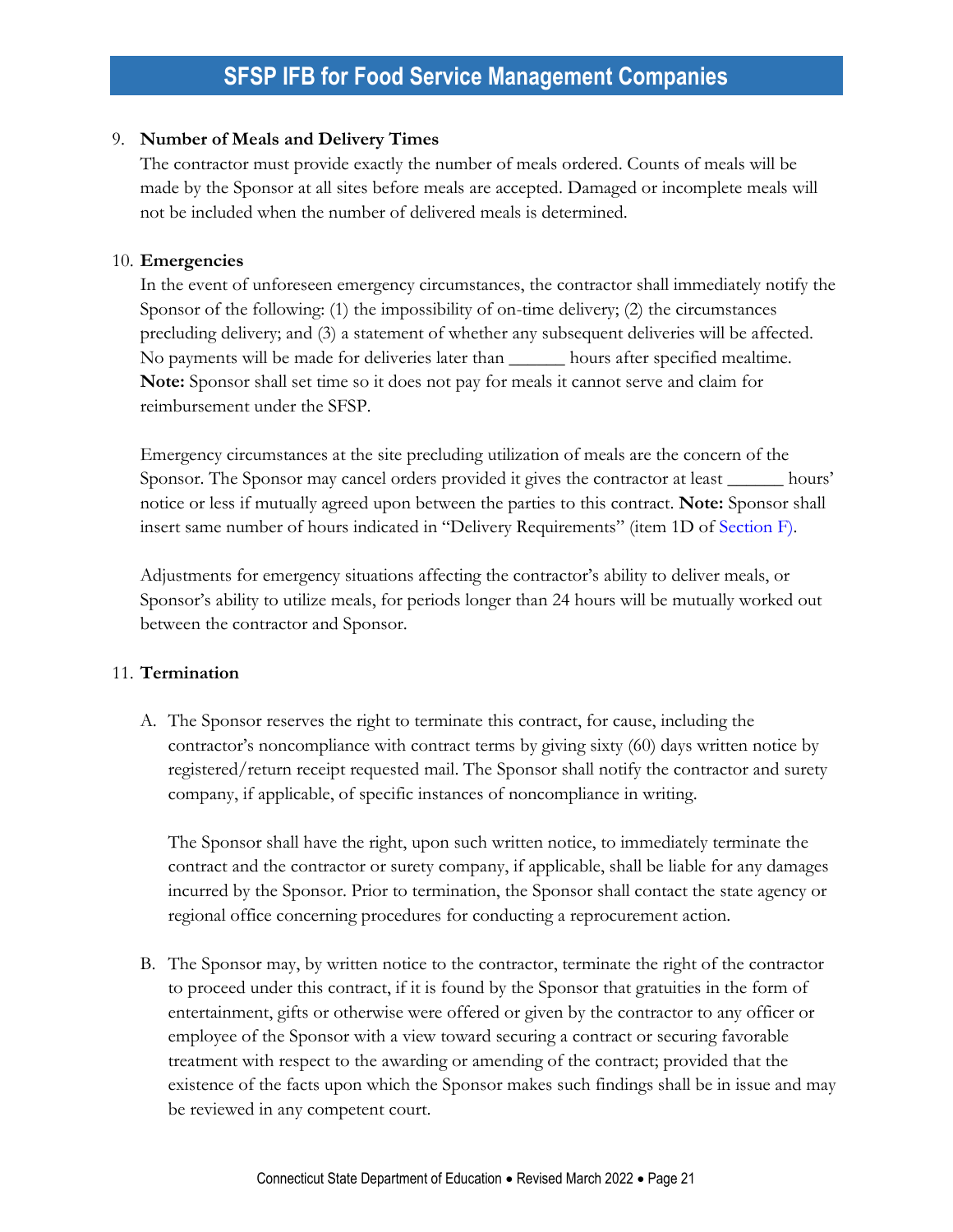- C. In the event this contract is terminated as provided in paragraph (b) hereof, the Sponsor shall be entitled (i) to pursue the same remedies against the contractor as it could pursue in the event of a breach of the contract by the contractor, and (ii) as a penalty in addition to any other damages in an amount which shall not be less than three nor more than ten times the cost incurred by the contractor in providing any such gratuities to any such officer of employee.
- D. The rights and remedies of the Sponsor provided in this clause shall not be exclusive and are in addition to any other rights and remedies provided by law or under this contract.
- E. The contractor may terminate the contract, for cause, including the Sponsor's noncompliance with contract terms by giving sixty (60) days written notice by registered/return receipt requested mail.

#### 12. **Subcontractors and Assignments**

The contractor shall not subcontract for the total meal, or for the assembly of the meal; and shall not assign, without the advance written consent of the Sponsor, this contract, or any interest therein.

In the event of any assignment, the contractor shall remain liable to the Sponsor as principal for the performance of all obligations under this contract.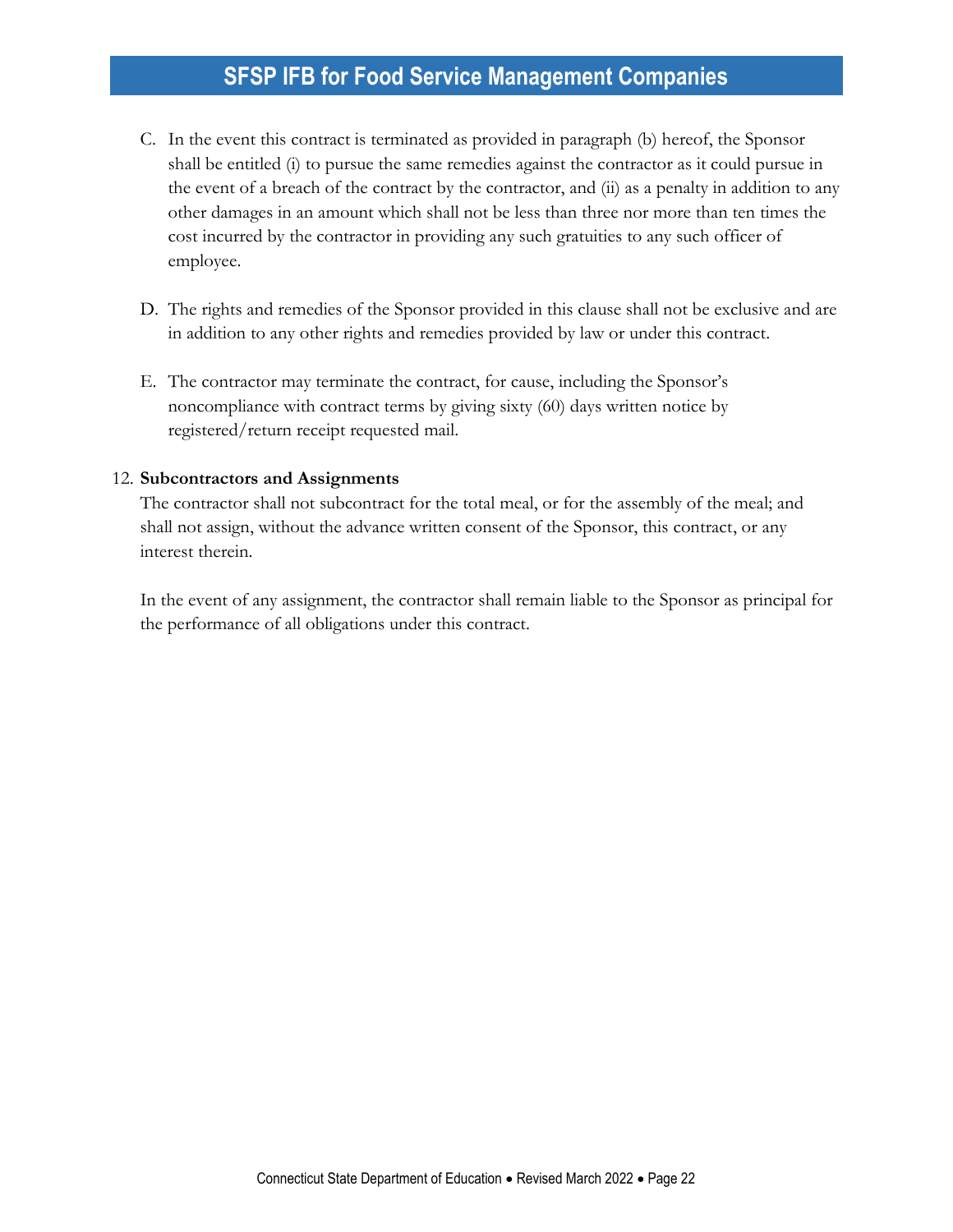### <span id="page-26-0"></span>**Section G: General Provisions and Certifications**

The Contractor shall comply with the following provisions and certifications, as applicable.

- 1. Contracts for more than the simplified acquisition threshold currently set at \$150,000, which is the inflation adjusted amount determined by the Civilian Agency Acquisition Council and the Defense Acquisition Regulations Council (Councils) as authorized by 41 U.S.C. 1908, must address administrative, contractual, or legal remedies in instances where contractors violate or breach contract terms, and provide for such sanctions and penalties as appropriate.
- 2. All contracts in excess of \$10,000 must address termination for cause and for convenience by the non-Federal entity including the manner by which it will be effected and the basis for settlement.

#### 3. **Equal Employment Opportunity**

Except as otherwise provided under 41 CFR Part 60, all contracts that meet the definition of "federally assisted construction contract" in 41 CFR Part 60-1.3 51 FSMC Guidance for State agencies – May 2016 must include the equal opportunity clause provided under 41 CFR 60-1.4(b), in accordance with Executive Order 11246, "Equal Employment Opportunity" (30 FR 12319, 12935, 3 CFR Part, 1964-1965 Comp., p. 339), as amended by Executive Order 11375, "Amending Executive Order 11246 Relating to Equal Employment Opportunity," and implementing regulations at 41 CFR part 60, "Office of Federal Contract Compliance Programs, Equal Employment Opportunity, Department of Labor."

#### 4. **Davis-Bacon Act, as amended (40 U.S.C. 3141-3148)**

When required by Federal program legislation, all prime construction contracts in excess of \$2,000 awarded by non-Federal entities must include a provision for compliance with the Davis-Bacon Act (40 U.S.C. 3141-3144, and 3146- 3148) as supplemented by Department of Labor regulations (29 CFR Part 5, "Labor Standards Provisions Applicable to Contracts Covering Federally Financed and Assisted Construction"). In accordance with the statute, contractors must be required to pay wages to laborers and mechanics at a rate not less than the prevailing wages specified in a wage determination made by the Secretary of Labor. In addition, contractors must be required to pay wages not less than once a week. The nonFederal entity must place a copy of the current prevailing wage determination issued by the Department of Labor in each solicitation. The decision to award a contract or subcontract must be conditioned upon the acceptance of the wage determination. The non-Federal entity must report all suspected or reported violations to the Federal awarding agency. The contracts must also include a provision for compliance with the Copeland "Anti-Kickback" Act (40 U.S.C. 3145), as supplemented by Department of Labor regulations (29 CFR Part 3, "Contractors and Subcontractors on Public Building or Public Work Financed in Whole or in Part by Loans or Grants from the United States"). The Act provides that each contractor or subrecipient must be prohibited from inducing, by any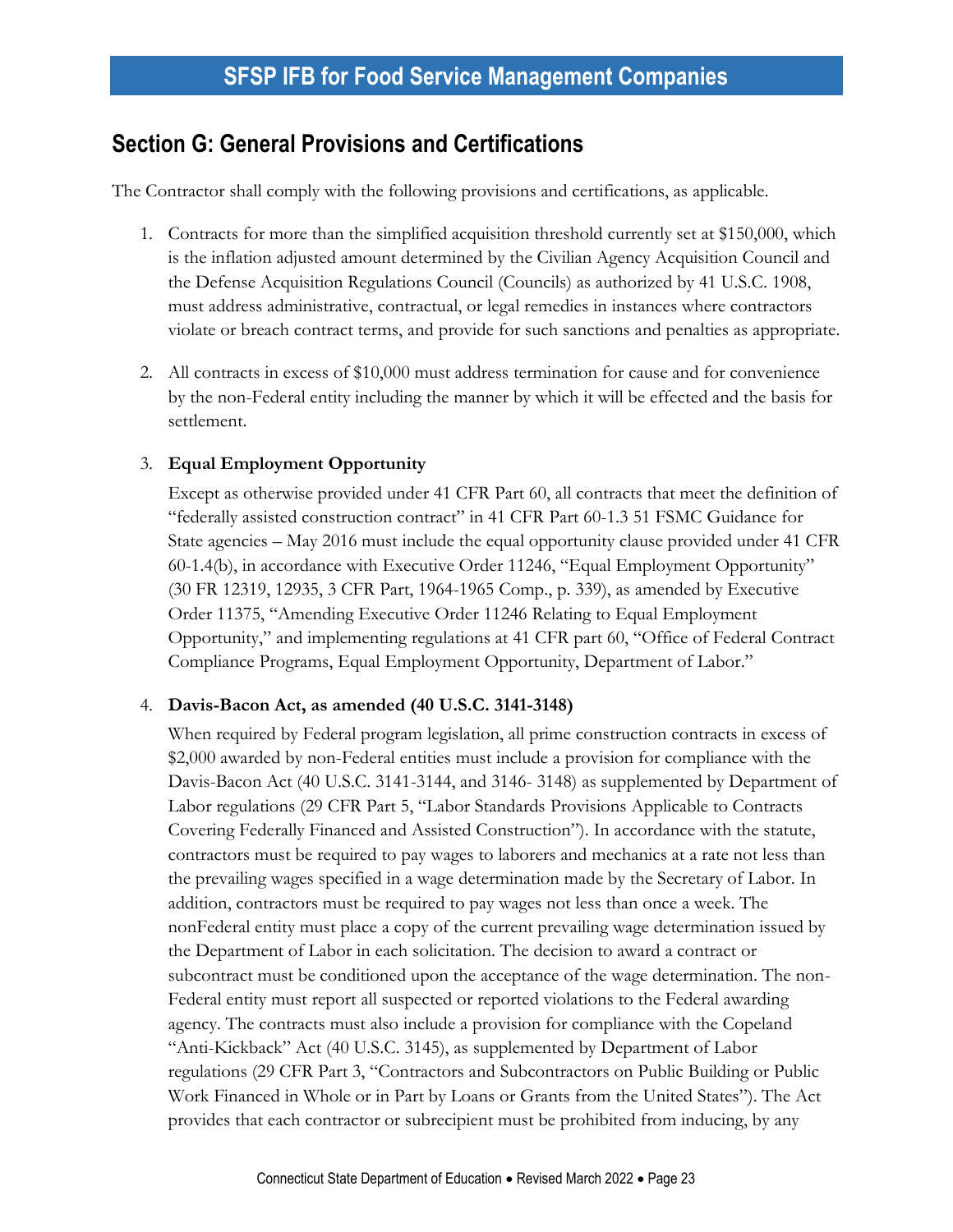means, any person employed in the construction, completion, or repair of public work, to give up any part of the compensation to which he or she is otherwise entitled. The non-Federal entity must report all suspected or reported violations to the Federal awarding agency.

#### 5. **Contract Work Hours and Safety Standards Act (40 U.S.C. 3701-3708)**

Where applicable, all contracts awarded by the non-Federal entity in excess of \$100,000 that involve the employment of mechanics or laborers must include a provision for compliance with 40 U.S.C. 3702 and 3704, as supplemented by Department of Labor regulations (29 CFR Part 5). Under 40 U.S.C. 3702 of the Act, each contractor must be required to compute the wages of every mechanic and laborer on the basis of a standard work week of 40 hours. Work in excess of the standard work week is permissible provided that the worker is compensated at a rate of not less than one and a half times the basic rate of pay for all hours worked in excess of 40 hours in the work week. The requirements of 40 U.S.C. 3704 are applicable to construction work and provide that no laborer or mechanic must be required to work in surroundings or under working conditions which are unsanitary, hazardous, or dangerous. These requirements do not apply to the purchases of supplies or materials or articles ordinarily available on the open market, or contracts for transportation or transmission of intelligence.

#### 6. **Rights to Inventions Made Under a Contract or Agreement**

If the Federal award meets the definition of "funding agreement" under 37 CFR §401.2 (a) and the recipient or subrecipient wishes to enter into a contract with a small business firm or nonprofit organization regarding the substitution of parties, assignment or performance of experimental, developmental, or research work under that "funding agreement," the recipient or subrecipient must comply with the requirements of 37 CFR Part 401, "Rights to Inventions Made by Nonprofit Organizations and Small Business Firms Under Government Grants, Contracts and Cooperative Agreements," and any implementing regulations issued by the awarding agency.

#### 7. **Clean Air Act (42 U.S.C. 7401-7671q) and the Federal Water Pollution Control Act (33 U.S.C. 1251-1387), as amended**

Contracts and subgrants of amounts in excess of \$150,000 must contain a provision that requires the non-Federal award to agree to comply with all applicable standards, orders or regulations issued pursuant to the Clean Air Act (42 U.S.C. 7401-7671q) and the Federal Water Pollution Control Act as amended (33 U.S.C. 1251-1387). Violations must be reported to the Federal awarding agency and the Regional Office of the Environmental Protection Agency (EPA). Refer to [Schedule F](#page-40-0).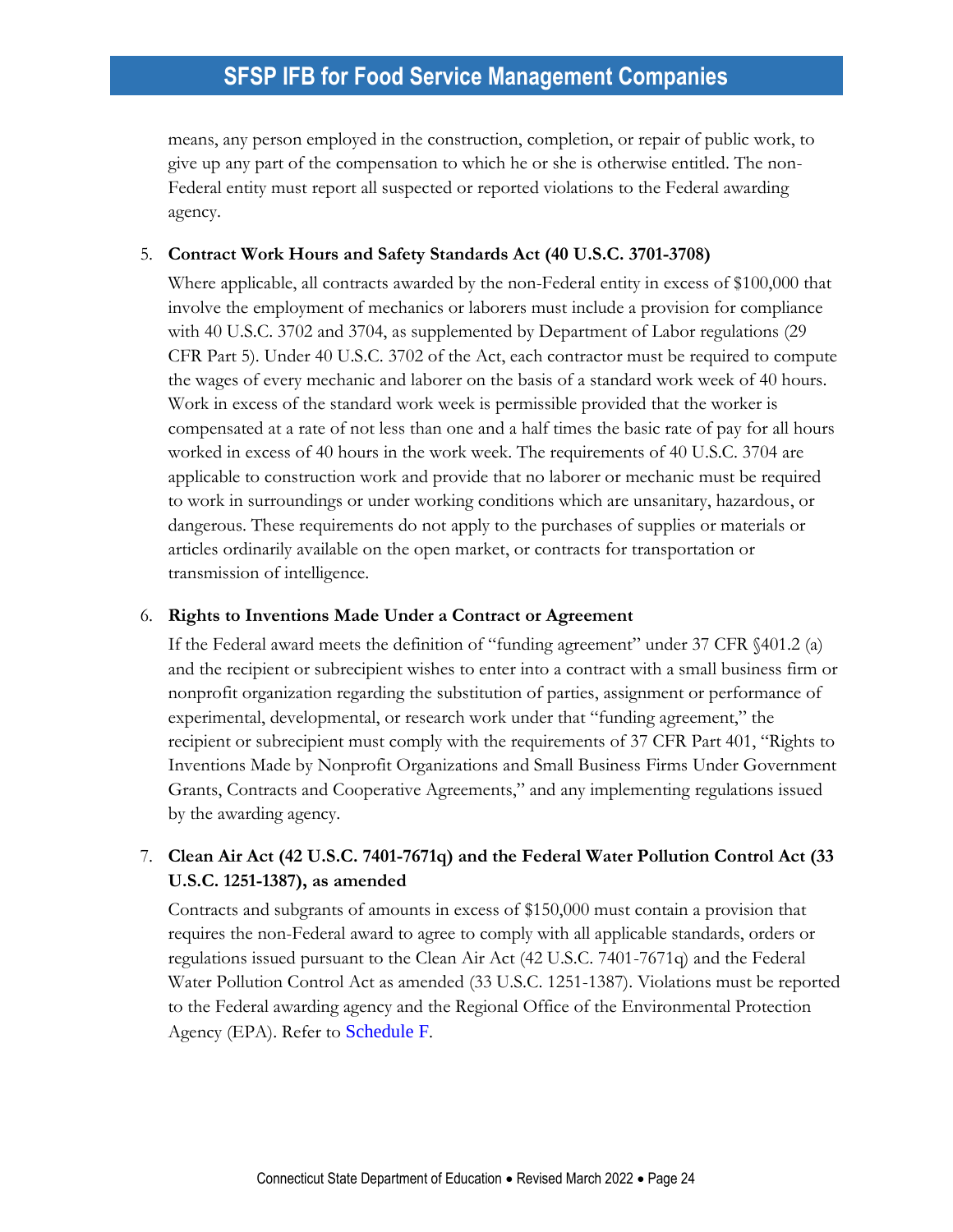#### 8. **Debarment and Suspension** (Executive Orders 12549 and 12689)

A contract award (see 2 CFR 180.220) must not be made to parties listed on the governmentwide exclusions in the System for Award Management (SAM), in accordance with the OMB guidelines at 2 CFR 180 that implement Executive Orders 12549 (3 CFR part 1986 Comp., p. 189) and 12689 (3 CFR part 1989 Comp., p. 235), "Debarment and Suspension." SAM Exclusions contains the names of parties debarred, suspended, or otherwise excluded by agencies, as well as parties declared ineligible under statutory or regulatory authority other than Executive Order 12549.

#### 9. **Byrd Anti-Lobbying Amendment** (31 U.S.C. 1352)

Contractors that apply or bid for an award exceeding \$100,000 must file the required certification. Each tier certifies to the tier above that it will not and has not used Federal appropriated funds to pay any person or organization for influencing or attempting to influence an officer or employee of any agency, a member of Congress, officer or employee of Congress, or an employee of a member of Congress in connection with obtaining any Federal contract, grant or any other award covered by 31 U.S.C. 1352. Each tier must also disclose any lobbying with non-Federal funds that takes place in connection with obtaining any Federal award. Such disclosures are forwarded from tier to tier up to the non-Federal award.

#### 10. **Civil Rights**

The contractor shall comply with the following civil rights laws, as amended: Title VI of the Civil Rights Act of 1964; Title IX of the Education Amendments Act of 1972; Section 504 of the Rehabilitation Act of 1973; the Age Discrimination Act of 1975; Title 7 CFR Parts 15, 15a, and 15b; the Americans with Disabilities Act of 1990, as amended by the ADA Amendments Act of 2008; and FNS Instruction 113-1, Civil Rights Compliance and Enforcement – Nutrition Programs and Activities.

#### 11. **Certifications**

The FSMC shall execute and comply with the following certifications.

A. **Debarment and Suspension Certification:** The FSMC must submit

suspension/debarment certification as part of their bid using [USDA Form 1048,](https://omb.report/icr/201906-0572-002/doc/95570401)  *[Certification Regarding Debarment, Suspension, Ineligibility, and Voluntary Exclusion Lower Tier](https://omb.report/icr/201906-0572-002/doc/95570401)  [Transaction](https://omb.report/icr/201906-0572-002/doc/95570401)*. SFSP sponsors must check that the FSMC is not suspended or debarred by accessing the [Excluded Parties List](https://sam.gov/content/exclusions) in the [System for Award Management \(SAM\),](https://sam.gov/content/home) printing the documentation, and maintaining this record with other supporting documentation to demonstrate that the FSMC is not suspended or debarred.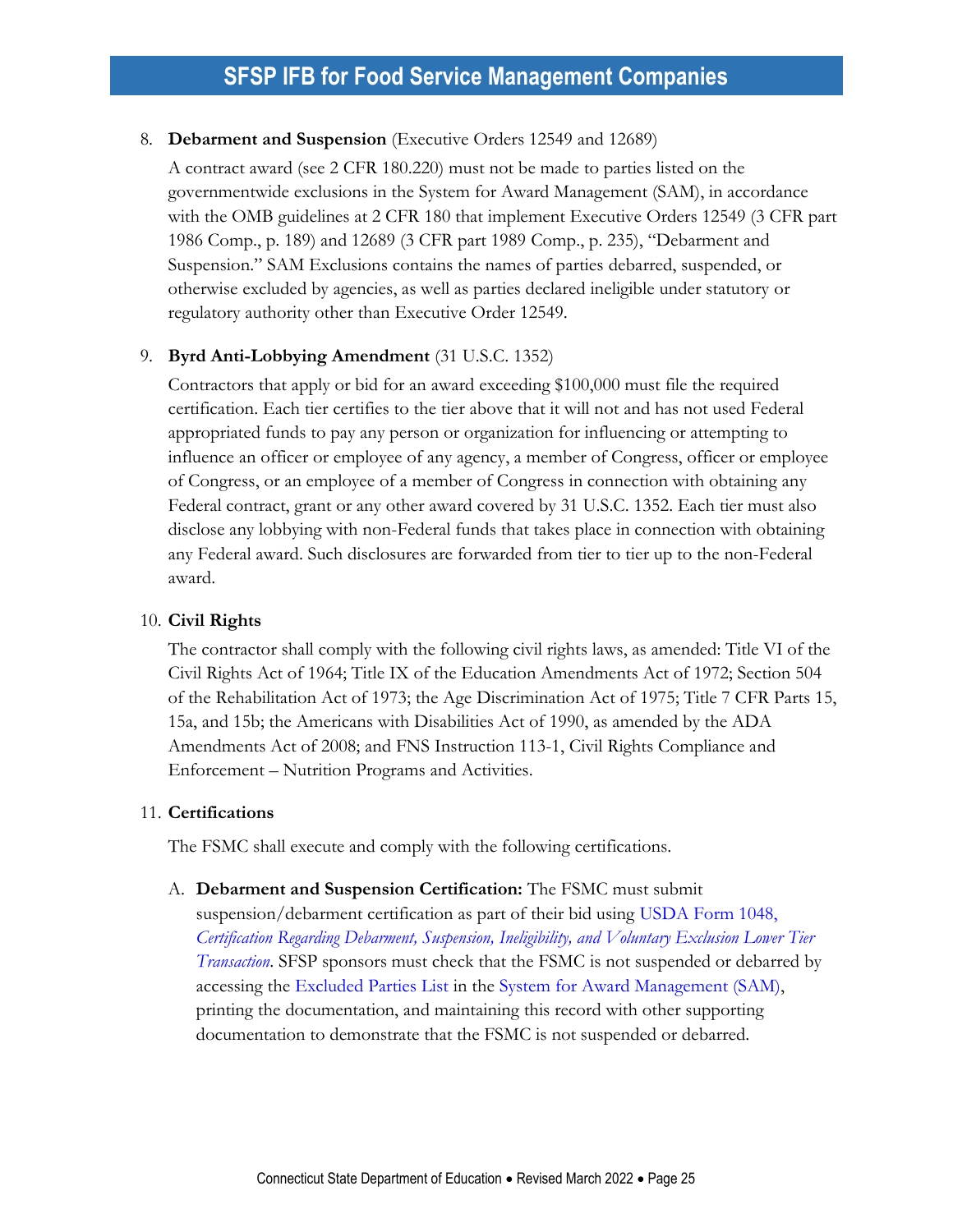- B. **Anti-Collusion Affidavit:** This form is attached to this contract as Schedule F and fully incorporated herein. Refer to [Schedule G.](#page-42-0)
- C. **Certification Regarding Lobbying:** Byrd Anti-Lobbying Amendment (31 U.S.C. 1352). Contractors that apply or bid for an award exceeding \$100,000 must file the required certification, which is attached to this contract as Schedule G and fully incorporated herein. Each tier certifies to the tier above that it will not and has not used Federal appropriated funds to pay any person or organization for influencing or attempting to influence an officer or employee of any agency, a Member of Congress, an officer or employee of Congress, or an employee of a member of Congress in connection with the awarding of any Federal contract, the making of any Federal grant, the making of any Federal loan, the entering into of any cooperative agreement, and the extension, continuation, renewal, amendment, or modification of any Federal contract, grant, loan, or cooperative agreement covered by 31 U.S.C. 1352. Refer to [Schedule H.](#page-43-0)

Each tier must also disclose any lobbying with non-Federal funds that takes place in connection with obtaining any Federal award. Such disclosures are forwarded from tier to tier up to the non-Federal award. The contractor must also complete and submit *Standard Form – [LLL, Disclosure of Lobbying Activities](https://forms.sc.egov.usda.gov/efcommon/eFileServices/eFormsAdmin/SF-LLL_9707V01.pdf)*, when applicable.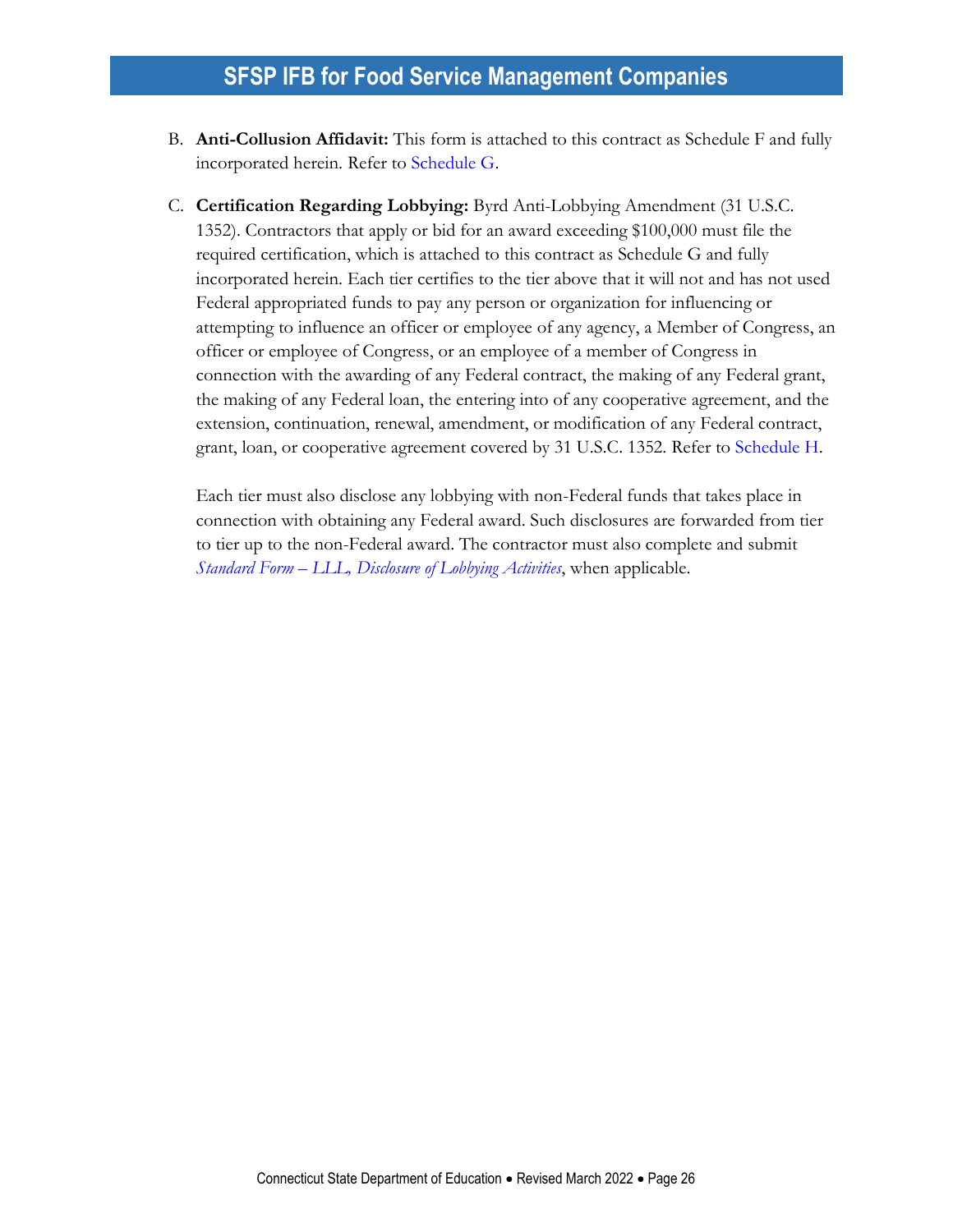### <span id="page-30-0"></span>**Schedule A: SFSP Site Information List**

This form is available in the "[Contracts in the SFSP](https://portal.ct.gov/SDE/Nutrition/Food-Service-Management-Company#ContractsSFSP)" section of the CSDE's Food Service Management Company webpage. The direct link to the form is below.

• SFSP Site Information List (CSDE): [https://portal.ct.gov/-/media/SDE/Nutrition/FSMC/SFSP\\_Site\\_Information\\_List.pdf](https://portal.ct.gov/-/media/SDE/Nutrition/FSMC/SFSP_Site_Information_List.pdf)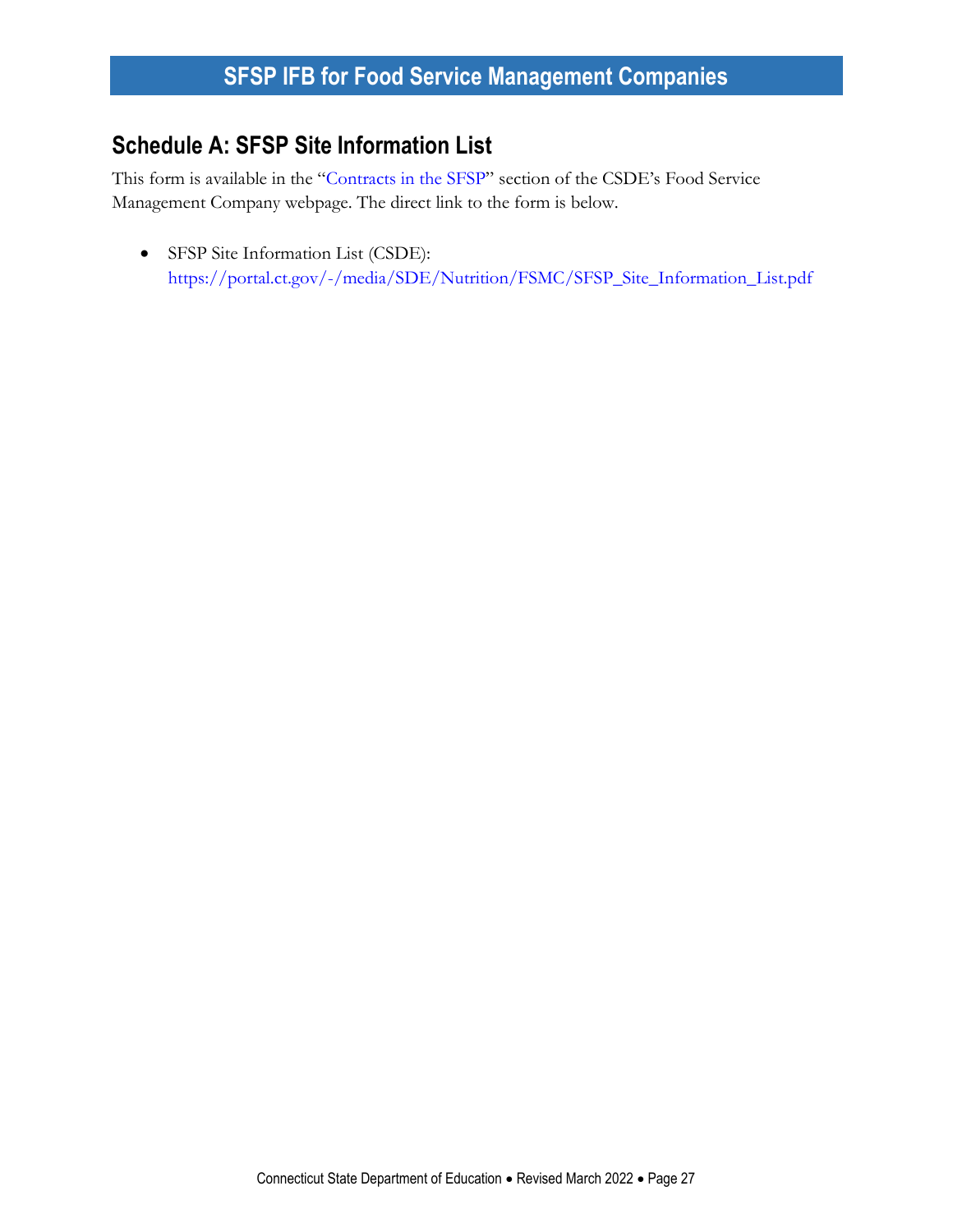# <span id="page-31-0"></span>**Schedule B: SFSP Menu Cycle**

Sponsor shall attach a menu cycle for each site.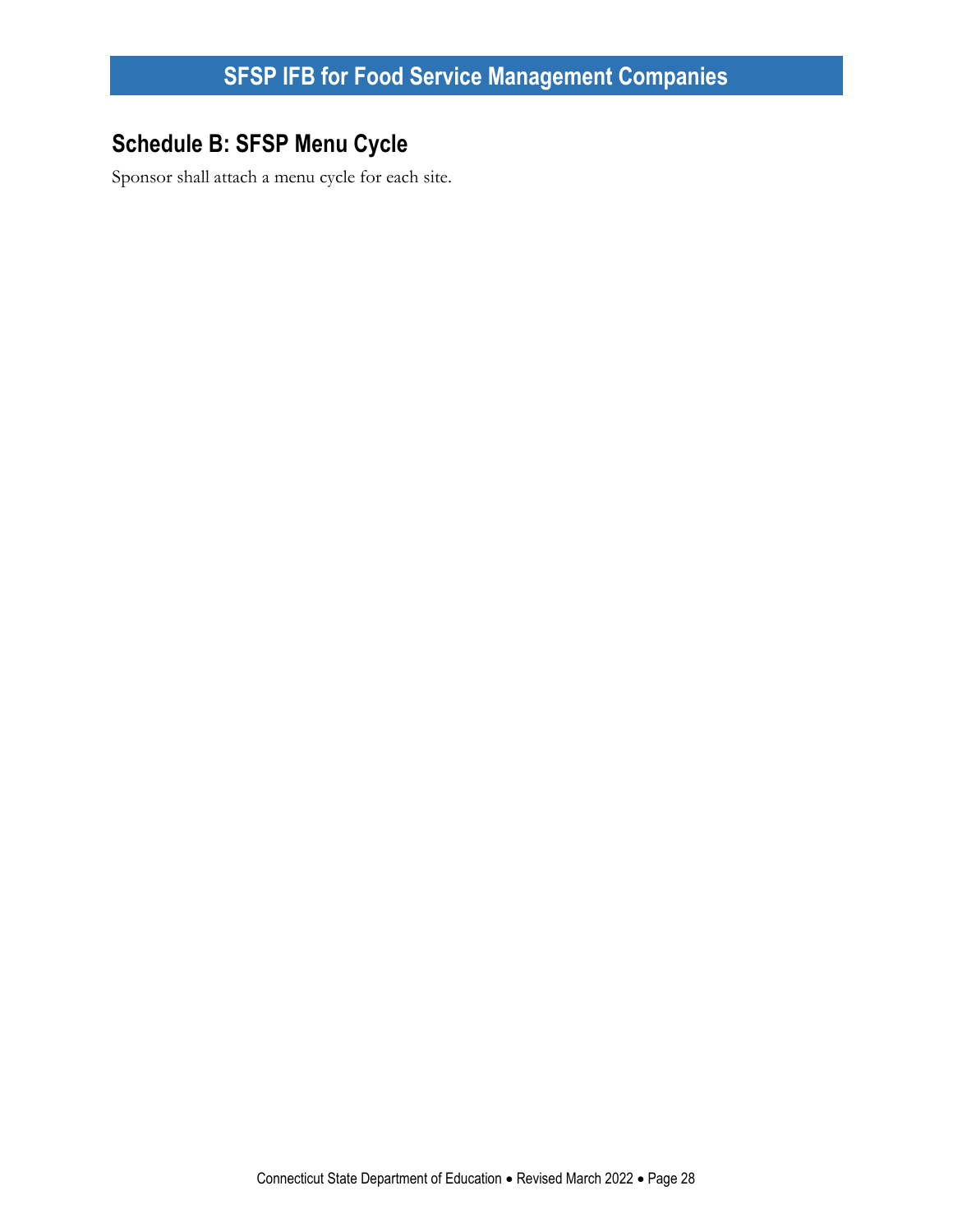### <span id="page-32-0"></span>**Schedule C: SFSP Meal Patterns**

This SFSP meal patterns are available at [https://portal.ct.gov/-/media/SDE/Nutrition/SFSP/](https://portal.ct.gov/-/media/SDE/Nutrition/SFSP/MealPattern/SFSP_Meal_Patterns.pdf) [MealPattern/SFSP\\_Meal\\_Patterns.pdf.](https://portal.ct.gov/-/media/SDE/Nutrition/SFSP/MealPattern/SFSP_Meal_Patterns.pdf) Meal pattern compliance resources for the SFSP are listed below.

- Crediting Summary Charts for the SFSP Meal Patterns: [https://portal.ct.gov/-/media/SDE/Nutrition/SFSP/CreditingSFSP/](https://portal.ct.gov/-/media/SDE/Nutrition/SFSP/CreditingSFSP/Crediting_Summary_Charts_SFSP.pdf) [Crediting\\_Summary\\_Charts\\_SFSP.pdf](https://portal.ct.gov/-/media/SDE/Nutrition/SFSP/CreditingSFSP/Crediting_Summary_Charts_SFSP.pdf)
- Noncreditable Foods in the SFSP: [https://portal.ct.gov/-/media/SDE/Nutrition/SFSP/CreditingSFSP/](https://portal.ct.gov/-/media/SDE/Nutrition/SFSP/CreditingSFSP/Noncreditable_Foods_SFSP.pdf) [Noncreditable\\_Foods\\_SFSP.pdf](https://portal.ct.gov/-/media/SDE/Nutrition/SFSP/CreditingSFSP/Noncreditable_Foods_SFSP.pdf)
- Offer versus Serve (OVS) in the SFSP: [https://portal.ct.gov/-/media/SDE/Nutrition/SFSP/MealPattern/OVS\\_SFSP.pdf](https://portal.ct.gov/-/media/SDE/Nutrition/SFSP/MealPattern/OVS_SFSP.pdf)
- Requirements for the Grains/Breads Component of the SFSP Meal Patterns (CSDE): [https://portal.ct.gov/-/media/SDE/Nutrition/SFSP/CreditingSFSP/](https://portal.ct.gov/-/media/SDE/Nutrition/SFSP/CreditingSFSP/Component_Grains_Breads_SFSP.pdf) [Component\\_Grains\\_Breads\\_SFSP.pdf](https://portal.ct.gov/-/media/SDE/Nutrition/SFSP/CreditingSFSP/Component_Grains_Breads_SFSP.pdf)
- Requirements for the Meat/Meat Alternates Component of the SFSP Meal Patterns (CSDE): [https://portal.ct.gov/-/media/SDE/Nutrition/SFSP/CreditingSFSP/](https://portal.ct.gov/-/media/SDE/Nutrition/SFSP/CreditingSFSP/Component_MMA_SFSP.pdf) [Component\\_MMA\\_SFSP.pdf](https://portal.ct.gov/-/media/SDE/Nutrition/SFSP/CreditingSFSP/Component_MMA_SFSP.pdf)
- Requirements for the Milk Component of the SFSP Meal Patterns (CSDE): [https://portal.ct.gov/-/media/SDE/Nutrition/SFSP/CreditingSFSP/](https://portal.ct.gov/-/media/SDE/Nutrition/SFSP/CreditingSFSP/Component_Milk_SFSP.pdf) [Component\\_Milk\\_SFSP.pdf](https://portal.ct.gov/-/media/SDE/Nutrition/SFSP/CreditingSFSP/Component_Milk_SFSP.pdf)
- Requirements for the Vegetables/Fruits Component of the SFSP Meal Patterns (CSDE): [https://portal.ct.gov/-/media/SDE/Nutrition/SFSP/CreditingSFSP/](https://portal.ct.gov/-/media/SDE/Nutrition/SFSP/CreditingSFSP/Component_Vegetables_Fruits_SFSP.pdf) [Component\\_Vegetables\\_Fruits\\_SFSP.pdf](https://portal.ct.gov/-/media/SDE/Nutrition/SFSP/CreditingSFSP/Component_Vegetables_Fruits_SFSP.pdf)
- Serving Sizes for Grains/Breads in the SFSP (CSDE): [https://portal.ct.gov/-/media/SDE/Nutrition/SFSP/MealPattern/](https://portal.ct.gov/-/media/SDE/Nutrition/SFSP/MealPattern/Servings_Grains_Breads_SFSP.pdf) [Servings\\_Grains\\_Breads\\_SFSP.pdf](https://portal.ct.gov/-/media/SDE/Nutrition/SFSP/MealPattern/Servings_Grains_Breads_SFSP.pdf)

For more resources on crediting foods in the SFSP, refer to the CSDE's *[Resources for the SFSP Meal](https://portal.ct.gov/-/media/SDE/Nutrition/SFSP/MealPattern/Resources_SFSP_Meal_Patterns.pdf)  [Patterns](https://portal.ct.gov/-/media/SDE/Nutrition/SFSP/MealPattern/Resources_SFSP_Meal_Patterns.pdf)* and visit the "[Meal Patterns for the SFSP](https://portal.ct.gov/SDE/Nutrition/Summer-Food-Service-Program#MealPatterns)" and "[Crediting Foods in the SFSP](https://portal.ct.gov/SDE/Nutrition/Summer-Food-Service-Program/Documents)" sections of the CSDE's [SFSP](https://portal.ct.gov/SDE/Nutrition/Summer-Food-Service-Program/Documents) webpage.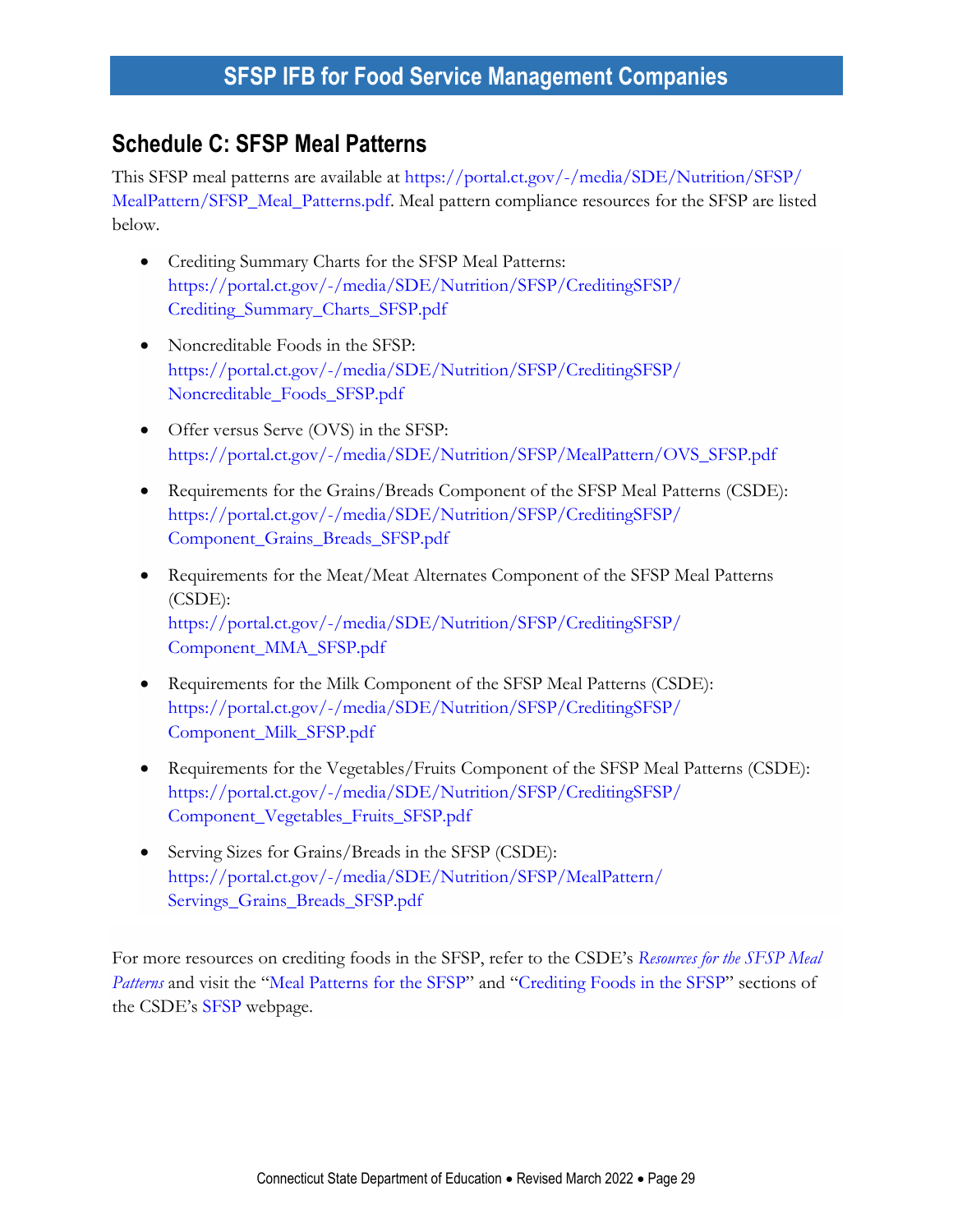### <span id="page-33-0"></span>**Schedule D: Unit Price Schedule**

#### **Sponsor:**

#### **Instructions**

Sponsor: Complete items a through c for each meal type. Vendor: Complete items d and e for each for each meal type.

| a) Meal type     | b) Average daily<br>meals needed $1$ | c) Total number<br>of meals <sup>2</sup> | d) Unit cost $3$ | e) Total bid |
|------------------|--------------------------------------|------------------------------------------|------------------|--------------|
| <b>Breakfast</b> |                                      |                                          | \$               | \$           |
| AM Snack         |                                      |                                          | \$               | \$           |
| Lunch            |                                      |                                          | S                | \$           |
| PM Snack         |                                      |                                          | \$               | \$           |
| Supper           |                                      |                                          | \$               | \$           |

<sup>1</sup> Obtained from columns 3 and 6 of Schedule A, by dividing **total** meals for each specific meal type by the greatest number of days operated by a site in column 3 of Schedule A.

<sup>2</sup> Obtained from Schedule A by totaling column 6 for each specific meal type.

<sup>3</sup> Unit cost specified is that cost based on 100 percent average meals needed per day.

#### **Adjustments**

If the average daily meals billed is less than the average daily meals needed (per item b above), a one-time adjustment to the unit price will be made as follows:

| Average daily meals billed       | Multiply "unit cost" (d) |
|----------------------------------|--------------------------|
| minus average daily meals needed | by this amount           |
| $81 - 90\%$                      | 1.05                     |
| $71 - 80\%$                      | 1.10                     |
| $61 - 70\%$                      | 1.15                     |
| $51 - 60\%$                      | 1.20                     |
| $50\%$ or below                  | 1.30                     |
|                                  |                          |

**Example:** If the average daily meals billed minus the "average daily meals needed" (item b above) equals 0.82 or 82 percent multiply the "unit cost" (item d above) by 1.05.

The FSMC will invoice the sponsor at the 100 percent unit cost indicated above bi-weekly. To determine if an additional cost per meal is due the vendor, complete the following calculation. Divide the total number of meals billed by type (breakfast, lunch, supper, or snack) for the total length of the program by the total number of days the program was operated. Any additional charges resulting from this higher "adjustment" will be reflected in the final statement from the vendor. **Note:** The unit cost per meal cannot exceed the maximum operational reimbursement for each meal type as stated in [7 CFR 225](https://www.ecfr.gov/current/title-7/subtitle-B/chapter-II/subchapter-A/part-225#sp7.4.225.a) of the federal regulations.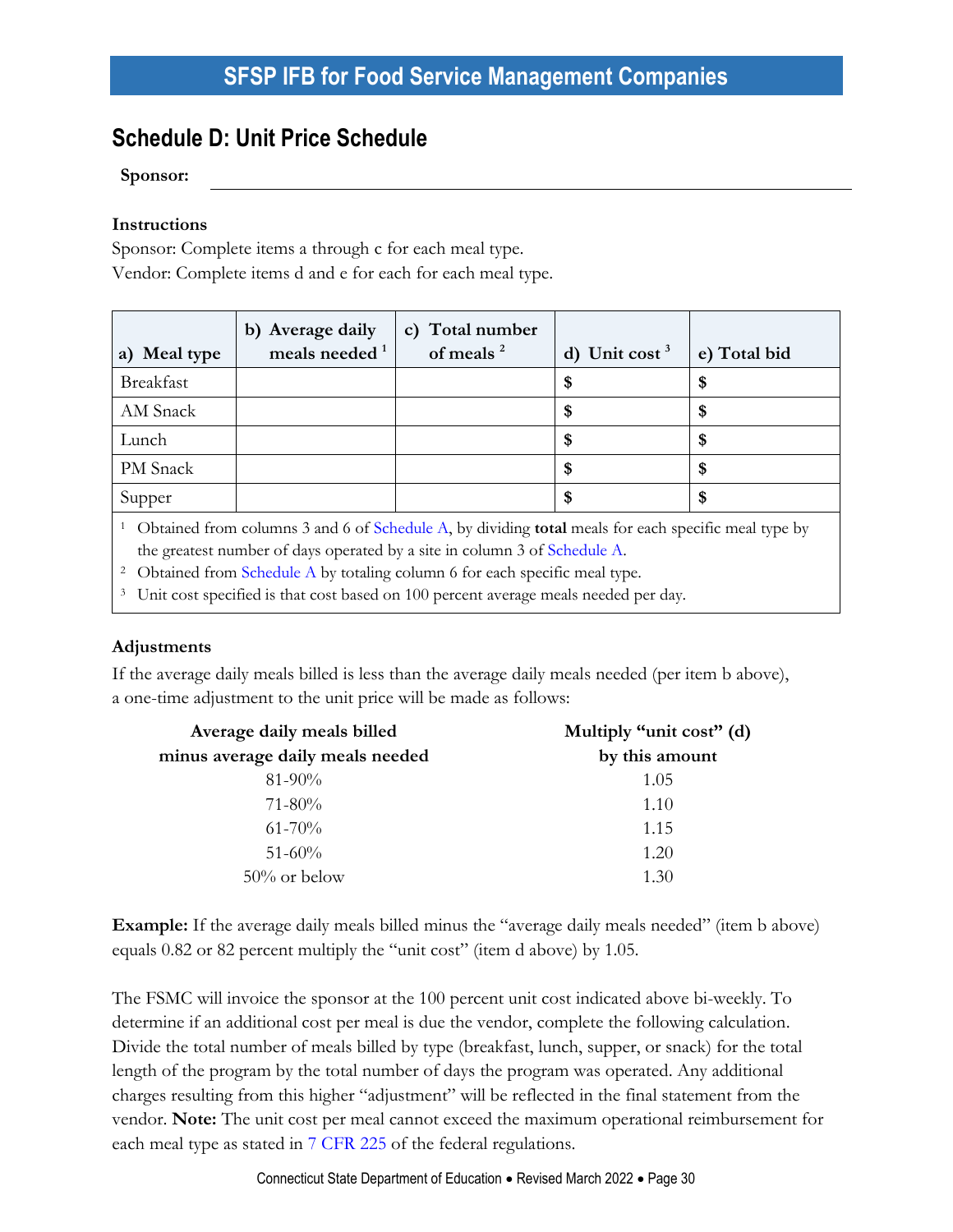# <span id="page-34-0"></span>**Schedule D-1: Summary Bid Sheet**

**Sponsor:**

| Meal type                                                                                      | Total number<br>of meals | Unit $\cos t$ <sup>1</sup> | Total |  |  |  |
|------------------------------------------------------------------------------------------------|--------------------------|----------------------------|-------|--|--|--|
| Breakfast                                                                                      |                          | \$                         | \$    |  |  |  |
| AM Snack                                                                                       |                          | \$                         | \$    |  |  |  |
| Lunch                                                                                          |                          | \$                         | \$    |  |  |  |
| PM Snack                                                                                       |                          | \$                         | \$    |  |  |  |
| Supper                                                                                         |                          | \$                         | \$    |  |  |  |
| Total:                                                                                         |                          | \$                         | \$    |  |  |  |
| The unit cost must be identical to those unit costs listed on Schedule D: Unit Price Schedule. |                          |                            |       |  |  |  |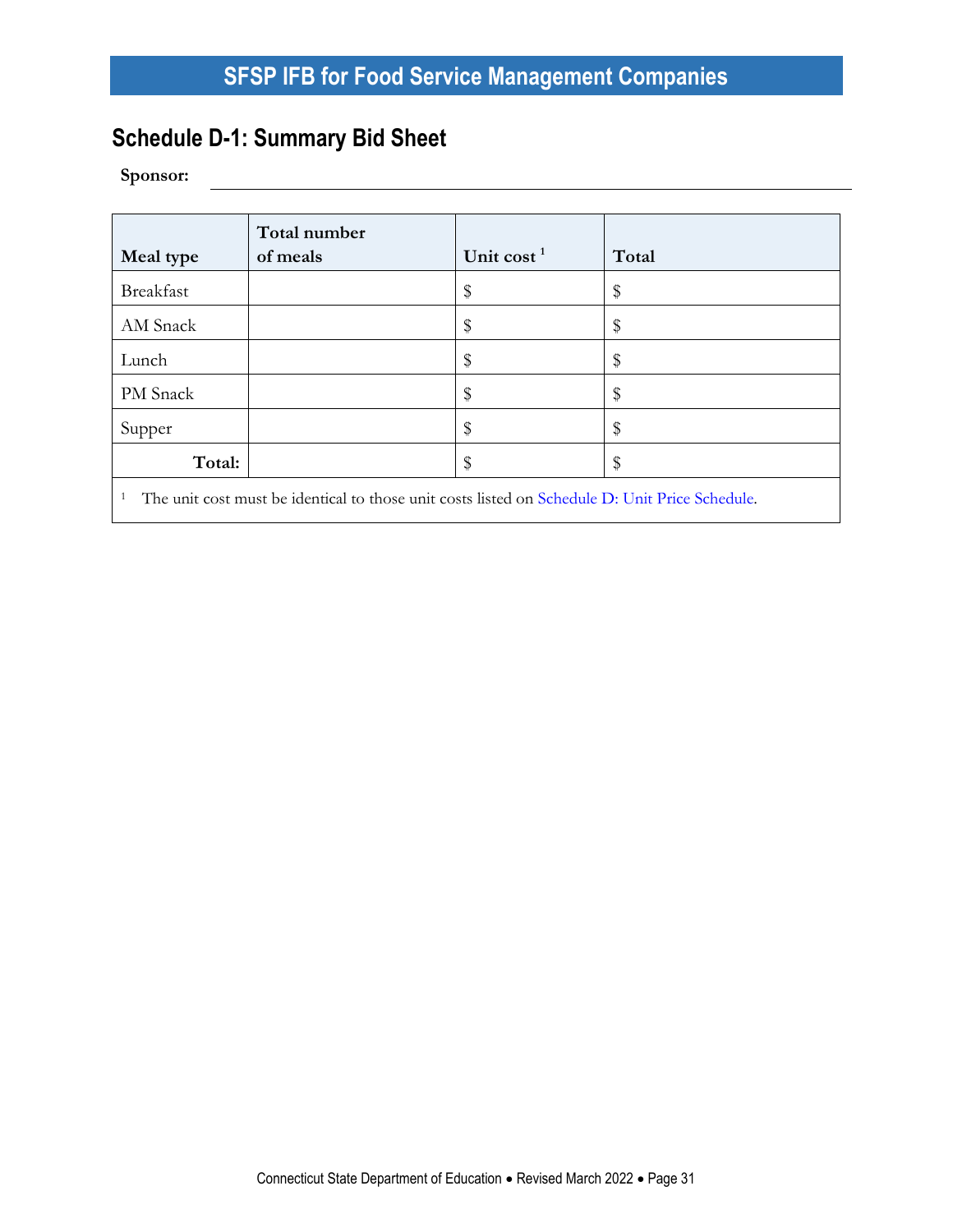### <span id="page-35-0"></span>**Schedule E: SFSP Food Product Specifications**

The food product specifications and food packaging and delivery specifications below are for use with menus prepared for vended programs participating in the SFSP. Where applicable, references include the USDA regulations or the FDA Standards of Identity. Product information is presented by meal component category.

For detailed guidance on product specifications and purchasing, SFSP sponsors and vendors should use the USDA's *[Food Buying Guide for Child Nutrition Programs](https://www.fns.usda.gov/tn/food-buying-guide-for-child-nutrition-programs)* (FBG). The FBG is designed to help menu planners buy the right amount of food in the most cost-effective manner and determine the specific contribution each food makes toward the SDFSP meal pattern requirements.

#### **Fruit/Vegetable Specifications**

All fruit should be of proper ripeness for eating and free of excess bruises. Fruit must not be overripe. Seasonal availability may require some substitutions for indicated fresh fruit.

- **Apple juice:** 100 percent juice, pasteurized, fresh, canned, or reconstituted to single strength from concentrate (either canned or frozen concentrates) Clarified U.S. Grade A Fancy. Bright, typical color. Free from apple pulp, seeds, or other sediments.
- **Apple:** Select firm, crisp, well-colored apples. Flavor varies in apples and depends on the stage of maturity at time of picking. Immature apples lack color and are usually poor in flavor.
- **Apricots:** Selected apricots having a bright, plump and juicy appearance with a uniform golden-orange color. Ripe apricots will yield to gentle pressure.
- **Banana, petite:** Plump, firm bright colored fruit. Free from scars and bruises. For immediate use select solid yellow colored fruit, lightly flecked with brown.
- **Carrot sticks:** Select medium to small size roots which are well shaped, smooth, solid and have good orange color. Carrots with considerable green color at the top require extra trimming.
- **Celery sticks:** Bright medium to light color. Fresh, firm, crisp branches. Free from noticeable blemishes or decay.
- **Grape juice:** 100percent juice, concord sweetened or unsweetened, U.S. Grade A. Juice should have a bright purple or reddish color, be free of pulp, skins, and tartrate crystals. It should have a distinct flavor.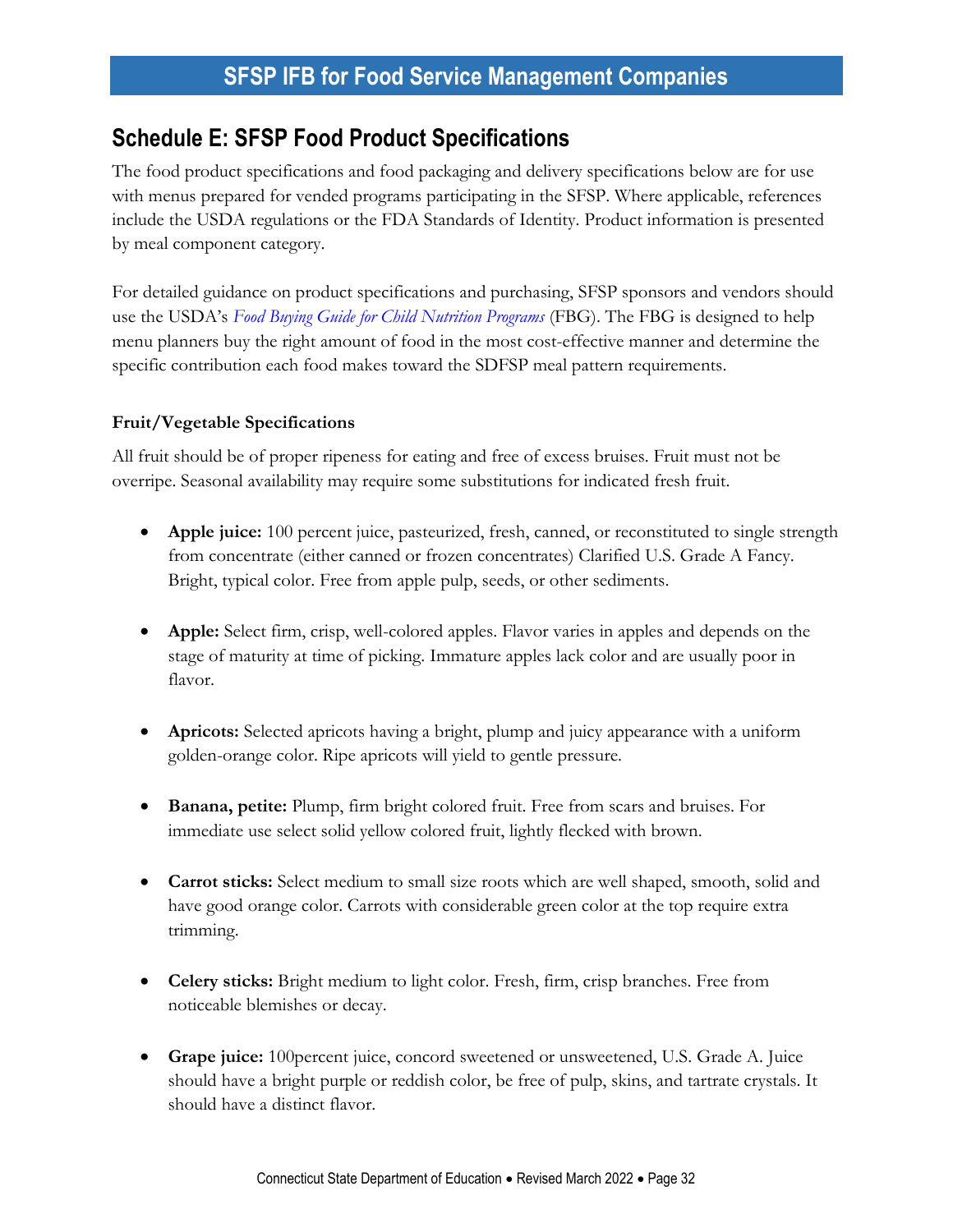- **Grapes:** Plump, firm, well-colored, fresh looking, firmly attached to stem. Green fruit. Stems green and pliable.
- **Lettuce, leaf:** Green color, fairly firm. Fresh outer leaves free from insects and noticeable discoloration or decay.
- **Nectarine:** Rich color and plumpness. Firm with slight softening along the seam. Orangeyellow color between the red areas.
- **Orange juice:** 100 percent juice, pasteurized, fresh, canned, or reconstituted to single strength from concentrate (either canned or frozen concentrate) sweetened or unsweetened U.S. Grade A. Orange juice should have color typical of fresh squeezed juice and be free of browning or oxidation. Juice should be practically free of defects, show no coagulation, having no noticeable seed particles, and have a normal flavor.
- **Orange:** Heavy, firm, well-colored, well-formed fruit with fine textured skins.
- **Orange-grapefruit juice:** 100 percent juice, pasteurized, fresh, canned, or reconstructed to single strength from concentrate (either canned or frozen concentrates) U.S. Grade A. Should have a good flavor and odor, bright, good color. Should not contain excessive amounts of pulp, seed particles, or peel.
- **Orange-pineapple juice:** 100 percent juice, pasteurized, fresh, canned, or reconstituted to single strength from concentrate (either canned or frozen concentrates). Sweetened or unsweetened U.S. Grade A. Pineapple juice should have undiluted unfermented bright, light yellow to golden yellow color and be practically free of defects and orange juice should have color typical of fresh squeezed juice and be free of browning or oxidation.
- **Peach:** Select fruits with plenty of red blush and free from signs of decay. They should be firm, not hard, and the skin between the red area should have a yellowish cast rather than distinctly green.
- **Pear:** Select well formed, smooth fruits free from scars and skin punctures. Firm fruit will ripen on standing.
- **Pineapple juice:** 100 percent juice, pasteurized, fresh, canned, or reconstituted to single strength from concentrate (either canned or frozen concentrates) sweetened or unsweetened U.S. Grade A. Pineapple juice should have undiluted unfermented bright, light yellow to golden yellow color and be practically free of defects. Juice should have a distinct flavor and no coagulation of pulp.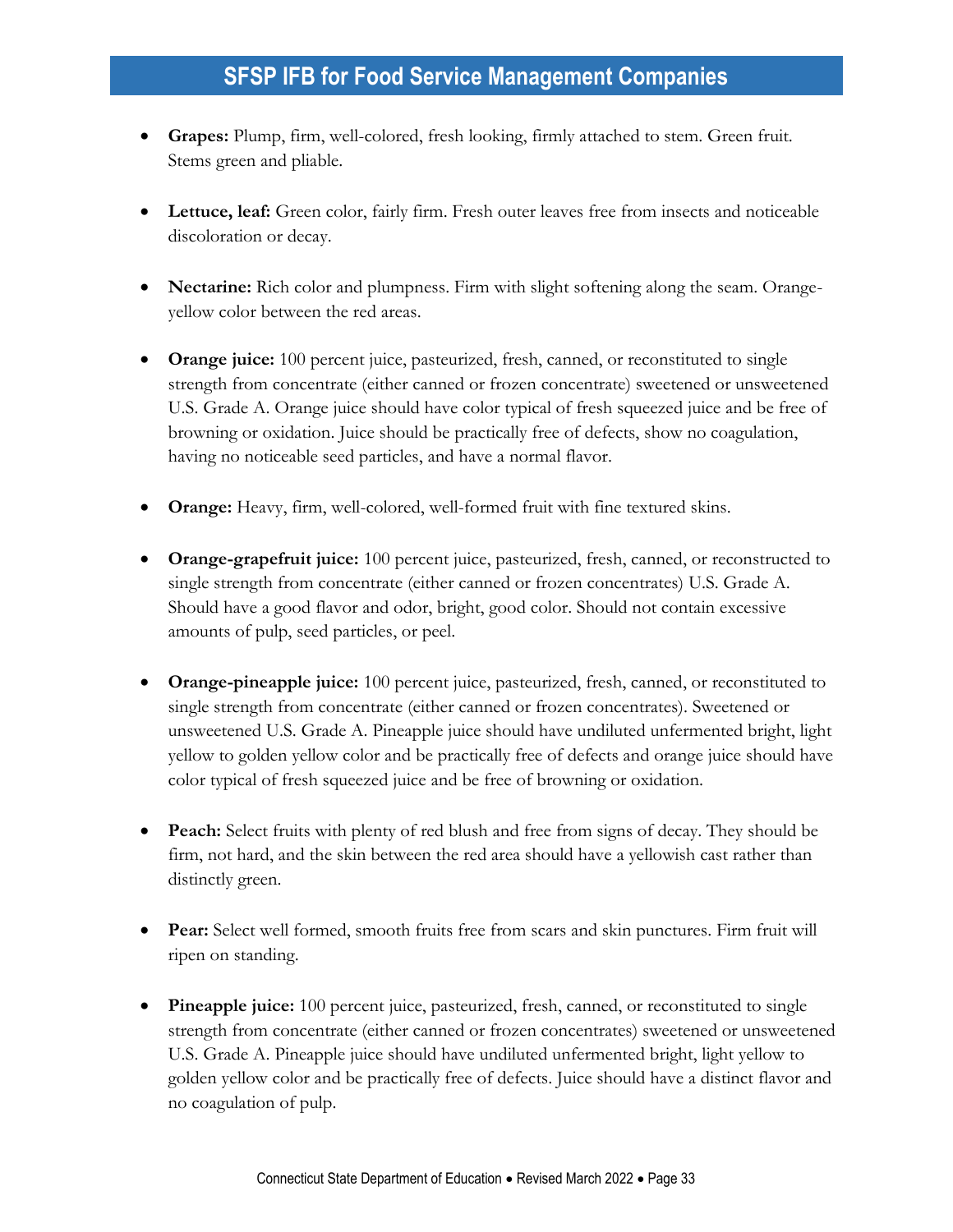- **Plum, purple:** Well-formed fruit. Good color. Fairly firm to slightly soft state of ripeness. Fresh, bright appearance.
- **Raisins:** Seedless, U.S. Grade A, small. Similar varietal characteristics, good typical color, good flavor, and development.
- **Tangerine:** Select fresh bright fruits, generally well-colored, well-shaped, fairly firm moderately heavy, and free from decay. Those with dull, dried skins or which are puffy and light in weight may have shrunken and dried flesh.
- **Tomato wedges:** Well-shaped, smooth, firm tomatoes, free from cracks, green or yellow sun-burned areas, blemishes, and decay. Full red color and slight softening for immediate use.

#### **Meat/Meat Alternate Specifications**

All meat and poultry must be produced in plants with USDA Meat and Poultry Inspection Service.

- **American cheese:** Processed cheese is a melted pasteurized blend of cheese and emulsifiers with or without added optional ingredients. Product must be USDA inspected processed cheese from a USDA approved plant. Product must conform to Standards of Identity, Code of Federal Regulations, Title 21 (Food and Drug Administration) Part 19.750.
- **Beef salami, cooked:** Cooked beef salami is a smoked fully cooked sausage. The meat components consist of moderately coarse-cut beef and finely comminuted beef with finely comminuted beef heart meat included in some formulas. Seasoning includes garlic and peppercorns. Salami is stuffed in artificial casings and measures from 3.5 to 4.5 inches in diameter. The interior cut surface is moderately coarse in texture and light to dark reddishbrown in color. Product must be processed in a plant operating under USDA's Meat Inspection Service. Product must conform to Standards of Identity, Code of Federal Regulations, Title 9, Chapter III (Animal and Plant Health Inspection Service) Part 319.180.
- **Bologna, beef:** Bologna is smoked fully cooked sausage. The meat components consist of beef very finely comminuted and stuffed in artificial or natural casings. The interior out surface is smooth, fine-textured, light pink in background color, and finely mottled with evenly distributed light to dark red flecks. Product must be processed in a plant operating under USDA's Meat Inspection Service. Product must conform to Standard of Identity, Code of Federal Regulations, Title 9, Chapter III (Animal and Plant Health Inspection Service) Part 319.180.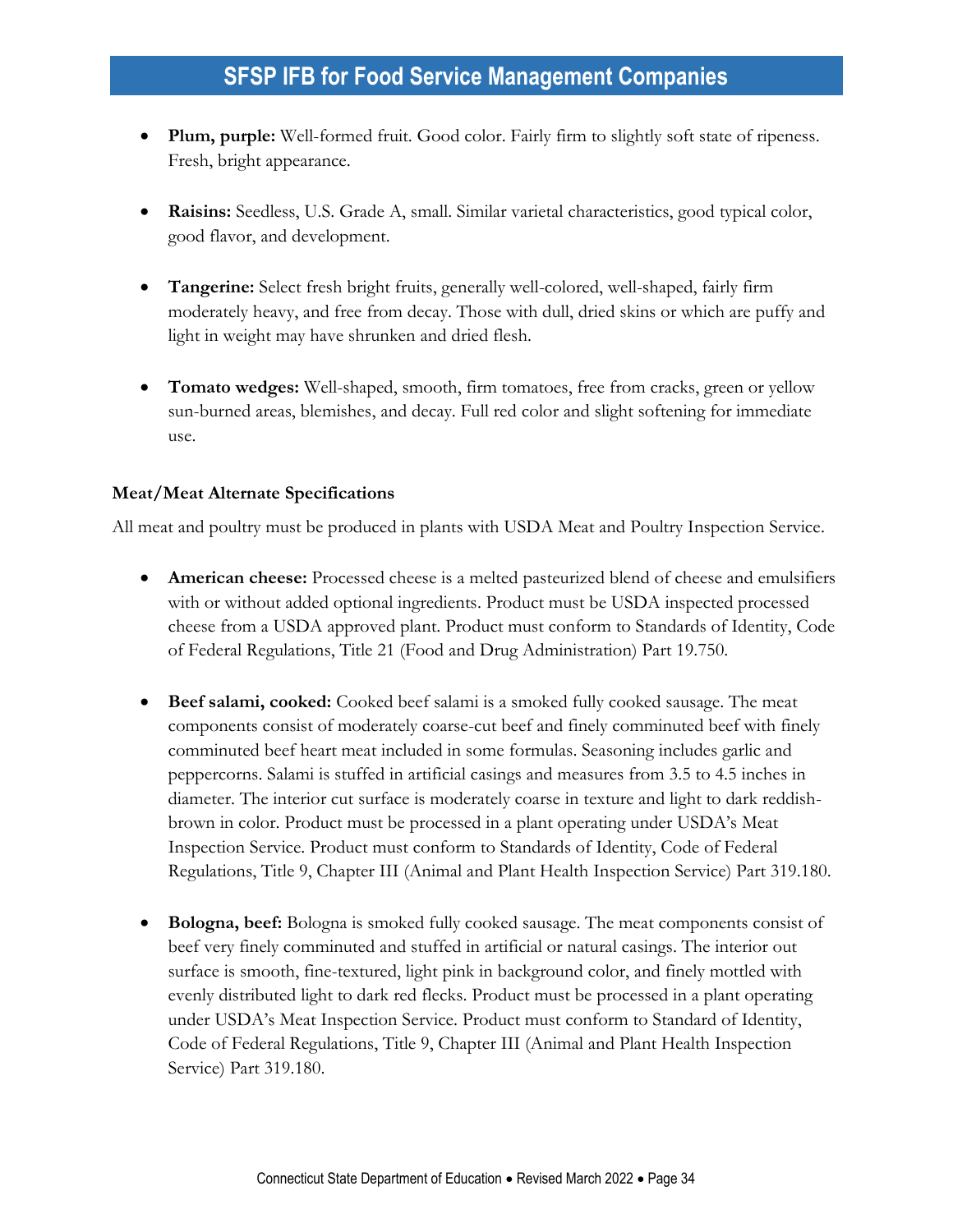- **Cheddar cheese, natural:** U.S. Grade A, aged 3-6 months. Not more than 39 percent moisture. Not less than 50 percent milk fat on the solid basis. Products must conform to Standards of Identity, Code of Federal Regulations, Title 21 (Food and Drug Administration) Part 19.500.
- **Eggs, hard boiled:** Prepared from eggs, fresh, shell. U.S. Grade A: Large. Uniform in size, clean, sound shell, free from foreign odors or flavors. Packed in standard commercial shipping containers with good packing materials.
- **Ham, boiled, cured and boneless:** The skinless, completely boneless, cured and smoked, fully cooked ham, must be prepared from regular short shank ham. The cured pork must be derived from sound, well-trimmed wholesale market and fabricated cuts. Product must be processed in a plant operating under USDA's Meat and Inspection Service. Product must conform to Standards of Identity, Code of Federal Regulations, Title 9, Chapter III (Animal and Plant Health Inspection Service) Part 319.104.
- **Nuts and Seeds:** peanuts, soy nuts, tree nuts such as walnuts, and seeds that are nutritionally comparable to meat or other meat alternates. Nuts such as acorns, chestnuts, and coconuts are not acceptable due to their extremely low protein and iron values.
- **Peanut Butter:** Smooth or chunky, U.S. Grade A. Peanut butter should have color that is medium brown to brown color roast. Peanut butter should be firm set, smooth, pliable, and have good spreadability. Suitability seasoning and stabilizing ingredients may be added not in excess of 10 percent of the weight of the finished product. Product must conform to Standard of Identity, Code of Federal Regulations, Title 21 (Food and Drug Administration) Part 46.1.
- **Roast beef:** Fully cooked, prepared from USDA Grade good or better. Processing: product must be processed in its entirety in plant operating under USDA's Animal and Plant Health Inspection Service (Meat and Poultry Inspection). Product must conform to Standards of Identity, Code of Federal Regulations, Title 9, Chapter III (Animal and Plant Health Inspection Service) Part 319.81.
- **Tuna Fish:** Fancy or solid. The can usually contains large piece of chunks or firm flesh: packed in oil or water. Grade: packed under Federal Inspection (PUF 1). Tuna fish "salad" may be prepared by mixing tuna fish with relish and/or chopped vegetables such as celery and onions. Vegetable oil may be used as a moistening agent to "bind" the salads. Weight of portion of tuna must be 2 ounces before added ingredients.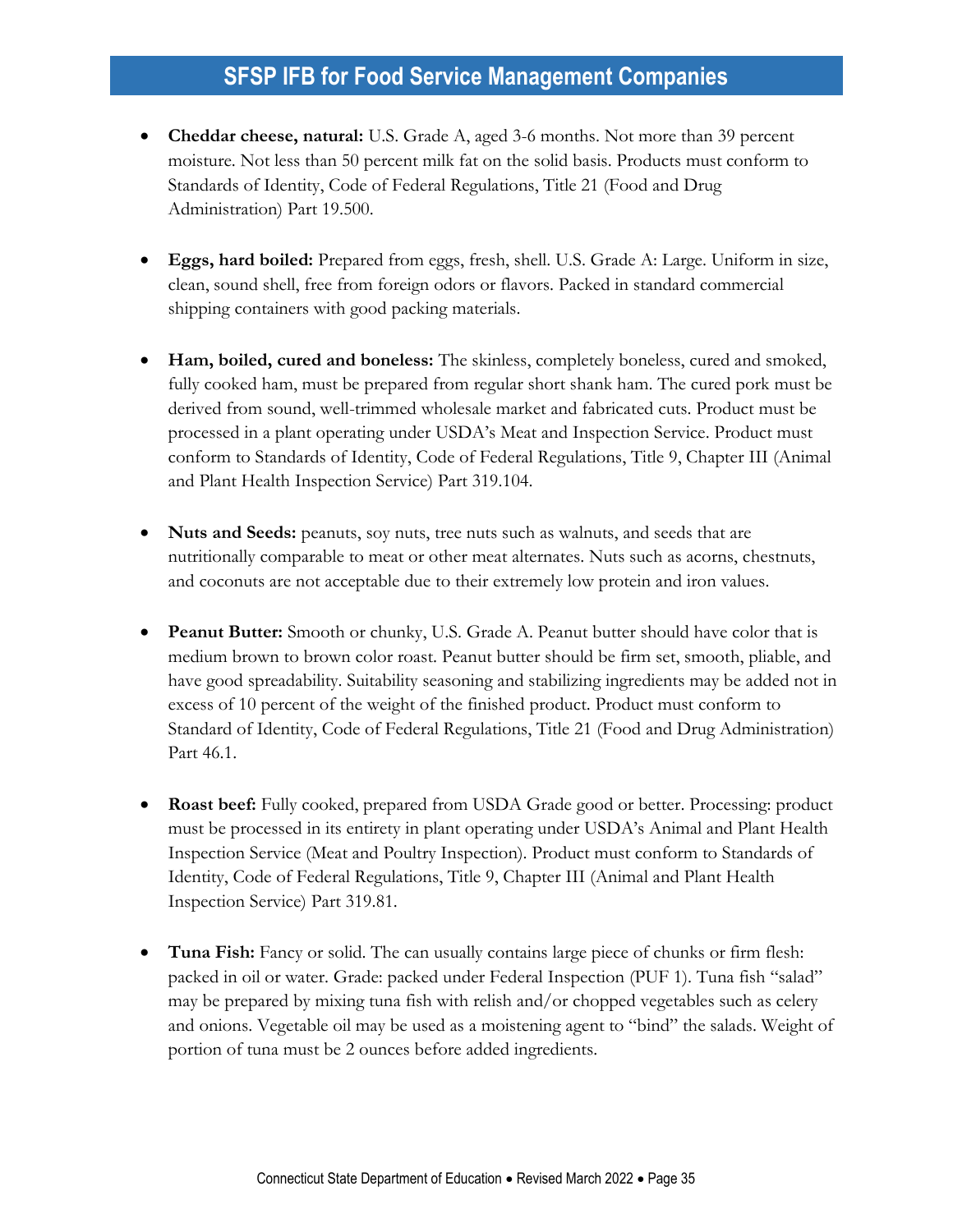• **Turkey ham:** Specifications based on USDA, FSIS Standard. Product must conform to Standard of Identity, Code of Federal Regulations, Title 9, Chapter III (Animal and Plant Health Inspection Service), Part 381.17, Subpart P.

#### **Specifications for Other Products**

- **Milk:** All milk products used meet federal, state, and local requirements for fluid milk.
- **Yogurt:** Plain, sweetened, or flavored.
- **Jelly:** Products must conform to Standards of Identity, Code of Federal Regulations, Title 21 (Food and Drug Administration) Part 29.2
- **Mayonnaise:** Product must conform to Standards of Identity, Code of Federal Regulations, Title 21 (Food and Drug Administration) Part 25.2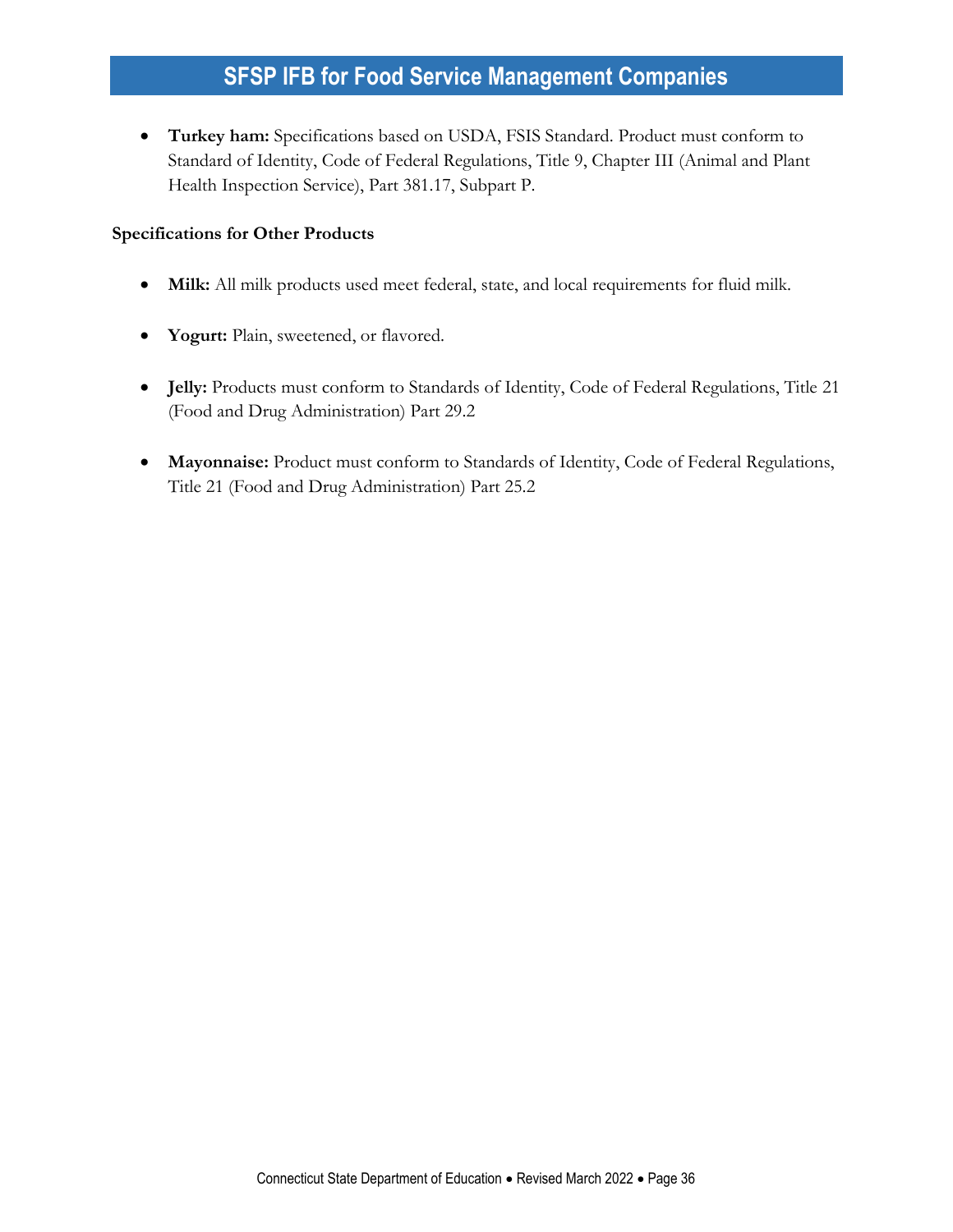### <span id="page-40-0"></span>**Schedule F: Clean Air and Water Certificate**

Applicable if the contract exceeds \$100,000 or the Contracting Officer has determined that the orders under an indefinite quantity contract in anyone year will exceed \$100,000 or a facility to be used has been the subject of a conviction under the Clean Air Act (42 U.S.C. 7401-7671q) and the Federal Water Pollution Control Act (33 U.S.C. 1251-1387), as amended and is listed by EPA or the contract is not otherwise exempt. Both the Summer Food Service Program (SFSP) sponsor and Food Service Management Company (FSMC) (offeror) shall execute this Certificate.

Name of FSMC:

The FSMC agrees as follows:

- A To comply with all the requirements of Clean Air Act (42 U.S.C. 7401-7671q) and the Federal Water Pollution Control Act (33 U.S.C. 1251-1387), as amended, relating to inspection, monitoring, entry, reports, and information as well as other requirements specified in Section 114 and Section 308 of the Air Act and the Water Act, respectively, and all regulations and guidelines issued thereunder before the award of this contract.
- B That no portion of the work required by this prime contract will be performed in a facility listed on the Environmental Protection Agency List of Violating Facilities on the date when this contract was awarded unless and until the EPA eliminates the name of such facility or facilities from such listing.
- C To use his/her best efforts to comply with clean air standards and clean water standards at the facilities in which the contract is being performed.
- D To insert the substance of the provisions of this clause in any nonexempt subcontract, including this paragraph.

The terms in this clause have the following meanings:

- A The term "Air Act" means the Clean Air Act, as amended (41 U.S.C. 1957 et seq., as amended by Public Law 91-604).
- B The term "Water Act" means Federal Water Pollution Control Act, as amended (33 U.S.C. 1251 et seq., as amended by Public Law 92-500).
- C The term "Clean Air Standards" means any enforceable rules, regulations, guidelines, standards, limitations, orders, controls, prohibitions, or other requirements which are contained in, issued under, or otherwise adopted pursuant to the Air Act or Executive Order 11738, an applicable implementation plan as described in section 110(d) of the Clean Air Act (42 U.S.C. 1957c-5(d)), an approved implementation procedure or plan under Section 111 $(c)$  or Section 111 $(d)$ ,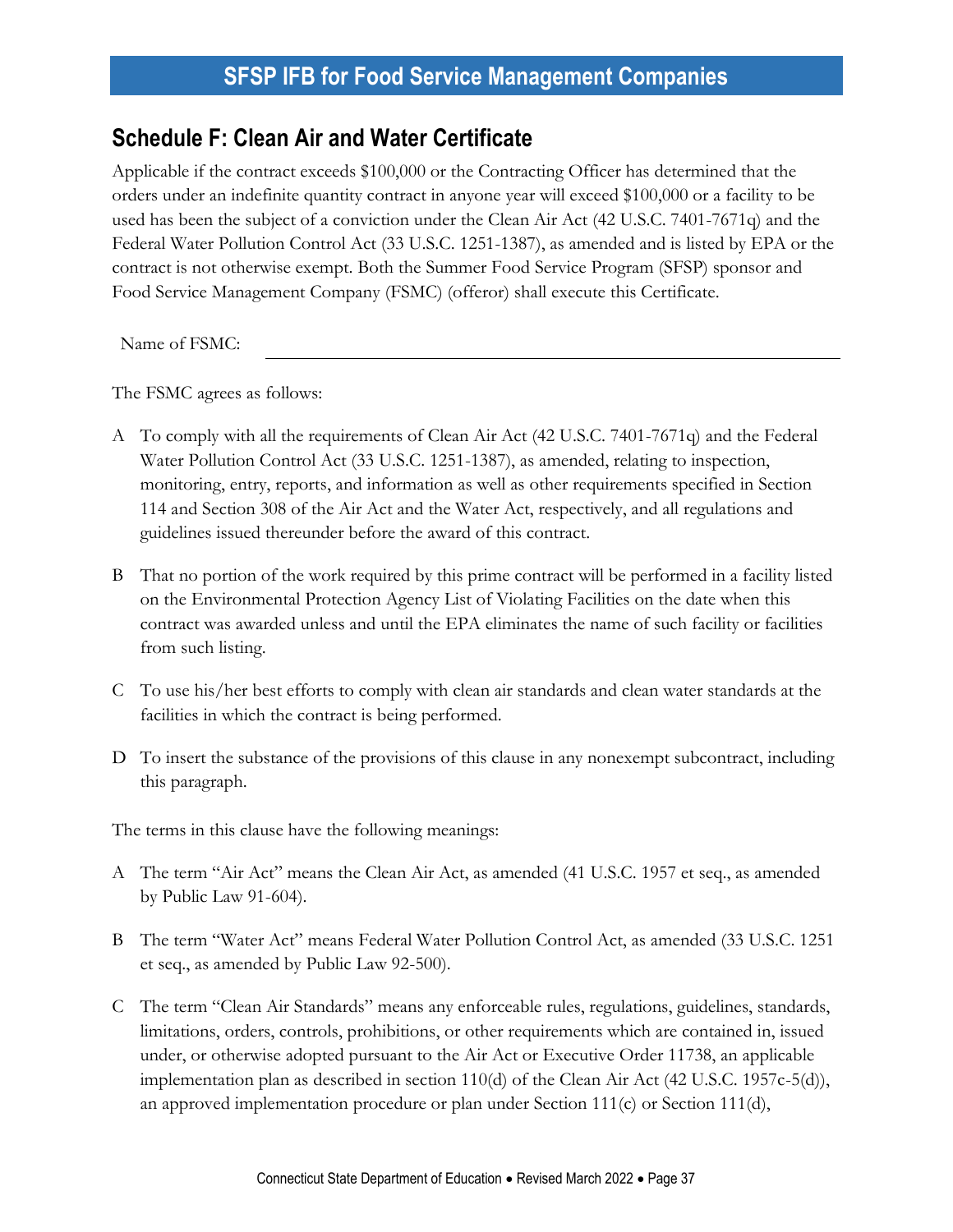respectively, of the Air Act (42 U.S.C. 7401-7671q) or approved implementation procedure under Section 112(d) of the Air Act (42 U.S.C. 1857c-7(d)).

- D The term "Clean Air Standards" means any enforceable limitation, control, condition, prohibition, standard, or other requirement which is promulgated pursuant to the Water Act or contained in a permit issued to a discharger by the Environmental Protection Agency or by a State under an approved program, as authorized by Section 402 of the Water Act (33 U.S.C. 1342) or by local government to ensure compliance with pretreatment regulations as required by Section 307 of the Water Act (33 U.S.C. 1317).
- E The term "Compliance" means compliance with clean air or water standards. Compliance shall also mean compliance with a schedule or plan ordered or approved by a court of competent jurisdiction, the Environmental Protection Agency or an Air or Water Pollution Control Agency in accordance with the requirements of the Air Act or Water Act and regulations issued pursuant thereto.
- F The term "facility" means any building, plant, installation, structure, mine, vessel, or other floating craft, location, or sites of operations, owned, leased. or supervised by the FSMC.

FSMC's authorized representative

| Signature of FSMC's authorized<br>representative | Title | Date |
|--------------------------------------------------|-------|------|
| Signature of SFSP sponsor's<br>representative    | Date  | Date |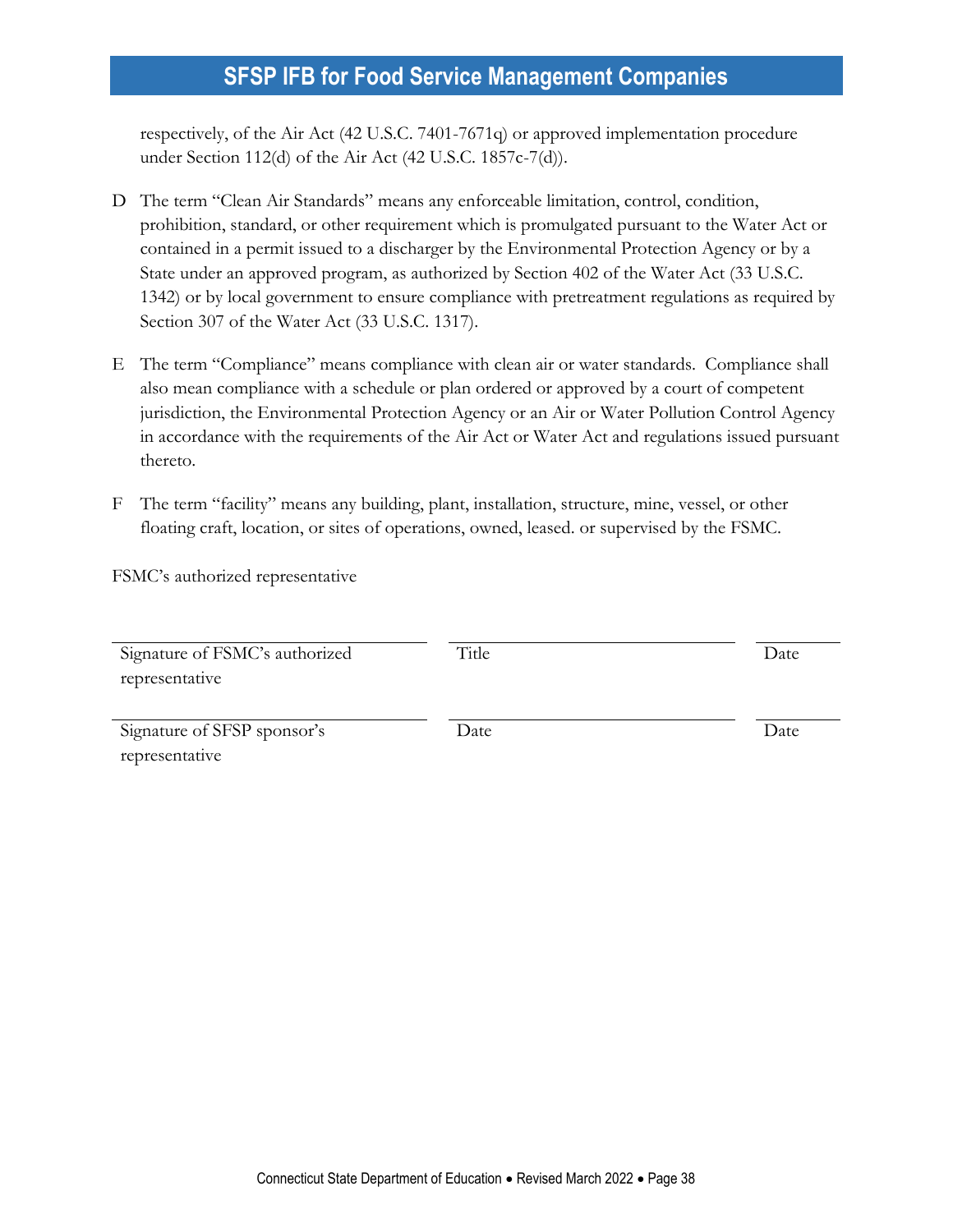### <span id="page-42-0"></span>**Schedule G: Anti-Collusion Affidavit**

By submission of this proposal, the  $\overline{\phantom{a}}$ food service management company (FSMC) certifies that:

- This proposal has been independently arrived at without collusion with any other proposer, competitor, potential proposer, or potential competitor.
- This proposal has not been knowingly disclosed and will not be knowingly disclosed prior to the opening of the proposals for the work to be performed or the goods to be sold, to any other proposer, competitor, potential proposer, or potential competitor.
- No attempt has been made, or will be made, to induce any other person, partnership, or corporation to submit or not to submit a proposal.
- The person signing this proposal certifies that he or she has fully informed himself or herself regarding the accuracy of the statements contained in this certification, and under penalties of perjury, affirms the truth thereof, such penalties being applicable to the bidder, as well as the person signing in his behalf.
- Below is a certified copy of the resolution authorizing the execution of this certificate by the signator of this proposal on behalf of the corporate proposer.

| Resolve that |  |  | be authorized to sign and submit this |
|--------------|--|--|---------------------------------------|
|              |  |  |                                       |

*Name of FSMC's authorized representative*

proposal on behalf of the FSMC named above to

*Name of SFSP sponsor*

Name of FSMC's authorized representative Title

Signature of FSMC's authorized representative Date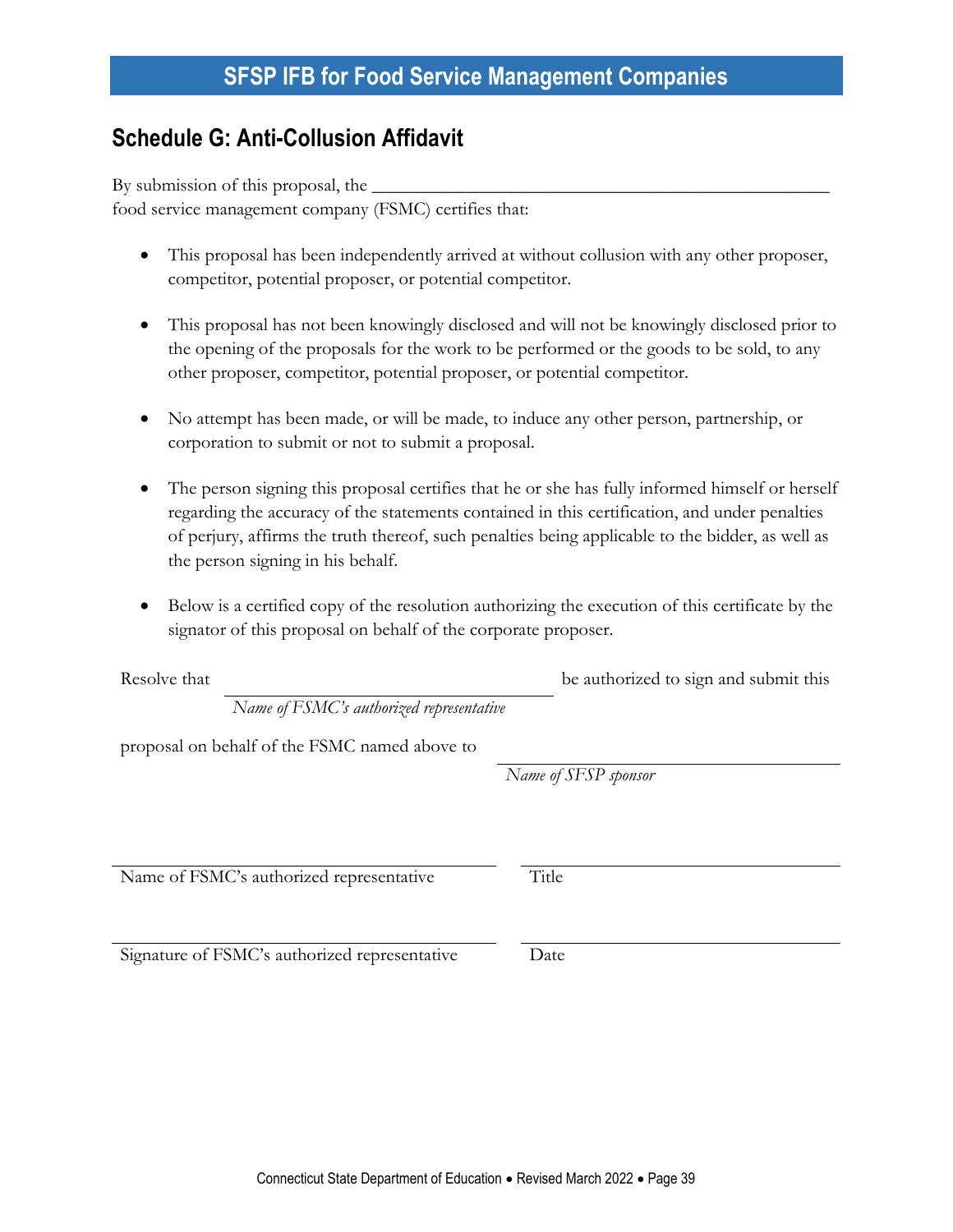### <span id="page-43-0"></span>**Schedule H: Certification Regarding Federal Lobbying**

(Certification for Contracts, Grants, Loans, and Cooperative Agreements)

Federal legislation generally prohibits entities from using federally appropriated funds to lobby the executive or legislative branches of the Federal government. Lobbying with respect to certain grants, contracts, cooperative agreements, and loans is governed by relevant statutes, including among others, the provisions of 31 U.S.C. 1352, as well as common rule, "New Restrictions on Lobbying" published at 55 Federal Register (FR) 6736 (February 26, 1990), including definitions, and the Office of Management and Budget "Government wide Guidance on New Restrictions on Lobbying" and notices published at 54 FR 52306 (December 20, 1989), 55 FR 24540 (June 15, 1990), 57 FR 1772 (January 15, 1992), and 61 FR 1412 (January 19, 1996).

Contracting entities or sponsored sites that contract for goods or services using Federal funds must obtain this certification for any award exceeding \$100,000 and if necessary, must obtain the *[Standard](https://forms.sc.egov.usda.gov/efcommon/eFileServices/eFormsAdmin/SF-LLL_9707V01.pdf)  [Form-LLL, Disclosure of Lobbying Activities](https://forms.sc.egov.usda.gov/efcommon/eFileServices/eFormsAdmin/SF-LLL_9707V01.pdf)*.

#### **Certification**

The undersigned certifies, to the best of his or her knowledge and belief, that:

- 1) No Federal appropriated funds have been paid or will be paid, by or on behalf of the undersigned, to any person for influencing or attempting to influence an officer or employee of an agency, a Member of Congress, an officer or employee of Congress, or an employee of a Member of Congress in connection with the awarding of any Federal contract, the making of any Federal grant, the making of any Federal loan, the entering into of any cooperative agreement, and the extension, continuation, renewal, amendment, or modification of any Federal contract, grant, loan, or cooperative agreement.
- 2) If any funds other than Federal appropriated funds have been paid or will be paid to any person for influencing or attempting to influence an officer or employee of an agency, a Member of Congress, an officer or employee of Congress, or an employee of a Member of Congress in connection with this Federal contract, grant, loan, or cooperative agreement, the undersigned shall complete and submit *[Standard Form-LLL, Disclosure of Lobbying Activities](https://forms.sc.egov.usda.gov/efcommon/eFileServices/eFormsAdmin/SF-LLL_9707V01.pdf)*, in accordance with its instructions.
- 3) The undersigned shall require that the language of this certification be included in the award documents for all subawards at all tiers (including subcontracts, subgrants, and contracts under grants, loans, and cooperative agreements) and that all subrecipients shall certify and disclose accordingly.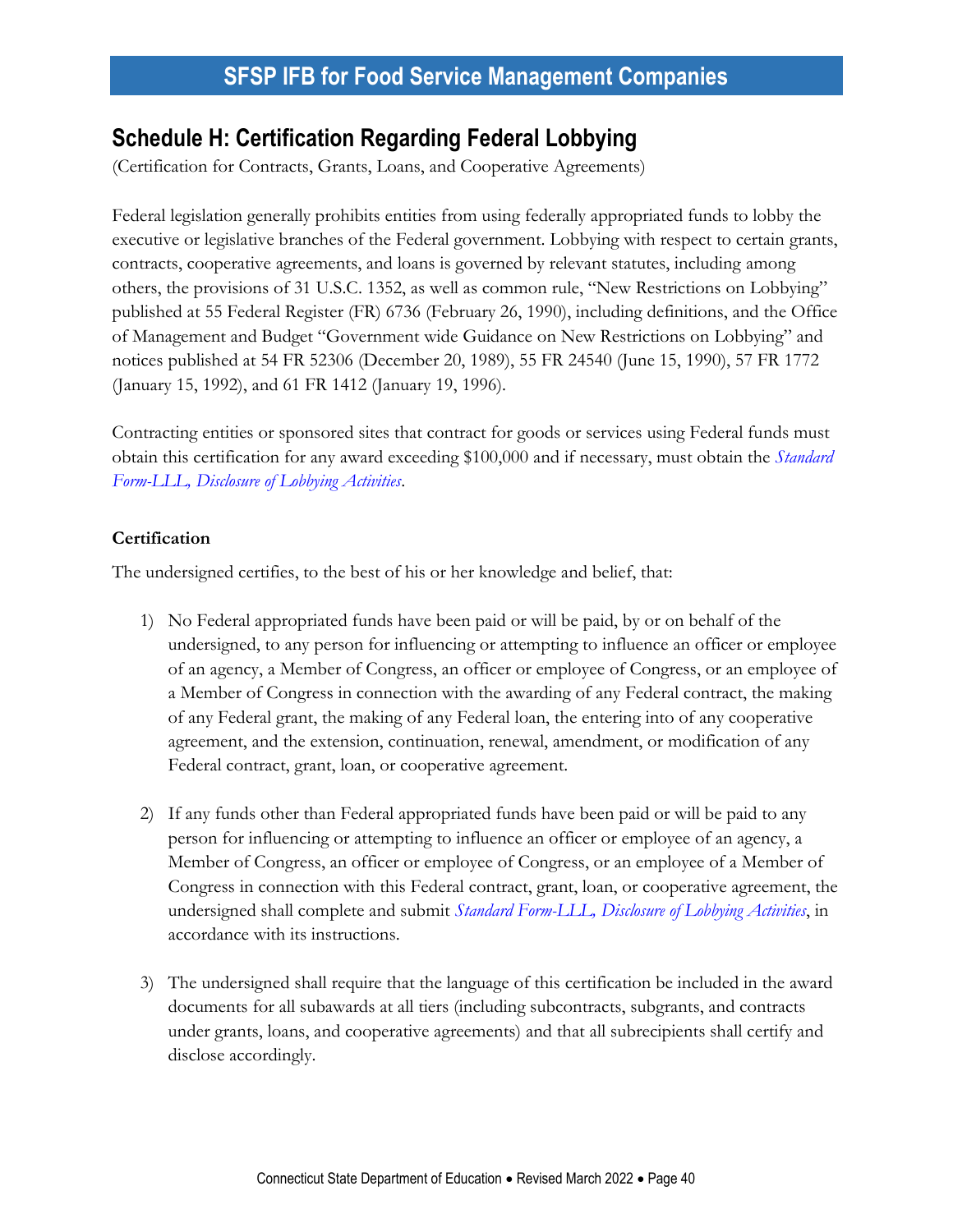This certification is a material representation of fact upon which reliance was placed when this transaction was made or entered into. Submission of this certification is a prerequisite for making or entering into this transaction imposed by Section 1352, title 31, U.S. Code. Any person who fails to file the required certification shall be subject to a civil penalty of not less than \$10,000 and not more than \$100,000 for each such failure.

Name of organization submitting certification

Name of authorized representative Title

Signature of authorized representative Date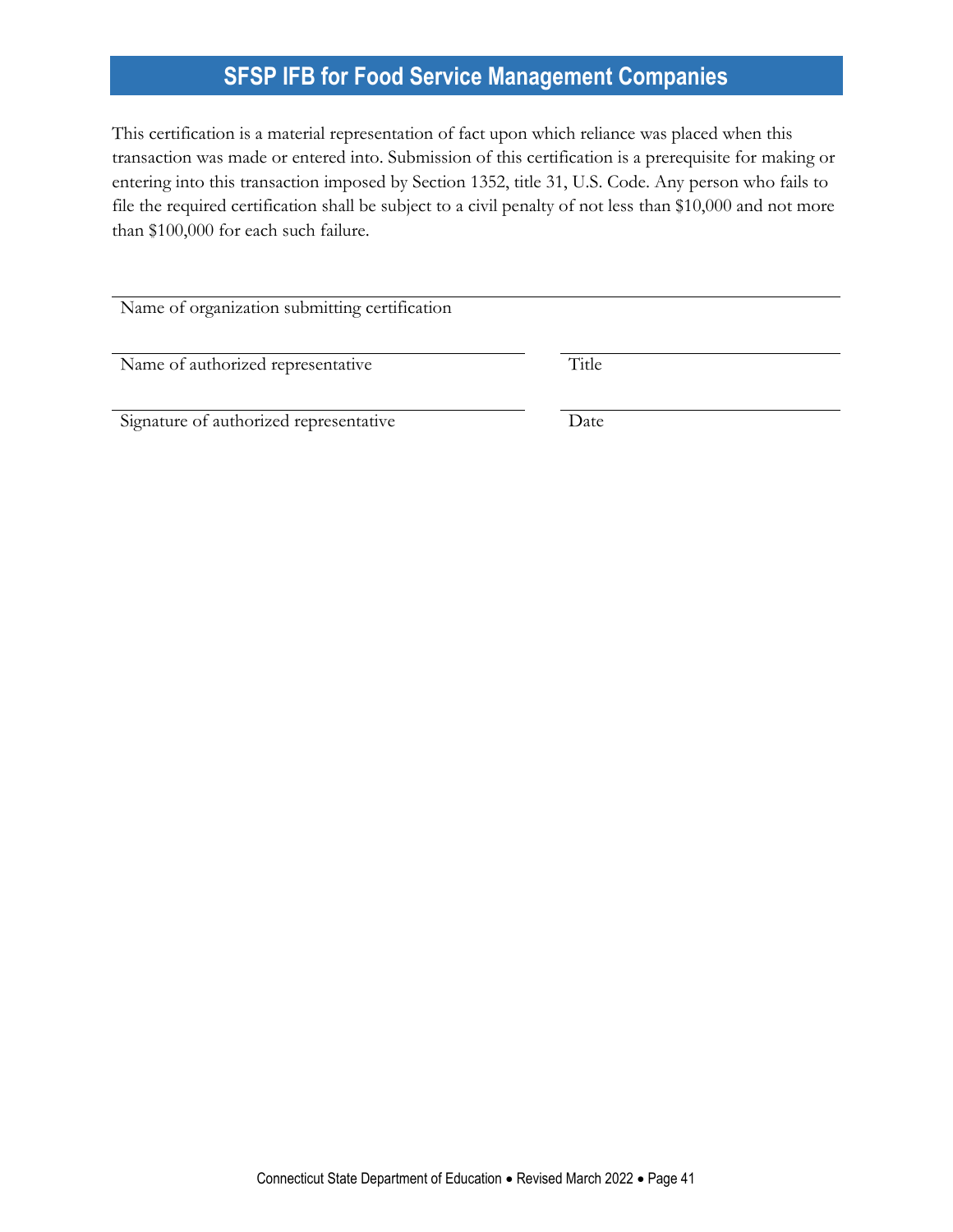### <span id="page-45-0"></span>**Schedule I: SFSP Transportation Certification**

1. Describe in detail the type of vehicles and/or containers that will be utilized to provide adequate refrigeration and/or heating of all foods to ensure that temperatures remain in accordance with state and local health codes.

- 2. How many vehicles will be utilized to meet the terms of this contract?
- 3. Will the delivery of meals for this contract be combined on the same truck with deliveries for other contracts?  $\Box$  Yes  $\Box$  No
- 4. If bidding on preparation of hot meals, is the bidder required to heat all meals at their state agency approved facility?

 $\Box$  Yes  $\Box$  No: Describe how the bidder proposes to meet the terms of this contract.

5. Will the delivery of the meals for this contract be subcontracted?  $\Box$  Yes  $\Box$  No If "Yes," provide the contact person's name, address (including city, state, and zip code), and phone number below:

**Certification**: I certify that the above information accurately reflects how meals will be delivered and heated, if applicable. I further realize that any deviation from these statements may result in the cancellation of this contract by the sponsor.

Name of authorized representative

Signature of authorized representative Date